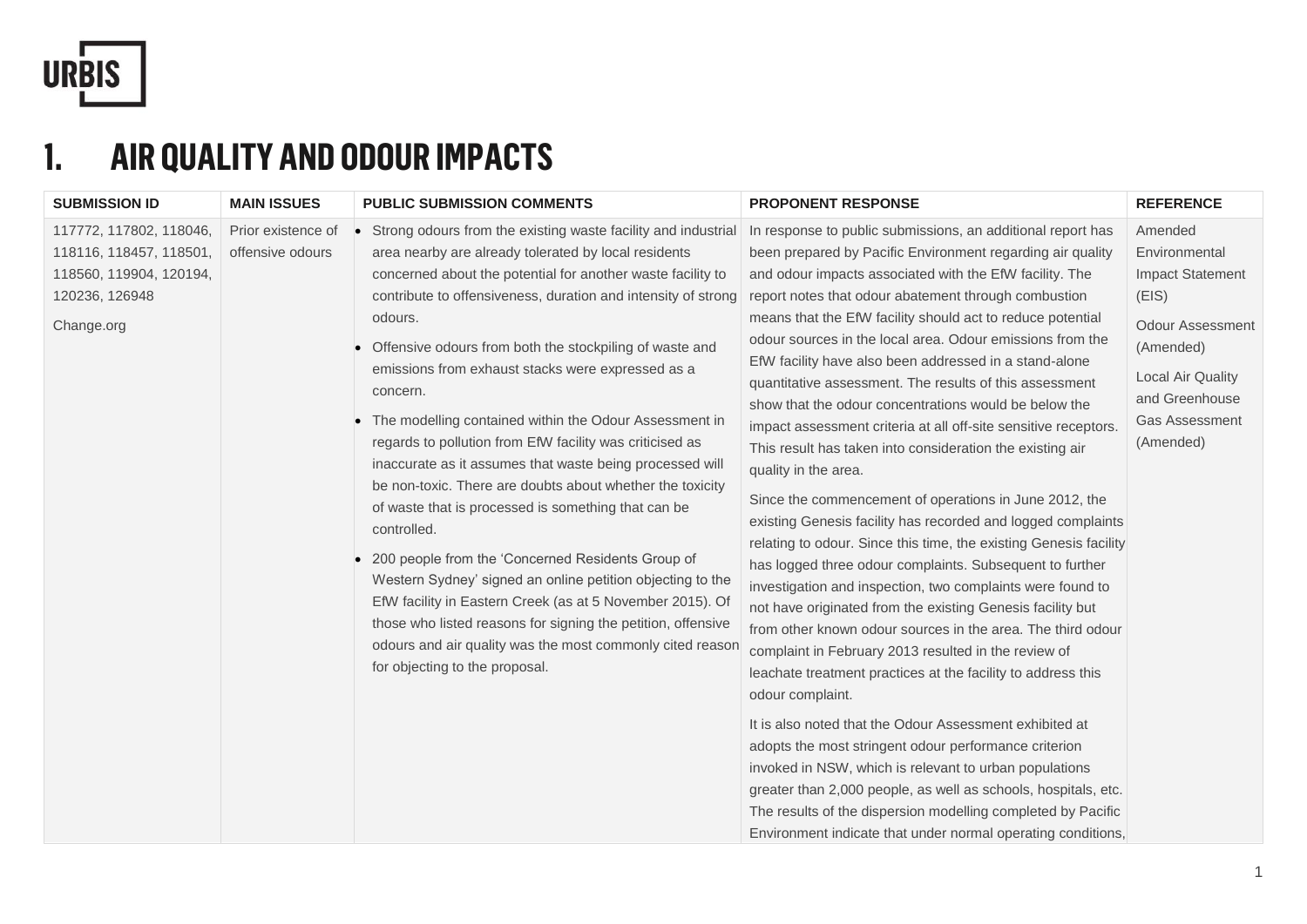

| <b>SUBMISSION ID</b>                               | <b>MAIN ISSUES</b>            | <b>PUBLIC SUBMISSION COMMENTS</b>                                                                                            | <b>PROPONENT RESPONSE</b>                                                                                                                                                                                                                                                                                                                                   | <b>REFERENCE</b>  |
|----------------------------------------------------|-------------------------------|------------------------------------------------------------------------------------------------------------------------------|-------------------------------------------------------------------------------------------------------------------------------------------------------------------------------------------------------------------------------------------------------------------------------------------------------------------------------------------------------------|-------------------|
|                                                    |                               |                                                                                                                              | all air quality metrics (including odour) will be below NSW<br>EPA criteria.                                                                                                                                                                                                                                                                                |                   |
|                                                    |                               |                                                                                                                              | There may be odours associated with the operation of the<br>facility, but odour itself is not considered to be toxic or at a<br>level likely to cause nuisance. Flue Gas Treatment will<br>ensure that emissions are "scrubbed" of toxics to comply<br>with the limits of the IED (noted to be more conservative<br>than the NSW PoEO Act Emission limits). |                   |
| 117772, 118046, 118116,                            | Impacts on existing $\bullet$ | Many concerns were expressed that the cumulative impact                                                                      | To assess the cumulative impact of the proposed facility with                                                                                                                                                                                                                                                                                               | Amended EIS       |
| 118501, 118657, 119879,<br>119900, 119904, 120231, | air quality                   | of industrial development in the surrounding area is likely to<br>worsen odours and further reduce air quality, particularly | present conditions against the relevant air quality standards<br>and goals, it is necessary to consider the existing                                                                                                                                                                                                                                        | Local Air Quality |
| 120194, 119386, 120244,                            |                               | for residents of Erskine Park, Minchinbury and St Clair.                                                                     | background concentrations of criteria pollutant. Pacific                                                                                                                                                                                                                                                                                                    | and Greenhouse    |
| 120247, 120236                                     |                               | It was suggested that concurrency and the cumulative                                                                         | Environment prepared an Air Quality and Greenhouse Gas                                                                                                                                                                                                                                                                                                      | Gas Assessment    |
| Change.org                                         |                               | impacts of odour and air quality were not considered when                                                                    | Assessment and an Odour Assessment.                                                                                                                                                                                                                                                                                                                         | (Amended)         |
|                                                    |                               | odour assessments were undertaken, having limited regard                                                                     | The Air Quality assessment has considered the current (i.e.                                                                                                                                                                                                                                                                                                 |                   |
|                                                    |                               | to the effect on neighbouring suburbs and local residents.                                                                   | background) air quality of the receiving environment and                                                                                                                                                                                                                                                                                                    |                   |
|                                                    |                               | One submission suggested that the EIS considers air                                                                          | modelled the predicted contribution of the EfW plant to                                                                                                                                                                                                                                                                                                     | Odour             |
|                                                    | Cumulative impact             | quality impacts in isolation and fails to consider existing air                                                              | determine the cumulative impact.                                                                                                                                                                                                                                                                                                                            | Assessment        |
|                                                    | on odours and air<br>quality  | quality impacts in the area.                                                                                                 | It is acknowledged that future developments in the vicinity of                                                                                                                                                                                                                                                                                              | (Amended)         |
|                                                    |                               | One submission referred to the EIS which states, 'Should                                                                     | the proposed facility will have the potential to impact local air                                                                                                                                                                                                                                                                                           | Ozone report      |
|                                                    |                               | other sources in the area (existing background and future                                                                    | quality, and therefore influence the cumulative impact of the                                                                                                                                                                                                                                                                                               | (amended)         |
|                                                    |                               | development) add additional risk of emissions, the overall                                                                   | area on air quality. However, the onus is on the proponent to                                                                                                                                                                                                                                                                                               |                   |
|                                                    |                               | impact would increase.' One submission in particular                                                                         | demonstrate that their proposed development can operate                                                                                                                                                                                                                                                                                                     |                   |
|                                                    |                               | suggested that the cumulative impacts from the existing                                                                      | without adversely impacting upon an air quality which may                                                                                                                                                                                                                                                                                                   |                   |
|                                                    |                               | industrial area in conjunction with pollution expected from                                                                  | already be constrained by local land uses. Any additional                                                                                                                                                                                                                                                                                                   |                   |
|                                                    | Existing air quality          | aircraft flying in and out of Badgerys Creek Airport has not                                                                 | impacts on local air quality as a result of future development                                                                                                                                                                                                                                                                                              |                   |
|                                                    | issues have not               | been considered.                                                                                                             | is out of the control of the proponent, future potential impact                                                                                                                                                                                                                                                                                             |                   |
|                                                    | been considered               |                                                                                                                              | on air quality will be the subject of the same assessment                                                                                                                                                                                                                                                                                                   |                   |
|                                                    |                               |                                                                                                                              | framework.                                                                                                                                                                                                                                                                                                                                                  |                   |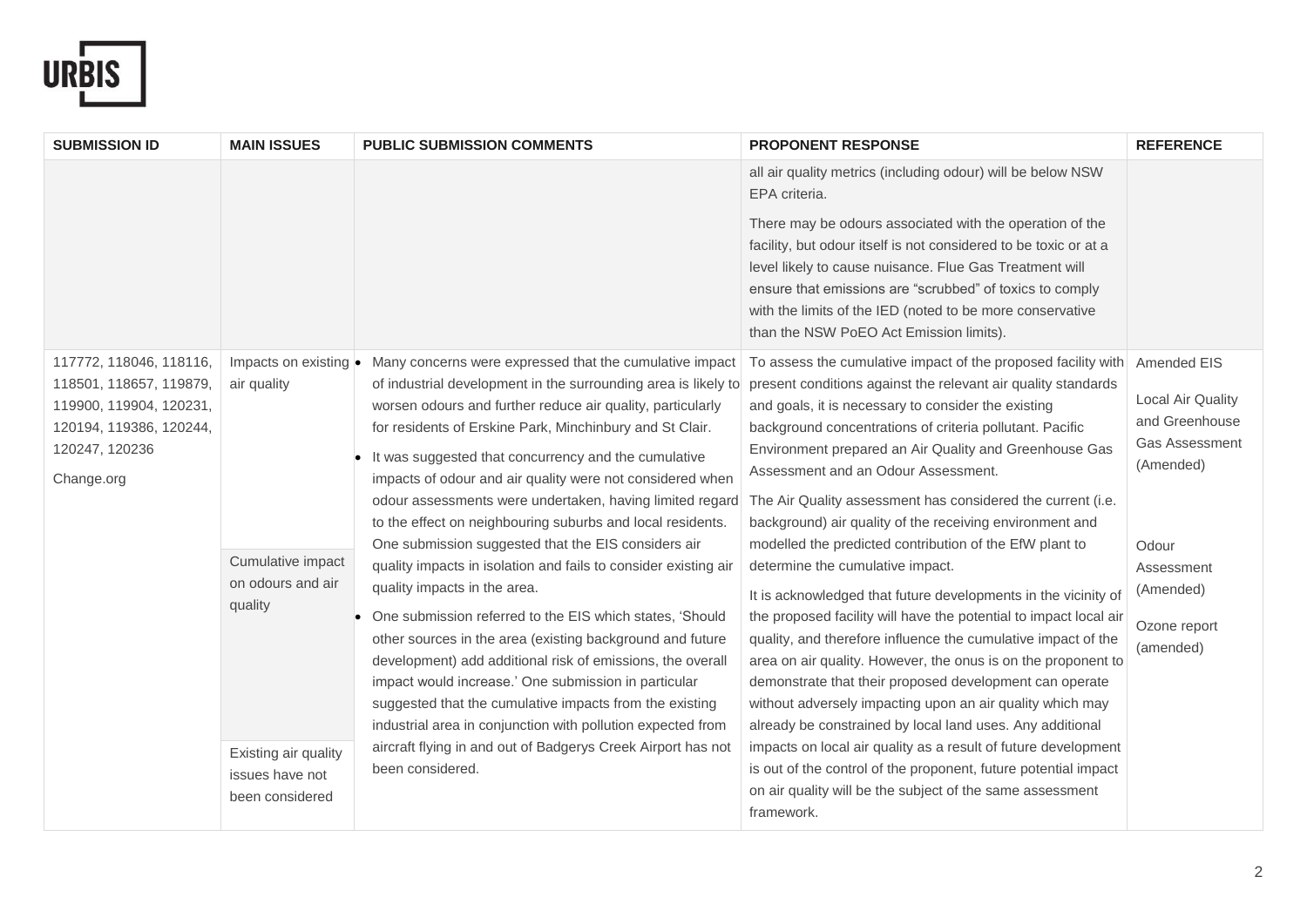

| <b>SUBMISSION ID</b>                      | <b>MAIN ISSUES</b>                                 | <b>PUBLIC SUBMISSION COMMENTS</b>                                                                                                                                                                                                                                                                                                                                                                                                                                                                                                                                                                                                                                                                                    | <b>PROPONENT RESPONSE</b>                                                                                                                                                                                                                                                                                                                                                                                                                                                                                                                                                                                                                                                                                                                                                                                                                                                                                                                                                                                                                                                                                                                                                                                                               | <b>REFERENCE</b>                                                                                                                                       |
|-------------------------------------------|----------------------------------------------------|----------------------------------------------------------------------------------------------------------------------------------------------------------------------------------------------------------------------------------------------------------------------------------------------------------------------------------------------------------------------------------------------------------------------------------------------------------------------------------------------------------------------------------------------------------------------------------------------------------------------------------------------------------------------------------------------------------------------|-----------------------------------------------------------------------------------------------------------------------------------------------------------------------------------------------------------------------------------------------------------------------------------------------------------------------------------------------------------------------------------------------------------------------------------------------------------------------------------------------------------------------------------------------------------------------------------------------------------------------------------------------------------------------------------------------------------------------------------------------------------------------------------------------------------------------------------------------------------------------------------------------------------------------------------------------------------------------------------------------------------------------------------------------------------------------------------------------------------------------------------------------------------------------------------------------------------------------------------------|--------------------------------------------------------------------------------------------------------------------------------------------------------|
|                                           |                                                    | One submission asserted that existing nitrogen oxide and<br>ozone levels in Western Sydney 'often exceed<br>recommended levels'.                                                                                                                                                                                                                                                                                                                                                                                                                                                                                                                                                                                     | In respect to Odour, a detailed odour assessment has been<br>undertaken. The assessment concludes that whilst odour<br>may be marginally above the detection limit within the<br>suburb of Minchinbury it is predicted to be below the<br>regulatory level of 2ou.                                                                                                                                                                                                                                                                                                                                                                                                                                                                                                                                                                                                                                                                                                                                                                                                                                                                                                                                                                      |                                                                                                                                                        |
|                                           |                                                    |                                                                                                                                                                                                                                                                                                                                                                                                                                                                                                                                                                                                                                                                                                                      | An ozone assessment has been undertaken in line with the<br>regulatory guidelines. The assessment concludes that ozone<br>impacts, during normal operation of the plant are generally<br>expected to be well within the limit value.                                                                                                                                                                                                                                                                                                                                                                                                                                                                                                                                                                                                                                                                                                                                                                                                                                                                                                                                                                                                    |                                                                                                                                                        |
| 117775, 117802, 120168,<br>120153, 120233 | Pollution and toxic<br>compounds from<br>emissions | Many submissions listed toxic substances from waste<br>facilities which are released into the atmosphere that have<br>been known to have an adverse impact on air quality.<br>Some of these toxic substances listed in public<br>submissions include dioxins, furans, mercury, nitrogen<br>oxides, sulphur oxides, heavy metals and particulates.<br>The content of the by-products from emissions that will be<br>produced as a result of the EfW facility incinerating waste<br>at high temperatures is a concern to residents. The<br>modelling relies on assumptions in relation to the possible<br>content of the rubbish being burned and assumes that no<br>worker will ever deposit anything that is toxic.' | The chemicals of potential concern (COPC) list has been<br>reviewed and confirmed since exhibition and is considered<br>within the amended EIS, Human Health Risk Assessment<br>Report and Air Quality Assessment, including those cited in<br>the submission.<br>Despite the presence of these chemicals of potential<br>concern, even in a worst case scenario, it was found that the<br>total intake for all receptors is well below the Tolerable<br>Monthly Intake (TMI), and that no adverse non-carcinogenic<br>health effects should result from a lifetime of exposure to any<br>COPC. The carcinogenic effect of COPCs released from the<br>facility is considered negligible for all sensitive receptors.<br>This assessment criteria includes the maximum annualised<br>cancer risk for children at the point of maximum impact. This<br>shows that the carcinogenic effect of COPCs released from<br>the facility is considered negligible in the worst case<br>scenario.<br>The HHRA has demonstrated that appropriate mitigation<br>measures will be adopted with regards to pollution and toxic<br>compounds from emissions. It was found that the proposed<br>EfW facility will not exceed air quality criteria during | Amended EIS<br>Human Health<br><b>Risk Assessment</b><br>(Amended)<br><b>Local Air Quality</b><br>and Greenhouse<br><b>Gas Assessment</b><br>(Amended) |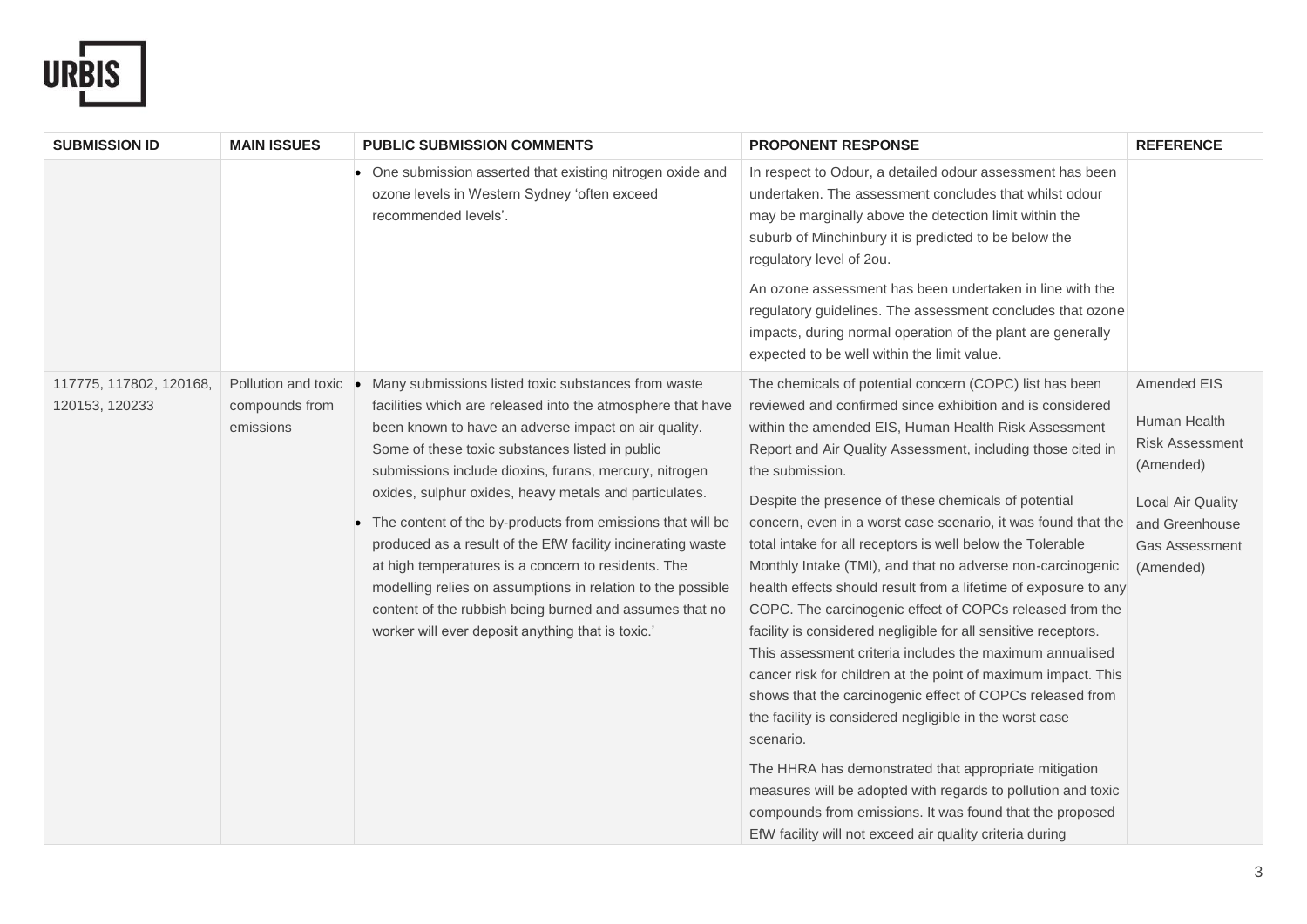

| <b>SUBMISSION ID</b>         | <b>MAIN ISSUES</b>                                                                                                            | <b>PUBLIC SUBMISSION COMMENTS</b>                                                                                                                                                                                                                                                                                                                                                                                                                                                                                                                                                                                                                                                                                                                         | <b>PROPONENT RESPONSE</b>                                                                                                                                                                                                                                                                                                                                                                                                                                                                                                                                                                                                                                                                                                                                                                                                                                                                                                                                                                                                                                                                                                       | <b>REFERENCE</b> |
|------------------------------|-------------------------------------------------------------------------------------------------------------------------------|-----------------------------------------------------------------------------------------------------------------------------------------------------------------------------------------------------------------------------------------------------------------------------------------------------------------------------------------------------------------------------------------------------------------------------------------------------------------------------------------------------------------------------------------------------------------------------------------------------------------------------------------------------------------------------------------------------------------------------------------------------------|---------------------------------------------------------------------------------------------------------------------------------------------------------------------------------------------------------------------------------------------------------------------------------------------------------------------------------------------------------------------------------------------------------------------------------------------------------------------------------------------------------------------------------------------------------------------------------------------------------------------------------------------------------------------------------------------------------------------------------------------------------------------------------------------------------------------------------------------------------------------------------------------------------------------------------------------------------------------------------------------------------------------------------------------------------------------------------------------------------------------------------|------------------|
|                              |                                                                                                                               |                                                                                                                                                                                                                                                                                                                                                                                                                                                                                                                                                                                                                                                                                                                                                           | construction or operation, and impacts to human health and<br>well below acceptable limits.                                                                                                                                                                                                                                                                                                                                                                                                                                                                                                                                                                                                                                                                                                                                                                                                                                                                                                                                                                                                                                     |                  |
|                              |                                                                                                                               |                                                                                                                                                                                                                                                                                                                                                                                                                                                                                                                                                                                                                                                                                                                                                           | The EfW facility will generate three types of solid by-<br>products. There are 3 primary by-products being bottom ash,<br>boiler ash and APC residue. Boiler Ash is inert and will be<br>disposed of to landfill. Boiler Ash and APC Residue will<br>continue various concentrations of contaminants and will be<br>managed and disposed of in accordance with the<br>appropriate EPA guidelines.                                                                                                                                                                                                                                                                                                                                                                                                                                                                                                                                                                                                                                                                                                                               |                  |
| 120231, 120227<br>Change.org | Technology choices.<br>have contributed to<br>pollution and smog<br>Photochemical<br>smog already exists<br>in Western Sydney | Major international cities including China were cited as<br>examples of cities which deal with large-scale impacts of<br>pollution and smog due to industrial developments and<br>outdated, inefficient technology.<br>Technology used for incinerators are now outdated and<br>referred to as 'yesterday's technology.' Several<br>submissions suggested there are alternative methods to<br>process waste such as the Fischer-Tropsch process which<br>eliminates landfill altogether by converting waste into fuel.<br>Particularly in the summer months, issues of photochemical<br>smog already exist in Western Sydney. 'It is well<br>documented that Western Sydney already suffers from one<br>of the worst air pollution problems in Australia. | The Ozone Impact Assessment includes a quantitative<br>photochemical smog assessment in accordance with the<br>Approved Methods for the Modelling and Assessment of Air<br>Pollutants in NSW (2005) and the Director General's<br>Environmental Assessment Requirements. Ozone is the<br>principle component of photochemical smog, which is<br>typically formed several hours after the precursors are<br>emitted. Ground-level ozone continues to be a problem in<br>Sydney during summer months. However, it is likely that the<br>Department of Planning and Environment (DP&E) will<br>condition a limit on ozone levels during peak months. The<br>operator of the EfW facility will be required to comply with<br>these established limits.<br>The EfW Policy Statement indicates that any facility<br>proposing to recover energy from waste will need to meet<br>current international best practice. This Policy Statement<br>also requires that emissions from EfW facilities must satisfy,<br>as a minimum, emission limits prescribed by the Clean Air<br>Regulations. The proposed technology for the facility is |                  |
|                              |                                                                                                                               |                                                                                                                                                                                                                                                                                                                                                                                                                                                                                                                                                                                                                                                                                                                                                           | based on existing facilities in Europe and will incorporate<br>best available technology (BAT) for flue gas treatment. A                                                                                                                                                                                                                                                                                                                                                                                                                                                                                                                                                                                                                                                                                                                                                                                                                                                                                                                                                                                                        |                  |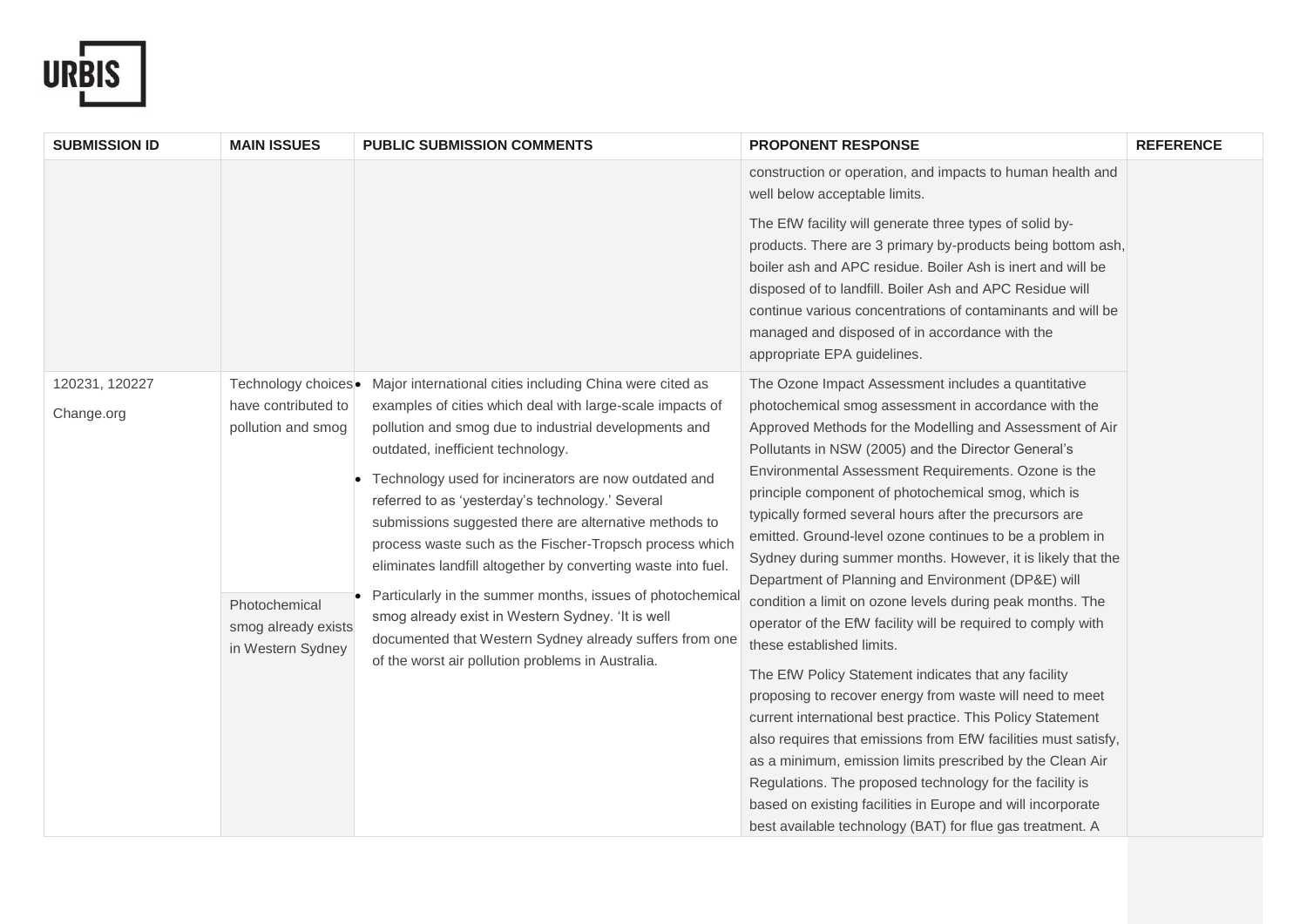

| <b>SUBMISSION ID</b> | <b>MAIN ISSUES</b> | <b>PUBLIC SUBMISSION COMMENTS</b> | <b>PROPONENT RESPONSE</b>                                                                                                                                                                                                                                                                                                                                                                                                                                                                                                                                                                                                                                                                                                                                                                                                                                                                                                                                                        | <b>REFERENCE</b> |
|----------------------|--------------------|-----------------------------------|----------------------------------------------------------------------------------------------------------------------------------------------------------------------------------------------------------------------------------------------------------------------------------------------------------------------------------------------------------------------------------------------------------------------------------------------------------------------------------------------------------------------------------------------------------------------------------------------------------------------------------------------------------------------------------------------------------------------------------------------------------------------------------------------------------------------------------------------------------------------------------------------------------------------------------------------------------------------------------|------------------|
|                      |                    |                                   | summary of the technologies used to control emissions from<br>waste incineration at existing EfW facilities is provided within<br>the Local Air Quality and Greenhouse Gas Assessment.<br>This report demonstrates that existing technology can satisfy<br>the emission limit requirements of the EU IED, and is<br>therefore appropriate for the EfW facility.                                                                                                                                                                                                                                                                                                                                                                                                                                                                                                                                                                                                                  |                  |
|                      |                    |                                   | In terms of ozone impacts, during normal operation of the<br>plant, the emission levels are generally expected to be well<br>within the limit value. The facility will employ best available<br>technology in the form of selective non-catalytic reduction for<br>reducing emissions of NOx, the dominant ozone precursor<br>released from the facility.                                                                                                                                                                                                                                                                                                                                                                                                                                                                                                                                                                                                                        |                  |
|                      |                    |                                   | The additional report prepared by Pacific Environment in<br>response to public submissions undertook additional<br>analysis which compared the annual nitrogen dioxide (NOx)<br>from the proposed EfW facility with other significant NOx<br>sources. A comparison of the top 10 man-made NOx<br>emission sources located within the Sydney basin, 8 of these<br>are transport related. The 2 remaining significant sectors are<br>generation of electrical power from gas, and petroleum<br>products and fuel production. The proposed EfW facility<br>ranks seventeenth compared to other grouped emissions<br>sources in the Sydney air shed. Relative to man-made<br>sources within the GMR, where most electrical power<br>generation sources are located, the EfW facility would be<br>placed significantly lower in ranking. The photochemical<br>smog emission levels during normal operations of the EfW<br>facility are anticipated to be well within the limit value. |                  |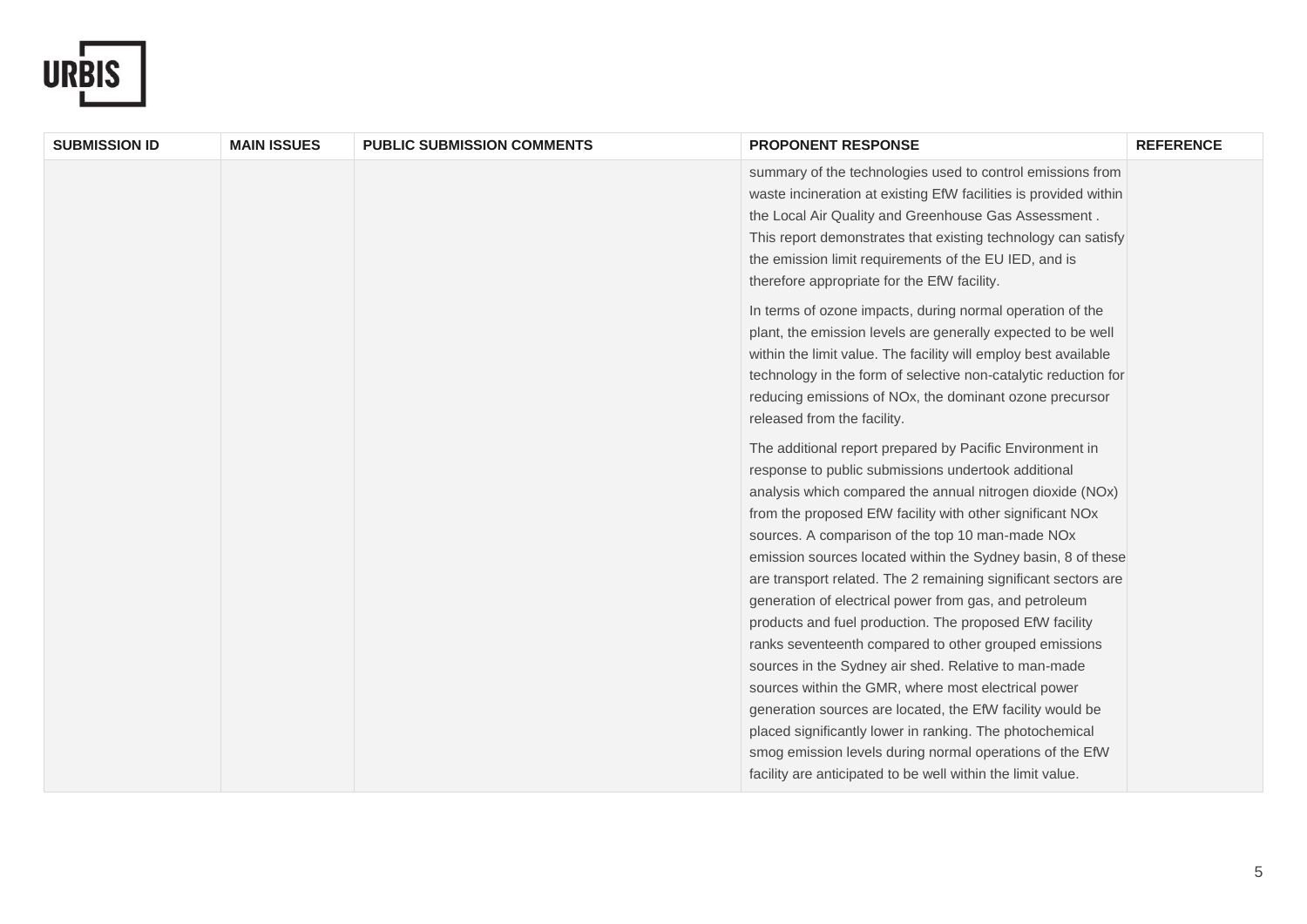

## **2. HEALTH AND SAFETY**

| <b>SUBMISSION ID</b>                                                                                                                     | <b>MAIN ISSUES</b>                                                                                               | <b>PUBLIC SUBMISSION COMMENTS</b>                                                                                                                                                                                                                                                                                                                                                                                                                                                                                                                                                                                                                                                                                                                                                                                                                                                                                                                                                                                                                       | <b>PROPONENT RESPONSE</b>                                                                                                                                                                                                                                                                                                                                                                                                                                                                                                                                                                                                                                                                                                                                                                                                                                                                                                                                                                                                                                                                                                                                                                                    | <b>REFERENCE</b>                                                                                                                                              |
|------------------------------------------------------------------------------------------------------------------------------------------|------------------------------------------------------------------------------------------------------------------|---------------------------------------------------------------------------------------------------------------------------------------------------------------------------------------------------------------------------------------------------------------------------------------------------------------------------------------------------------------------------------------------------------------------------------------------------------------------------------------------------------------------------------------------------------------------------------------------------------------------------------------------------------------------------------------------------------------------------------------------------------------------------------------------------------------------------------------------------------------------------------------------------------------------------------------------------------------------------------------------------------------------------------------------------------|--------------------------------------------------------------------------------------------------------------------------------------------------------------------------------------------------------------------------------------------------------------------------------------------------------------------------------------------------------------------------------------------------------------------------------------------------------------------------------------------------------------------------------------------------------------------------------------------------------------------------------------------------------------------------------------------------------------------------------------------------------------------------------------------------------------------------------------------------------------------------------------------------------------------------------------------------------------------------------------------------------------------------------------------------------------------------------------------------------------------------------------------------------------------------------------------------------------|---------------------------------------------------------------------------------------------------------------------------------------------------------------|
| 117775, 118116, 119386,<br>120247                                                                                                        | Cumulative impact<br>on human health                                                                             | Submissions expressed concerns about the cumulative<br>impact of industrial development in the surrounding area on<br>human health, particularly in regards to the combined effect<br>of pollution from multiple industrial facilities.<br>The cumulative impact of existing industrial development,<br>impacts from the proposed EfW facility and impacts from the<br>future Badgerys Creek Airport on human health was also<br>highlighted as a concern for residents.                                                                                                                                                                                                                                                                                                                                                                                                                                                                                                                                                                                | The SEARs for environmental assessment requires the<br>Environmental Impact Statement to address a number of key<br>issues of perceived high environmental, social, and<br>economic value, sensitivity or impact. One of the key issues<br>identified includes human health. In accordance with the<br>SEARs, a Human Health Risk Assessment covering the<br>inhalation of criteria pollutants and exposure to specific air<br>toxics from all pathways was. The Human Health Risk<br>Assessment uses national and international guideline values                                                                                                                                                                                                                                                                                                                                                                                                                                                                                                                                                                                                                                                            | <b>Amended EIS</b><br>Human Health<br><b>Risk Assessment</b><br>(Amended)<br>Air Quality<br>Assessment<br>(Amended)<br>Human Health<br><b>Risk Assessment</b> |
| 117775, 117802, 118560,<br>118657, 119879, 119900,<br>120231, 120168, 119386,<br>120153, 120227, 120233,<br>120236, 126948<br>Change.org | Evidence shows that $\bullet$<br>emissions associated<br>with waste facilities<br>are harmful to human<br>health | Emissions and the associated release of airborne<br>substances into the atmosphere are proven to be harmful to<br>human health. When referring to concerns about impacts on<br>human health, the majority of submissions referred to the<br>connection between emissions and impacts of health.<br>Emissions pose health risks to humans due to inhalation of<br>particles in the air resulting in lung conditions or respiratory<br>issues.<br>Those that are at the highest level of risk are children, the<br>elderly and those with existing health issues. Several<br>submissions expressed concern for sick children, or children<br>with existing respiratory issues such as asthma.<br>Several submissions noted that exposure to pollutants has<br>impacts on human health. Some of the pollutants listed<br>include nitrogen dioxide, particulate matter, carbon<br>monoxide, mercury, cadmium, arsenic, lead, dioxin and<br>furans, benzene and polycyclic aromatic hydrocarbons<br>(PAHs). Symptoms listed as a result of exposure to these | when quantifying the long term impact of the proposed EfW<br>facility on human health.<br>Refer to 'pollution and toxic compounds from emissions'<br>under Air quality and odour impacts for a list of the chemicals<br>of potential concern (COPC) that have been assessed as<br>part of the amended HHRA and amended EIS. Despite the<br>presence of chemicals of potential concern (COPC), even in<br>a worst case scenario, it was found that the total intake for all<br>receptors is well below the Tolerable Monthly Intake (TMI),<br>and that no adverse non-carcinogenic health effects should<br>result from a lifetime of exposure to any COPC. The<br>carcinogenic effect of COPCs released from the facility is<br>considered negligible for all sensitive receptors. This<br>assessment criteria includes the maximum annualised<br>cancer risk for children at the point of maximum impact.<br>Since children are considered the most sensitive receptors<br>due to the likelihood of being exposed to COPC via<br>cumulative pathways, impacts on children have been<br>specifically addressed. This shows that the carcinogenic<br>effect of COPCs released from the facility is considered | Report,                                                                                                                                                       |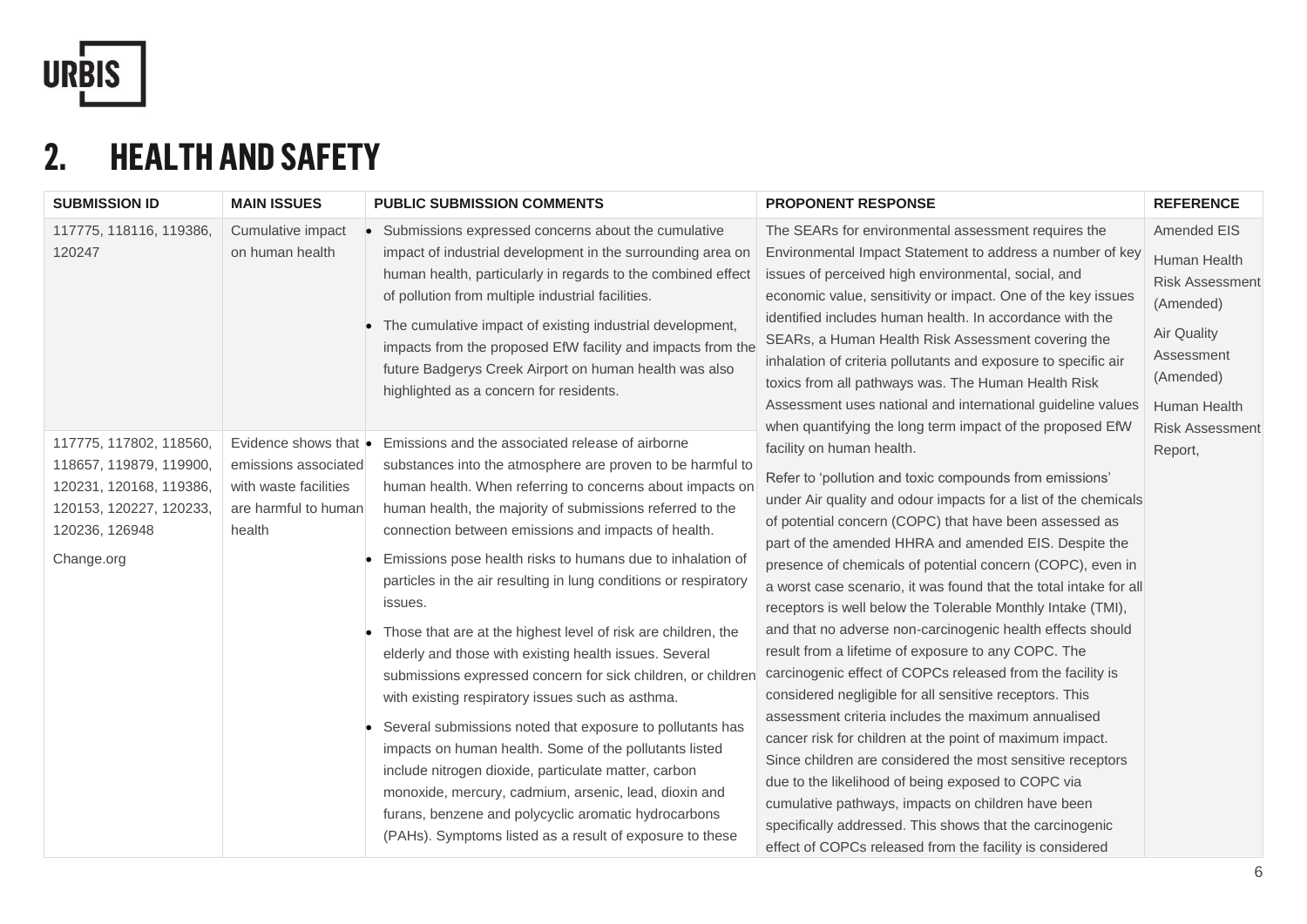

| <b>SUBMISSION ID</b> | <b>MAIN ISSUES</b> | <b>PUBLIC SUBMISSION COMMENTS</b>                                                                                                                                                                                                                                      | <b>PROPONENT RESPONSE</b>                                                                                                                                                                                                                                                                                                                                                                                                                                                                                                                                                                                                                                                                                                                                                                                                                                                                                                                                                                                                                 | <b>REFERENCE</b> |
|----------------------|--------------------|------------------------------------------------------------------------------------------------------------------------------------------------------------------------------------------------------------------------------------------------------------------------|-------------------------------------------------------------------------------------------------------------------------------------------------------------------------------------------------------------------------------------------------------------------------------------------------------------------------------------------------------------------------------------------------------------------------------------------------------------------------------------------------------------------------------------------------------------------------------------------------------------------------------------------------------------------------------------------------------------------------------------------------------------------------------------------------------------------------------------------------------------------------------------------------------------------------------------------------------------------------------------------------------------------------------------------|------------------|
|                      |                    | pollutants may include, but are not limited to respiratory<br>problems, aggravated asthma, bronchitis, heart attacks,<br>cardiovascular effects, increased blood pressure, increased<br>risks of cancer, neurological effects especially in children<br>and melanomas. | negligible, even in the worst case scenario. Given that the<br>total intake for all receptors is well below the Tolerable<br>Monthly Intake, the cumulative impact of the proposed EfW<br>facility with regards to human health, together with the<br>background conditions, is considered acceptable, and will<br>not lead to adverse health impacts.                                                                                                                                                                                                                                                                                                                                                                                                                                                                                                                                                                                                                                                                                    |                  |
|                      |                    |                                                                                                                                                                                                                                                                        | The HHRA has demonstrated that appropriate mitigation<br>measures will be adopted with regards to pollution and toxic<br>compounds from emissions. It was found that the proposed<br>EfW facility will not exceed air quality criteria during<br>construction or operation, and impacts to human health and<br>well below acceptable limits.                                                                                                                                                                                                                                                                                                                                                                                                                                                                                                                                                                                                                                                                                              |                  |
|                      |                    |                                                                                                                                                                                                                                                                        | An amended HHRA has been prepared. The HHRA covers<br>the inhalation of criteria pollutants and exposure from all<br>pathways (including inhalation, ingestion and dermal) to<br>specific air toxics. The amended HHRA prepared by AECOM<br>in response to public submissions has also considered<br>ingestion of soil and playing in dirt as a possible exposure<br>pathway, particularly for children. The tests carried out are<br>extremely conservative and conducted under worst case<br>scenario conditions where outputs from the EfW facility<br>would in reality only occur for approximately 1 hour every<br>year. The HHRA modelling uses this 1 hour per year risk<br>level for 24 hours per day, 365 days a year. Therefore, the<br>comprehensive results presented in the additional HHRA<br>assessment report demonstrate that the EfW facility will not<br>have any adverse impacts on human health, and that the risk<br>for carcinogenic and non-carcinogenic impacts are within, or<br>well within acceptable limits. |                  |
|                      |                    |                                                                                                                                                                                                                                                                        | It is not within the scope of this report to assess the health<br>impacts as a result of the future Badgerys Creek Airport.                                                                                                                                                                                                                                                                                                                                                                                                                                                                                                                                                                                                                                                                                                                                                                                                                                                                                                               |                  |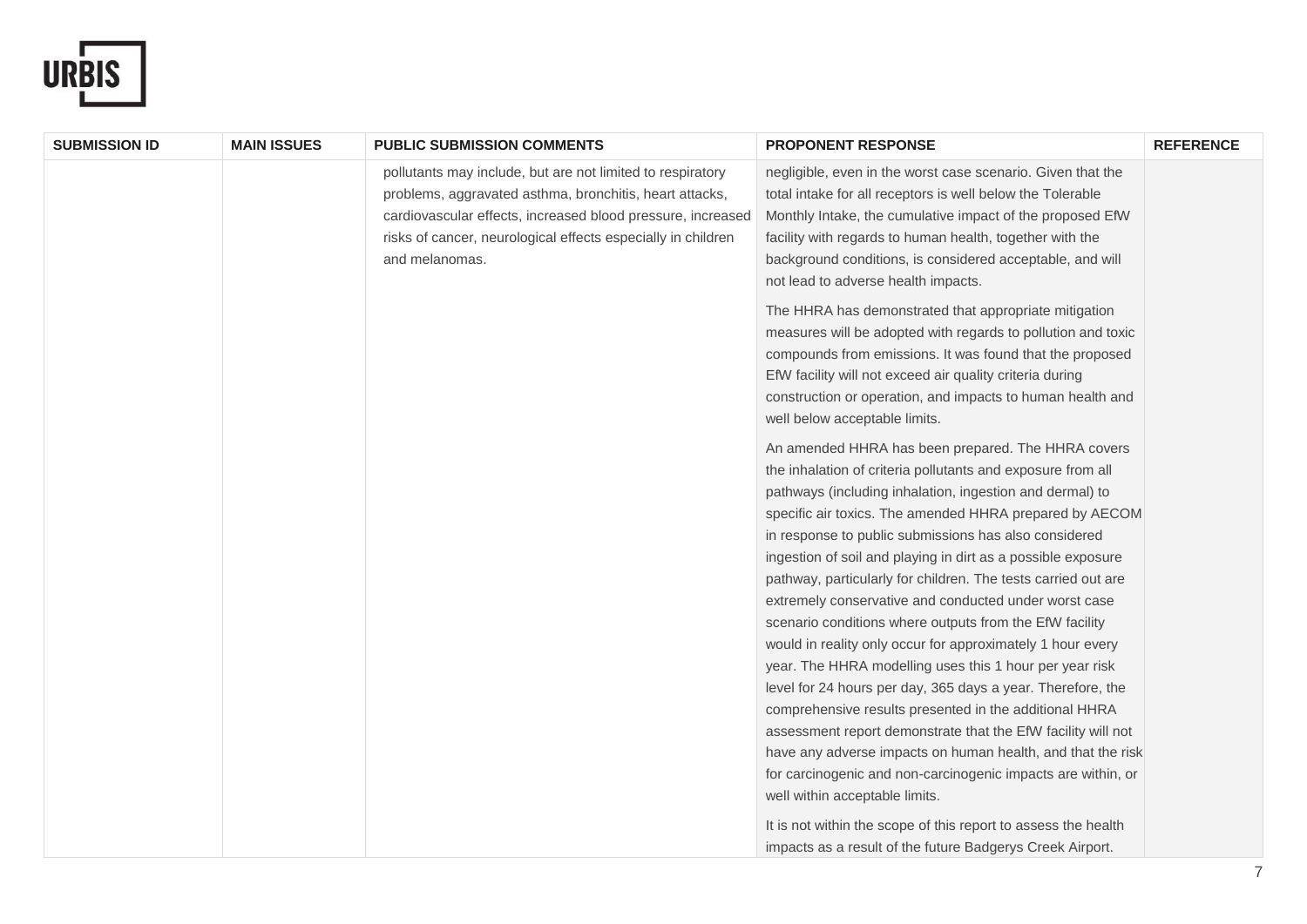

| <b>SUBMISSION ID</b> | <b>MAIN ISSUES</b>                           | <b>PUBLIC SUBMISSION COMMENTS</b>                                                                                                                                                                                                                                                                                                                                                                                                                                                                                                                                                                                                                                                                                                                                                             | <b>PROPONENT RESPONSE</b>                                                                                                                                                                                                                                                                                                                                                                                                                                                                                                                                                                                                                                                                                                                                                                              | <b>REFERENCE</b>                                                                                                           |
|----------------------|----------------------------------------------|-----------------------------------------------------------------------------------------------------------------------------------------------------------------------------------------------------------------------------------------------------------------------------------------------------------------------------------------------------------------------------------------------------------------------------------------------------------------------------------------------------------------------------------------------------------------------------------------------------------------------------------------------------------------------------------------------------------------------------------------------------------------------------------------------|--------------------------------------------------------------------------------------------------------------------------------------------------------------------------------------------------------------------------------------------------------------------------------------------------------------------------------------------------------------------------------------------------------------------------------------------------------------------------------------------------------------------------------------------------------------------------------------------------------------------------------------------------------------------------------------------------------------------------------------------------------------------------------------------------------|----------------------------------------------------------------------------------------------------------------------------|
|                      |                                              |                                                                                                                                                                                                                                                                                                                                                                                                                                                                                                                                                                                                                                                                                                                                                                                               | However, the onus is on the proponent to demonstrate that<br>their proposed development can operate without adversely<br>impacting upon on human health.                                                                                                                                                                                                                                                                                                                                                                                                                                                                                                                                                                                                                                               |                                                                                                                            |
| 117802, 119900       | Correlation with<br>cancer                   | There is evidence of a correlation between waste<br>incinerators and cancer over a medium to long term period<br>of time, including links between benzene and cancers such<br>as leukaemia which have potentially fatal outcomes.<br>Instances of cancer are already prevalent and a facility<br>which could potentially contribute to an increase in<br>instances of cancer is a radical approach. One submission<br>suggested that a more cautious approach should be<br>adopted with regard to the construction of this facility.<br>Two submissions listed an example from Spain which<br>referred to a 'statistically significant increase in the risk of<br>dying from cancer in towns near incinerators and<br>installations used for the recovery or disposal of hazardous<br>waste.' | Despite the presence of chemicals of potential concern<br>(CoPC), even in a worst case scenario, it was found that the<br>total intake for all receptors is well below the Tolerable<br>Monthly Intake (TMI), and that no adverse non-carcinogenic<br>health effects should result from a lifetime of exposure to any<br>CoPC. The carcinogenic effect of CoPC s released from the<br>facility is considered low and acceptable for all sensitive<br>receptors. This assessment criteria includes the maximum<br>annualised cancer risk for children at the point of maximum<br>impact.<br>The HHRA has assessed impacts on human health over a<br>period of a lifetime of exposure to CoPC from the proposed<br>EfW facility. This comprehensive assessment is considered<br>the worst case scenario. | <b>Amended EIS</b><br>Human Health<br><b>Risk Assessment</b><br>(Amended)<br><b>Air Quality</b><br>Assessment<br>(Amended) |
| 117802, 120168       | Time-lag and<br>delayed onset of<br>symptoms | Despite incremental improvements to technology, there is<br>time-lag before human health impacts are known. 'Toxic<br>emissions have a significant time lag before human health<br>impacts become obvious. There is an issue of latency of<br>onset of symptoms after exposure which can take decades.                                                                                                                                                                                                                                                                                                                                                                                                                                                                                        | Since children are considered the most sensitive receptors<br>due to the likelihood of being exposed to CoPC via<br>cumulative pathways, impacts on children have been<br>specifically addressed. With regards to carcinogenic effects,<br>the NSW Government document 'Land Use Safety Planning'<br>states that the risk rating is on a per year basis and that the<br>most sensitive land-use types (including schools, and<br>hospitals, etc) should not be exposed to an individual risk<br>level greater than half in one million per year. This<br>demonstrates that the carcinogenic effect of CoPCs released<br>from the facility is considered negligible, even in the worst<br>case scenario, for children and the elderly in particular. '                                                  |                                                                                                                            |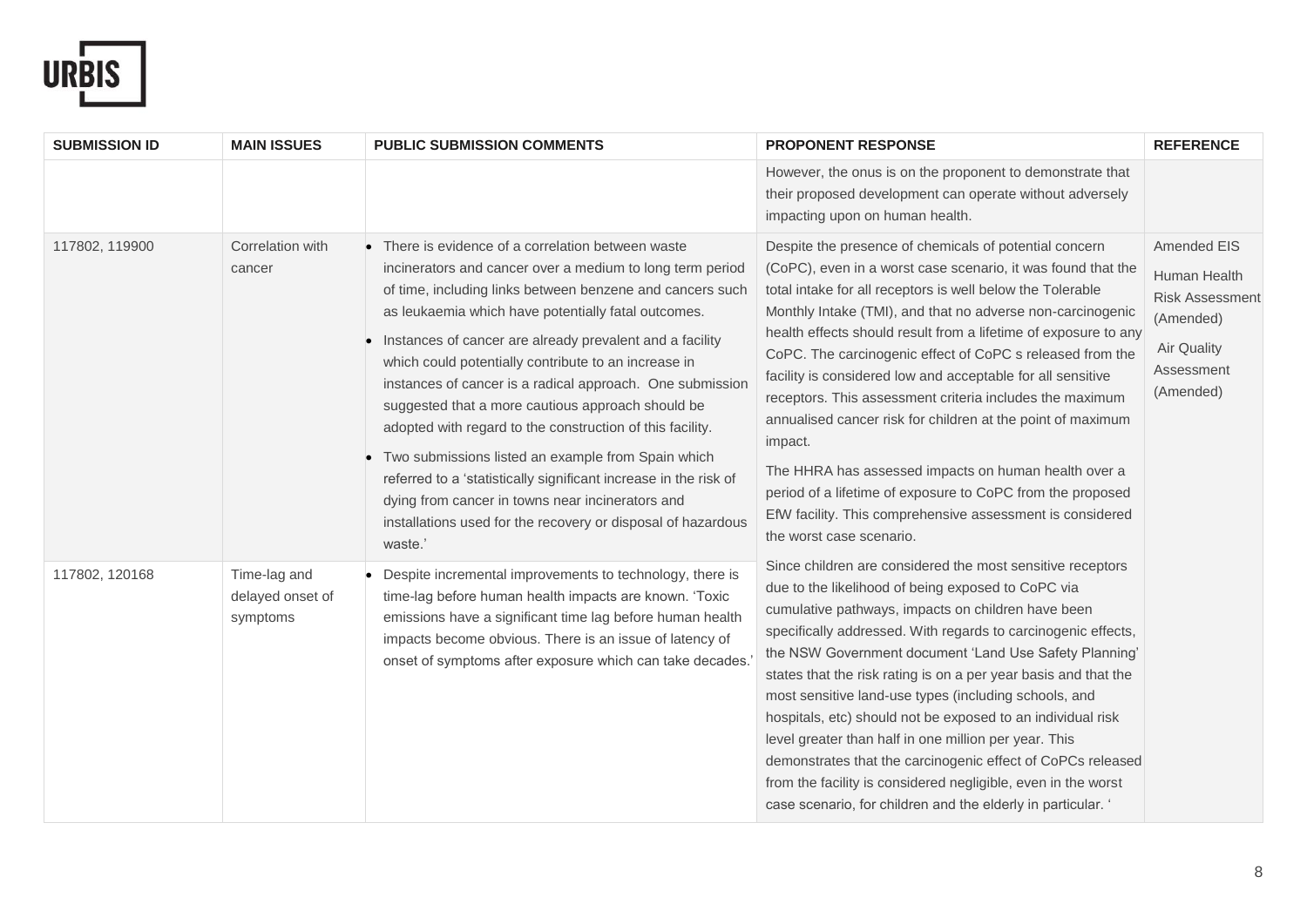

| <b>SUBMISSION ID</b>                            | <b>MAIN ISSUES</b>                                                   | <b>PUBLIC SUBMISSION COMMENTS</b>                                                                                                                                                                                                                                                                                                                                                                                                                                                                                                                           | <b>PROPONENT RESPONSE</b>                                                                                                                                                                                                                                                                                                                                                                                                                                                                                                                                                                                                                                                                                                                                                                                                                                                                                                                                                                                                                                         | <b>REFERENCE</b>                                                                                                                                             |
|-------------------------------------------------|----------------------------------------------------------------------|-------------------------------------------------------------------------------------------------------------------------------------------------------------------------------------------------------------------------------------------------------------------------------------------------------------------------------------------------------------------------------------------------------------------------------------------------------------------------------------------------------------------------------------------------------------|-------------------------------------------------------------------------------------------------------------------------------------------------------------------------------------------------------------------------------------------------------------------------------------------------------------------------------------------------------------------------------------------------------------------------------------------------------------------------------------------------------------------------------------------------------------------------------------------------------------------------------------------------------------------------------------------------------------------------------------------------------------------------------------------------------------------------------------------------------------------------------------------------------------------------------------------------------------------------------------------------------------------------------------------------------------------|--------------------------------------------------------------------------------------------------------------------------------------------------------------|
|                                                 |                                                                      |                                                                                                                                                                                                                                                                                                                                                                                                                                                                                                                                                             | The limit levels set within the National Environmental<br>Protection Measure for Ambient Air Quality have been set at<br>a level which is considered to present minimum or zero risk<br>to human health. If the concentrations in the atmosphere are<br>less than the criteria, then the pollutant is unlikely to have an<br>adverse impact on human health. This is the case for most<br>pollutants released by the proposed EfW facility, specifically<br>oxides of nitrogen, oxides of sulphur, carbon monoxide,<br>hydrogen fluoride, and particulates.                                                                                                                                                                                                                                                                                                                                                                                                                                                                                                       |                                                                                                                                                              |
| 117802                                          | Risk assessment and •<br>problems with<br>predicting health<br>risks | There is an uncertainty in the ability to understand the<br>impacts of long-term exposure to toxic substances and<br>cumulative impacts to human health over time.<br>Risk assessment is a poor method of assessing the<br>complexities of human health impacts. 'Typically this<br>decision is based on an inexact method called risk<br>assessment 'and often have little understanding of its<br>limitations. Typically it involves estimating the risk to health<br>of just 20 out of the hundreds of different pollutants emitted<br>by incinerators.' | Risk Assessment forms the basis of the regulatory<br>assessment framework of NSW. While concerns regarding<br>the veracity of the process are noted the practice of risk<br>based assessment, particularly in respect to HHRA and EfW<br>is widely practiced.<br>The HHRA covers the inhalation of criteria pollutants and<br>exposure from all pathways (including inhalation, ingestion<br>and dermal) to specific air toxics. The tests carried out are<br>extremely conservative and conducted under worst case<br>scenario conditions where outputs from the EfW facility<br>would in reality only occur for approximately 1 hour every<br>year. The HHRA modelling uses this 1 hour per year risk<br>level for 24 hours per day, 365 days a year. Therefore, the<br>comprehensive results presented in the additional HHRA<br>assessment report demonstrate that the EfW facility will not<br>have any adverse impacts on human health, and that the risk<br>for carcinogenic and non-carcinogenic impacts are within, or<br>well within acceptable limits. | <b>Amended EIS</b><br>Human Health<br>Risk Assessment<br>Human Health<br><b>Risk Assessment</b><br>(Amended<br><b>Air Quality</b><br>Assessment<br>(Amended) |
| 118116, 120190, 119386,<br>120244<br>Change.org | Children's health                                                    | The EIS fails to consider the impacts of dioxins and<br>carcinogenic hydrocarbons on children's growth.                                                                                                                                                                                                                                                                                                                                                                                                                                                     | Despite the presence of chemicals of potential concern<br>(CoPC), even in a worst case scenario, it was found that the<br>total intake for all receptors is well below the Tolerable                                                                                                                                                                                                                                                                                                                                                                                                                                                                                                                                                                                                                                                                                                                                                                                                                                                                              | Amended EIS                                                                                                                                                  |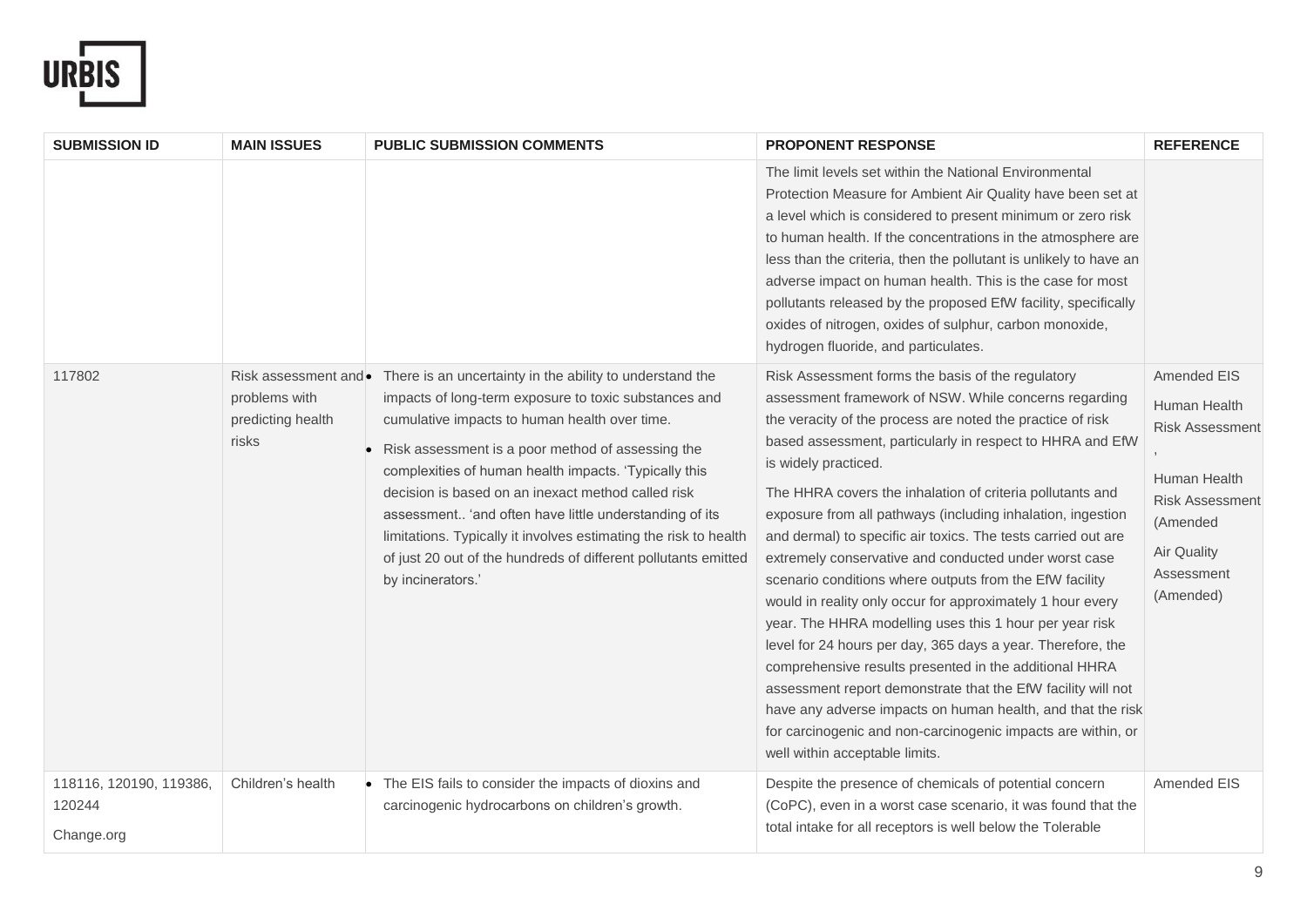

| <b>SUBMISSION ID</b>                                                 | <b>MAIN ISSUES</b>                             | <b>PUBLIC SUBMISSION COMMENTS</b>                                                                                                                                                                                                                                                                                                                                                                                                                                                                                                                                                 | <b>PROPONENT RESPONSE</b>                                                                                                                                                                                                                                                                                                                                                                                                                                                                                                                                                                                                                                                                                                                                                                                                                                                                                                                                                                                                                                                                                                                                        | <b>REFERENCE</b>                                                                                                                                         |
|----------------------------------------------------------------------|------------------------------------------------|-----------------------------------------------------------------------------------------------------------------------------------------------------------------------------------------------------------------------------------------------------------------------------------------------------------------------------------------------------------------------------------------------------------------------------------------------------------------------------------------------------------------------------------------------------------------------------------|------------------------------------------------------------------------------------------------------------------------------------------------------------------------------------------------------------------------------------------------------------------------------------------------------------------------------------------------------------------------------------------------------------------------------------------------------------------------------------------------------------------------------------------------------------------------------------------------------------------------------------------------------------------------------------------------------------------------------------------------------------------------------------------------------------------------------------------------------------------------------------------------------------------------------------------------------------------------------------------------------------------------------------------------------------------------------------------------------------------------------------------------------------------|----------------------------------------------------------------------------------------------------------------------------------------------------------|
|                                                                      |                                                | Children with reduced lung function or asthma will be further<br>affected by any additional impacts on air quality. 'My<br>daughter is asthmatic. This development has the potential to<br>cause long term harm to her asthma.'<br>Several submissions noted that existence of several primary<br>and secondary schools in the area, where children could be<br>affected by inhalation of airborne particles. 'Proximity of<br>schools to municipal waste incineration plans may be<br>associated with an increased prevalence of wheeze,<br>headache, stomach ache and fatigue.' | Monthly Intake (TMI), and that no adverse non-carcinogenic<br>health effects should result from a lifetime of exposure to any<br>CoPC. The carcinogenic effect of CoPCs released from the<br>facility is considered low and acceptable for all sensitive<br>receptors. This assessment criteria includes the maximum<br>annualised cancer risk for children at the point of maximum<br>impact.<br>Since children are considered the most sensitive receptors<br>due to the likelihood of being exposed to CoPC via<br>cumulative pathways, impacts on children have been<br>specifically addressed. With regards to carcinogenic effects,<br>the NSW Government document 'Land Use Safety Planning'<br>states that the risk rating is on a per year basis and that the<br>most sensitive land-use types (including schools, and<br>hospitals, etc) should not be exposed to an individual risk<br>level greater than half in one million per year. This<br>demonstrates that the carcinogenic effect of COPCs<br>released from the facility is considered low and acceptable,<br>even in the worst case scenario, for children and the elderly<br>in particular. | Human Health<br><b>Risk Assessment</b><br>Report<br>Human Health<br><b>Risk Assessment</b><br>(Amended)<br><b>Air Quality</b><br>Assessment<br>(Amended) |
| 117802, 118116, 118560,<br>120231, 120168, 120153,<br>120233, 120236 | Pollution control and •<br>monitoring concerns | It has been questioned whether the monitoring of pollution<br>control is effective since sources of strong odours in nearby<br>residential areas are largely unknown.<br>The institutional capacity to monitor pollution does not<br>necessarily result in sufficient pollution control measures.<br>Monitoring is considered by some to be an inadequate<br>solution in protecting the health and safety in nearby<br>residents.                                                                                                                                                 | The HHRA has demonstrated that the potential for impact<br>associated with the operation of the EfW plant is low and<br>acceptable. The plant has been designed, incorporating best<br>available technology with respect to flue gas treatment to<br>ensure that management of pollution and toxic compounds<br>from emissions is within guideline limits. Assessment<br>concludes that the proposed EfW facility will not exceed air<br>quality criteria during construction or operation, and impacts<br>to human health are low and acceptable.                                                                                                                                                                                                                                                                                                                                                                                                                                                                                                                                                                                                               | Amended EIS<br><b>Air Quality</b><br>Assessment<br>(Amended)<br><b>Project Definition</b><br><b>Brief</b>                                                |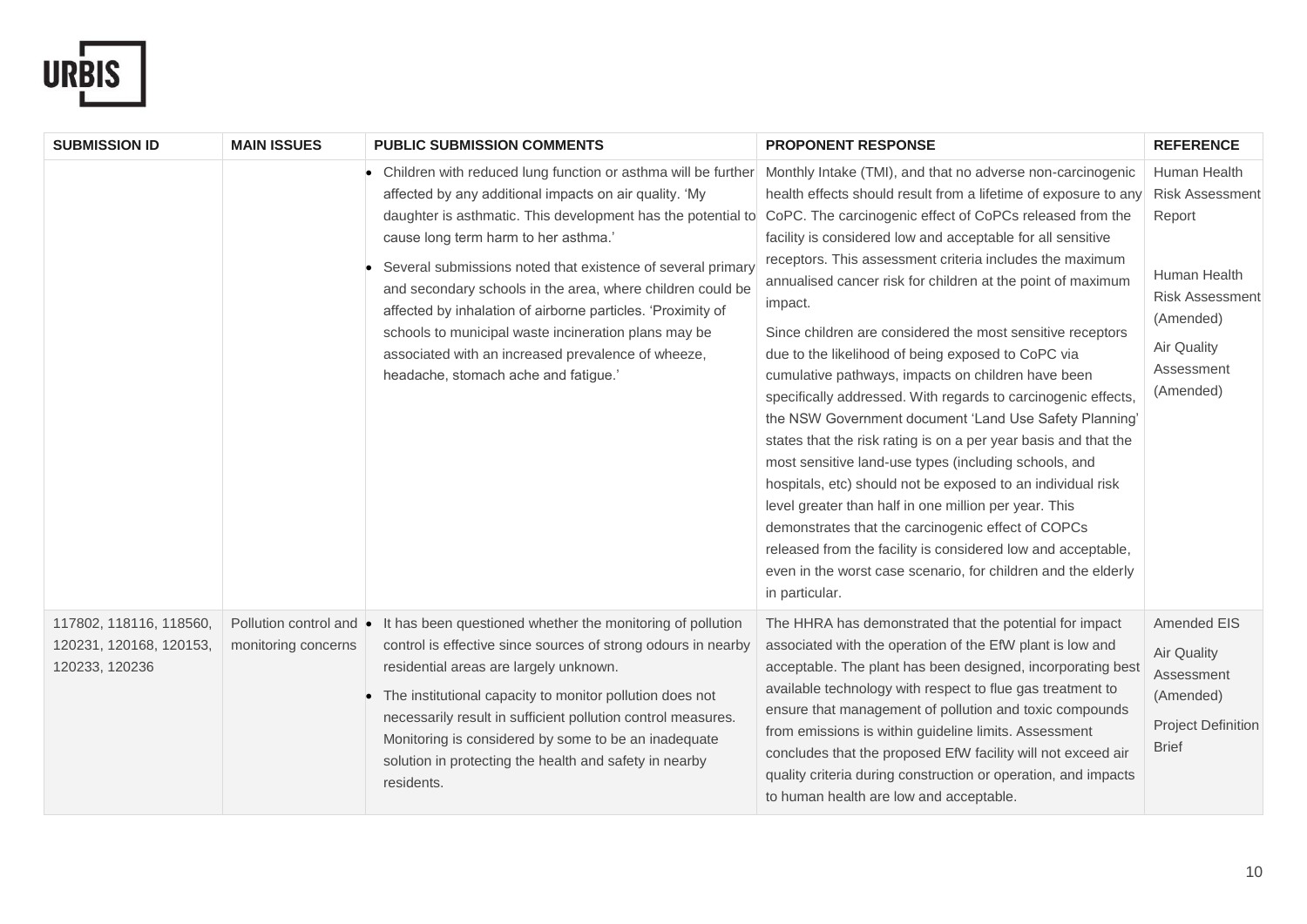

| <b>SUBMISSION ID</b>   | <b>MAIN ISSUES</b>                                   | <b>PUBLIC SUBMISSION COMMENTS</b>                                                                                                                                                                                                                                                                                                                                                                                                                                                                                                                                                                                                                                                                                                                                                                                                                                                                                                                       | <b>PROPONENT RESPONSE</b>                                                                                                                                                                                                                                                                                                                                                                                                                                                                                                                                                                                                                                                                                                                                                                                                                                                                                                                                                                                                                                                          | <b>REFERENCE</b>                                                                                             |
|------------------------|------------------------------------------------------|---------------------------------------------------------------------------------------------------------------------------------------------------------------------------------------------------------------------------------------------------------------------------------------------------------------------------------------------------------------------------------------------------------------------------------------------------------------------------------------------------------------------------------------------------------------------------------------------------------------------------------------------------------------------------------------------------------------------------------------------------------------------------------------------------------------------------------------------------------------------------------------------------------------------------------------------------------|------------------------------------------------------------------------------------------------------------------------------------------------------------------------------------------------------------------------------------------------------------------------------------------------------------------------------------------------------------------------------------------------------------------------------------------------------------------------------------------------------------------------------------------------------------------------------------------------------------------------------------------------------------------------------------------------------------------------------------------------------------------------------------------------------------------------------------------------------------------------------------------------------------------------------------------------------------------------------------------------------------------------------------------------------------------------------------|--------------------------------------------------------------------------------------------------------------|
|                        |                                                      | • There is a high level of risk associated with attempts to<br>control emissions, and their effectiveness may only be able<br>to be determined after operations have commenced.<br>Concerns were expressed about over exposure or non-<br>compliance with emissions limits. For example, where<br>industry exceeds the original levels set in the permit,<br>industrial regulators may simply increase the emission limits<br>of environmental licences.<br>Environmental reports are generally provided annually to<br>regulators resulting in long periods of time when pollution<br>can be occurring undetected by authorities.<br>There have also been periods of time where monitoring of<br>emissions and pollution were suspended altogether. For<br>example, two submissions referred to instances in 1989,<br>late 1994 and early 1995, where the EPA ceased monitoring<br>emissions from the Port Kembla waste facility to 'reduce<br>costs'. | The proposed EfW facility represents best practice<br>technology to minimise the discharge of emissions. Best<br>practice accountable, real time emissions monitoring is<br>proposed to be installed to constantly demonstrate that there<br>are no harmful emissions to the environment, air, soil or<br>water. This emissions monitoring is consistent with the NSW<br>EPA Energy from Waste Policy Statement, and is known as<br>a Continuous Emissions Monitoring System (CEMS).<br>Emission concentrations will be verified by an independent<br>testing company at frequencies agreed upon by the relevant<br>regulator.<br>The EfW Policy Statement indicates that any facility<br>proposing to recover energy from waste will need to meet<br>current international best practice. This policy statement also<br>requires that emissions from EfW facilities must satisfy, as a<br>minimum, emission limits prescribed by the Clean Air<br>Regulations.<br>A more detailed description of the CEMS is included within<br>the Project Definition Brief prepared by Ramboll. |                                                                                                              |
| 117802, 120168, 120153 | There is no safe level.<br>of exposure to<br>dioxins | Several submissions noted that there are no safe levels of<br>human exposure to airborne dioxin emissions, even those<br>that meet regulatory guidelines.<br>Two submissions cited examples of studies from Japan<br>which refer to a connection between direct inhalation of<br>dioxins and a high rate of cancer in residents living within<br>2km of a waste incinerator.                                                                                                                                                                                                                                                                                                                                                                                                                                                                                                                                                                            | The chemicals of potential concern (CoPC) which have been<br>considered within the amended EIS, Human Health Risk<br>Assessment Report exhibited at and Air Quality Assessment.<br>Despite the presence of CoPC, even in a worst case<br>scenario, it was found that the total intake for all receptors is<br>well below the Tolerable Monthly Intake (TMI) for dioxins,<br>furans and dioxin like PCBs, and that no adverse non-<br>carcinogenic health effects should result from a lifetime of<br>exposure to any CoPC. The carcinogenic effect of CoPCs<br>released from the facility is considered low and acceptable                                                                                                                                                                                                                                                                                                                                                                                                                                                         | Amended EIS<br>Human Health<br><b>Risk Assessment</b><br>(Amended)<br>Air Quality<br>Assessment<br>(Amended) |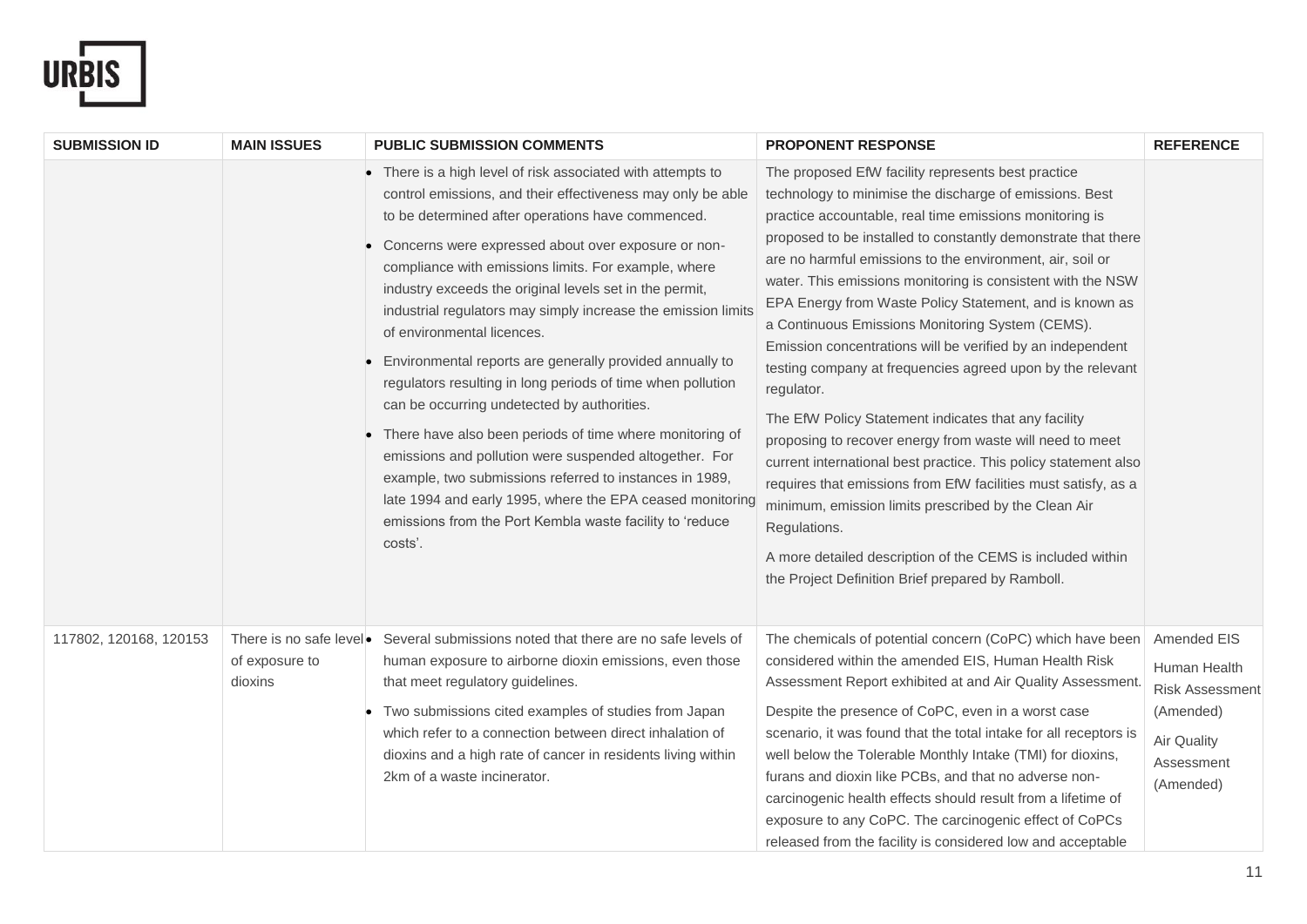

| <b>SUBMISSION ID</b> | <b>MAIN ISSUES</b> | <b>PUBLIC SUBMISSION COMMENTS</b> | <b>PROPONENT RESPONSE</b>                                      | <b>REFERENCE</b> |
|----------------------|--------------------|-----------------------------------|----------------------------------------------------------------|------------------|
|                      |                    |                                   | for all sensitive receptors. This assessment criteria includes |                  |
|                      |                    |                                   | the maximum annualised cancer risk for children at the point   |                  |
|                      |                    |                                   | of maximum impact. Since children are considered the most      |                  |
|                      |                    |                                   | sensitive receptors due to the likelihood of being exposed to  |                  |
|                      |                    |                                   | CoPC via cumulative pathways, impacts on children have         |                  |
|                      |                    |                                   | been specifically addressed. This shows that the               |                  |
|                      |                    |                                   | carcinogenic effect of CoPCs released from the facility is     |                  |
|                      |                    |                                   | considered low and acceptabel, even in the worst case          |                  |
|                      |                    |                                   | scenario.                                                      |                  |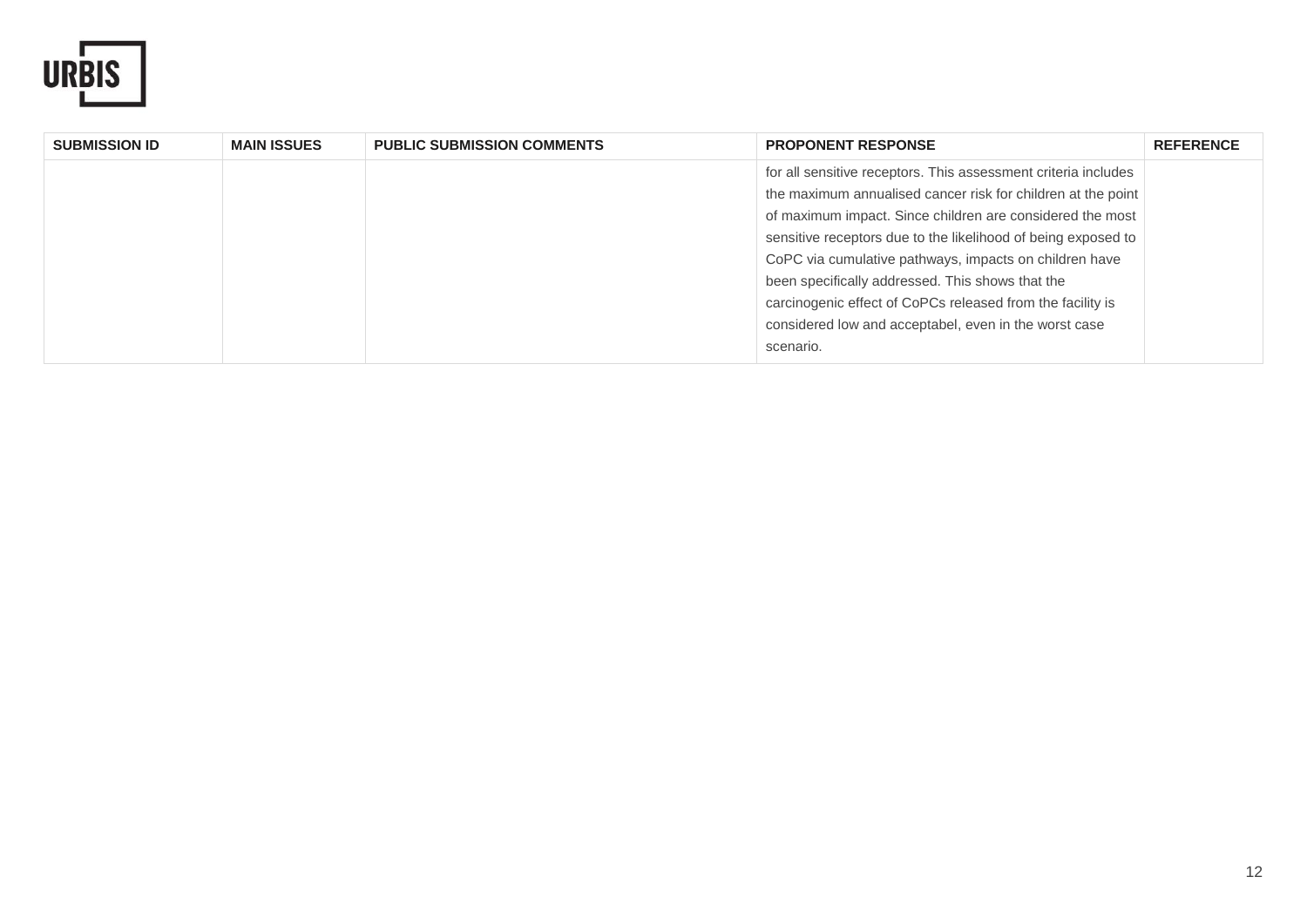

## **3. LOCATION OF FACILITY**

| <b>SUBMISSION ID</b>                                                                                                                                                                                              | <b>MAIN ISSUES</b>                                                          | <b>PUBLIC SUBMISSION COMMENTS</b>                                                                                                                                                                                                                                                                                                                                                                                                                                                                                                                                                                                                                                                                                                                                                                                                                                                                                                                                                                                                                  | <b>PROPONENT RESPONSE</b>                                                                                                                                                                                                                                                                                                                                                                                                                                                                                                                                                                                                                                                                                                                                                                                                                                                                                                                                                                                                                                                                                                                                                                                                                                                                                 | <b>REFERENCE</b>                                                                                                                                                                                                                                                        |
|-------------------------------------------------------------------------------------------------------------------------------------------------------------------------------------------------------------------|-----------------------------------------------------------------------------|----------------------------------------------------------------------------------------------------------------------------------------------------------------------------------------------------------------------------------------------------------------------------------------------------------------------------------------------------------------------------------------------------------------------------------------------------------------------------------------------------------------------------------------------------------------------------------------------------------------------------------------------------------------------------------------------------------------------------------------------------------------------------------------------------------------------------------------------------------------------------------------------------------------------------------------------------------------------------------------------------------------------------------------------------|-----------------------------------------------------------------------------------------------------------------------------------------------------------------------------------------------------------------------------------------------------------------------------------------------------------------------------------------------------------------------------------------------------------------------------------------------------------------------------------------------------------------------------------------------------------------------------------------------------------------------------------------------------------------------------------------------------------------------------------------------------------------------------------------------------------------------------------------------------------------------------------------------------------------------------------------------------------------------------------------------------------------------------------------------------------------------------------------------------------------------------------------------------------------------------------------------------------------------------------------------------------------------------------------------------------|-------------------------------------------------------------------------------------------------------------------------------------------------------------------------------------------------------------------------------------------------------------------------|
| 117772, 117775, 117802,<br>118046, 118116, 118501,<br>118560, 118657, 119879,<br>119900, 120231, 120194,<br>120190, 120168, 119386,<br>120153, 118278, 120227,<br>120244, 120247, 120236,<br>126948<br>Change.org | residential areas                                                           | Close proximity to <b>•</b> Concerns were expressed that industrial development<br>of this nature should not be located in such close<br>proximity to residential properties where its effects will<br>be noticeable by residents (in relation to odours, effect<br>on human health, etc). 'Waste processing facilities<br>shouldn't be built so close to our homes.'<br>• Whether implicitly or explicitly, all 26 public<br>submissions in some way had concerns about the<br>location of the EfW facility being located in such close<br>proximity to residential/populated areas. 'The proposed<br>site is very close to residential area.'<br>• Several submissions questioned whether there are any<br>other similar EfW facilities which are located in such<br>close proximity to residential areas such as this<br>proposed facility.<br>• Results of a study from Port Kembla are cited by<br>several submissions. This report found that the rate of<br>cancer was three times higher near the BHP<br>steelworks than it was 20km away. | It is acknowledged that there are some residential areas that<br>are in located nearby to the proposed facility. In particular,<br>the closest residential areas are Minchinbury and Colyton to<br>the north and north west, and Erskine Park to the west. The<br>proposed EfW facility will be naturally screened via the<br>existing M4 Western Motorway to the north, undeveloped<br>open space along Ropes Creek to the east, comprising<br>remnant and regrowth riparian vegetation up to 15m in<br>height, existing large form industrial development to the east<br>and significant areas of undeveloped industrial land to the<br>south. The local context also has a relatively flat topography.<br>In other words, the presence of existing vegetation and built<br>form effectively screen views from adjoining residential areas<br>to the north in Minchinbury and to the west in Erskine Park.<br>The exhibited Visual Impact Assessment at addresses the<br>potential for visual impacts, concluding that the resulting<br>visual impact will be negligible for most locations and<br>generally low to moderate where views are possible from<br>sensitive viewpoints.<br>The exhibited Community Communication and Consultation<br>Report at also noted key comments and issues that were | EIS (amended)<br>Visual Impact<br>Assessment<br>(Exhibited)<br>Community<br>Communication<br>and Consultation<br>Report<br>EIS (amended)<br>Phase 1<br><b>Preliminary Site</b><br>Investigation<br>(Exhibited)<br>Phase 2 Detailed<br>Site Investigation<br>(Exhibited) |
| 117775, 117802, 118457,<br>118501, 119900, 119904,<br>120244, 120233<br>Change.org                                                                                                                                | The location of<br>the EfW facility in<br>Western Sydney<br>is questionable | Many public submissions suggested an alternate<br>location to a more suitable site further away from<br>existing residential areas in Western Sydney to a less<br>built up, less populated area. 'We have such a huge<br>amount of land in this country that there is no need to                                                                                                                                                                                                                                                                                                                                                                                                                                                                                                                                                                                                                                                                                                                                                                   | raised through various forms of community consultation.<br>Regarding general concerns about emissions, it was noted<br>that several dozen of these generation plants are in<br>operation across Europe and the United Kingdom, and have<br>been for a number of years. A number of these plants also<br>operate close to residential communities, where close and<br>constant monitoring is required in order to demonstrate safe                                                                                                                                                                                                                                                                                                                                                                                                                                                                                                                                                                                                                                                                                                                                                                                                                                                                         |                                                                                                                                                                                                                                                                         |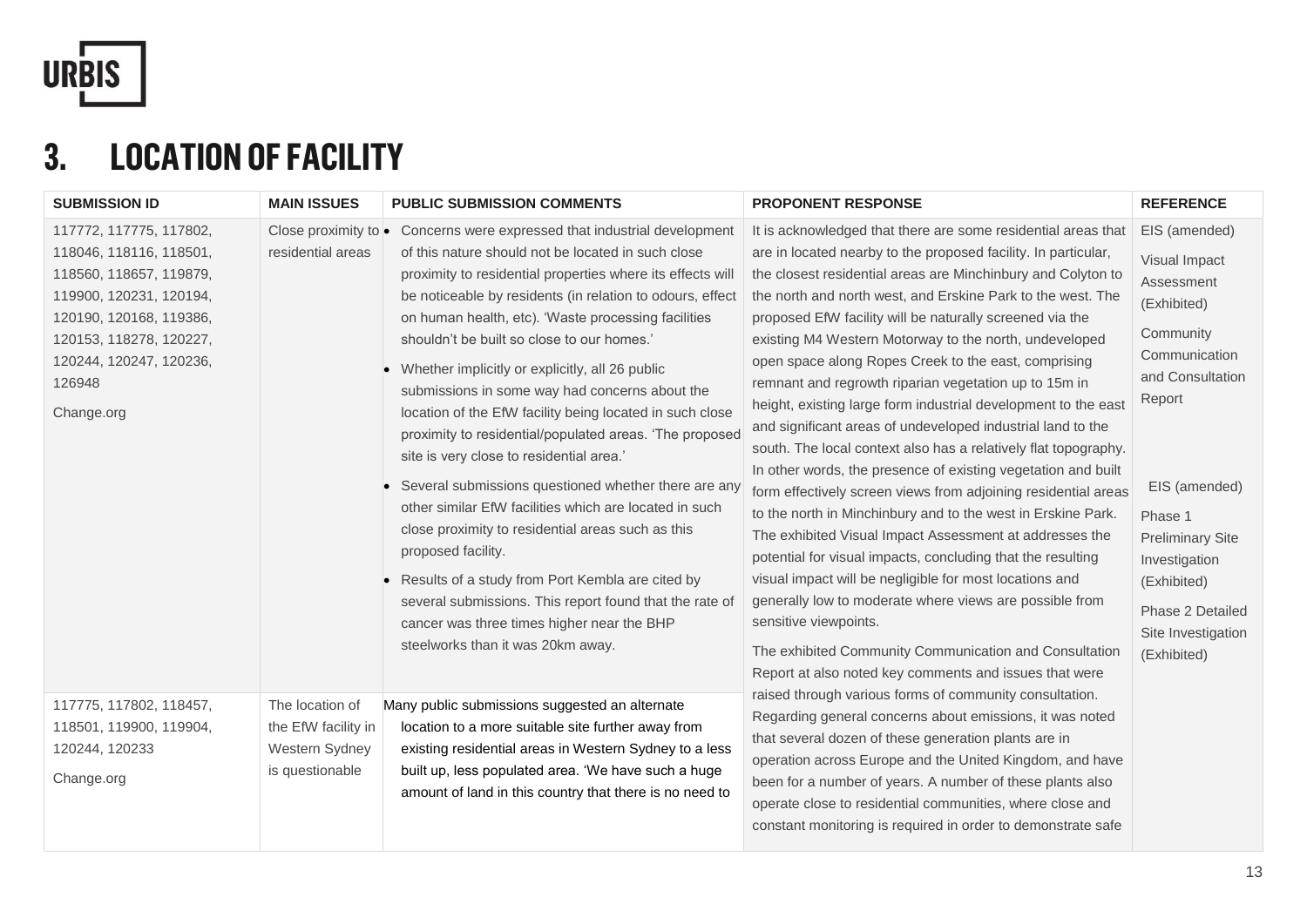

| <b>SUBMISSION ID</b><br><b>MAIN ISSUES</b> | <b>PUBLIC SUBMISSION COMMENTS</b>                                                                                                                                                                                                                                                        | <b>PROPONENT RESPONSE</b>                                                                                                                                                                                                                                                                                                                                                                                                                                                                                                                                                                                                                                                                                                                                                                                                                                                                                                                                                                                                                                                                                                                                                                                                                                                                                                           | <b>REFERENCE</b> |
|--------------------------------------------|------------------------------------------------------------------------------------------------------------------------------------------------------------------------------------------------------------------------------------------------------------------------------------------|-------------------------------------------------------------------------------------------------------------------------------------------------------------------------------------------------------------------------------------------------------------------------------------------------------------------------------------------------------------------------------------------------------------------------------------------------------------------------------------------------------------------------------------------------------------------------------------------------------------------------------------------------------------------------------------------------------------------------------------------------------------------------------------------------------------------------------------------------------------------------------------------------------------------------------------------------------------------------------------------------------------------------------------------------------------------------------------------------------------------------------------------------------------------------------------------------------------------------------------------------------------------------------------------------------------------------------------|------------------|
| Suggested an<br>alternative                | have something like this in such close proximity to<br>densely populated family suburbs.'                                                                                                                                                                                                | outcomes for those communities. Similar standards apply to<br>this facility.                                                                                                                                                                                                                                                                                                                                                                                                                                                                                                                                                                                                                                                                                                                                                                                                                                                                                                                                                                                                                                                                                                                                                                                                                                                        |                  |
| location                                   | One submission expressed concern that residents are<br>victims of circumstance and are disadvantaged due to<br>living 'in the West'.<br>There is no need or precedence in Australia for an<br>industrial waste facility to be located in such close<br>proximity to an urban population. | The State Government has identified the subject site as<br>appropriate for large-scale industrial uses. The proposed<br>EfW facility is within the Eastern Creek Industrial Area and is<br>consistent with the existing large-scale industrial character of<br>the surrounding local context, is permissible within the<br>industrial IN1 General Industrial zone and complies with the<br>development standards and objectives of state and local<br>policies. This subject site has been selected as a suitable<br>location for a number of reasons including to its proximate<br>location in relation to the residual waste fuel sources<br>available in the region and from the neighbouring Genesis<br>Xero Waste Facility site, as well as the availability of existing<br>supporting infrastructure such as the regional motorway<br>network.<br>Looking at both the volume of waste currently landfilled in<br>NSW and forecasts regarding volume of landfilled waste in<br>the near future, there is a clear demand and need for energy<br>recovery facilities in NSW to utilise waste that is currently<br>going to landfill and diverting this waste from landfill. Based<br>on the findings of the exhibited Phase 2 Detailed Site<br>Investigation, the site is deemed suitable for<br>commercial/industrial land use. |                  |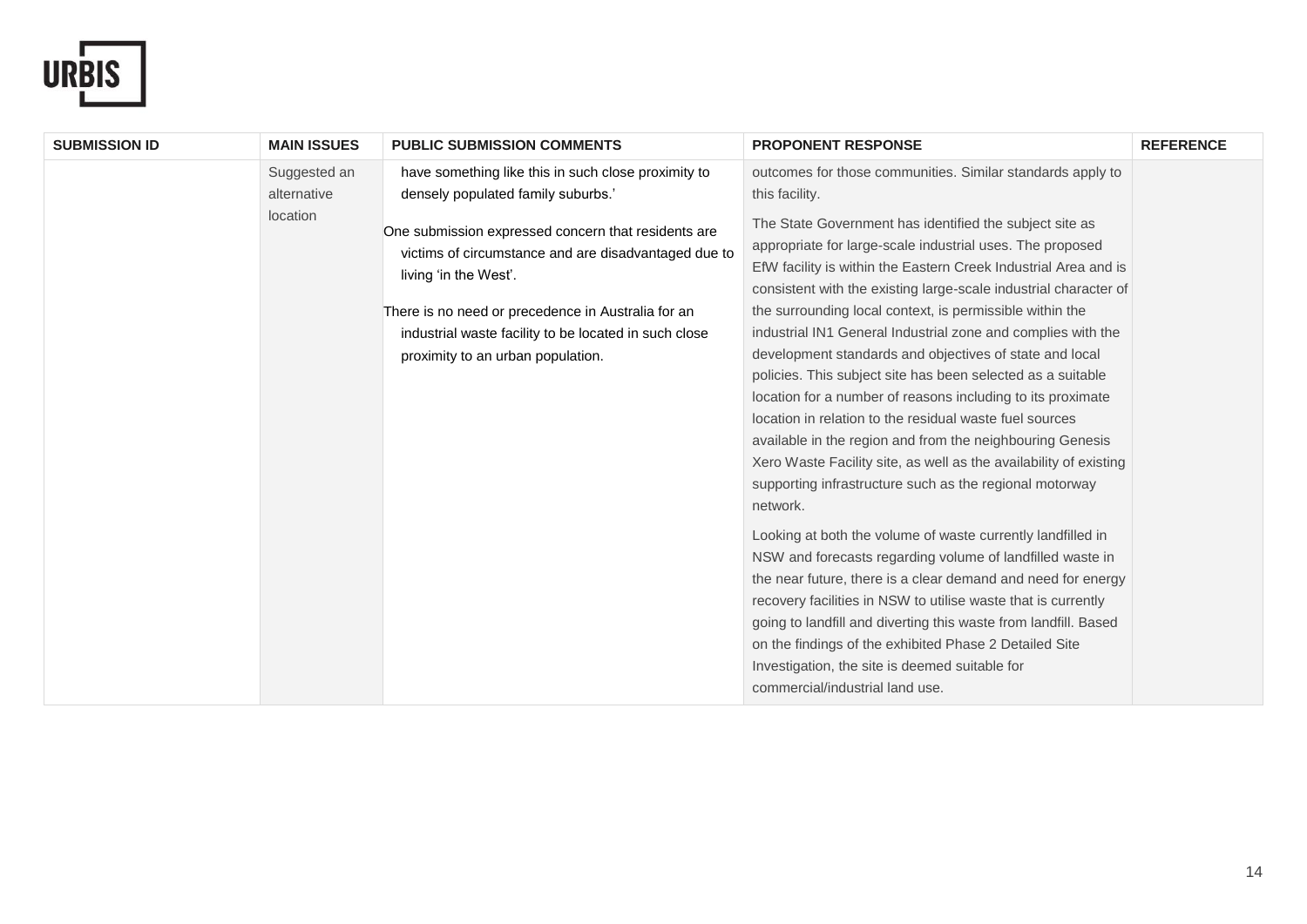

## **4. VISUAL IMPACTS AND AMENITY**

| <b>SUBMISSION ID</b>      | <b>MAIN ISSUES</b>                                                              | <b>PUBLIC SUBMISSION COMMENTS</b>                                                                                                                                                                                                                                                                                                                                                                    | <b>PROPONENT RESPONSE</b>                                                                                                                                                                                                                                                                                                                                                                                                                                                                                                                                                                                                                                                                                                                                                                                                                                                                                                                                                                                                                                                                                                                                                                                                                                          | <b>REFERENCE</b>                                                                                                 |
|---------------------------|---------------------------------------------------------------------------------|------------------------------------------------------------------------------------------------------------------------------------------------------------------------------------------------------------------------------------------------------------------------------------------------------------------------------------------------------------------------------------------------------|--------------------------------------------------------------------------------------------------------------------------------------------------------------------------------------------------------------------------------------------------------------------------------------------------------------------------------------------------------------------------------------------------------------------------------------------------------------------------------------------------------------------------------------------------------------------------------------------------------------------------------------------------------------------------------------------------------------------------------------------------------------------------------------------------------------------------------------------------------------------------------------------------------------------------------------------------------------------------------------------------------------------------------------------------------------------------------------------------------------------------------------------------------------------------------------------------------------------------------------------------------------------|------------------------------------------------------------------------------------------------------------------|
| 117775, 118501,<br>120231 | The facility will be<br>visible from residential<br>properties                  | • One submission from a Minchinbury resident noted that<br>existing warehouses and industrial facilities in the area have<br>'no additional screening'. These can be seen from<br>residential areas which is a concern for residents.<br>• 100m high emission stacks were referred to as 'unsightly'<br>and 'eyesores'.                                                                              | The closest residential areas are Minchinbury and Colyton to<br>the north and Erskine Park to the west. The proposed EfW<br>facility will be naturally screened via the existing M4 Western<br>Motorway to the north, undeveloped open space along<br>Ropes Creek to the east, comprising remnant and regrowth<br>riparian vegetation up to 15m in height, existing large form<br>industrial development to the east and significant areas of<br>undeveloped industrial land to the south. The local context<br>also has a relatively flat topography. In other words, the<br>presence of existing vegetation and built form effectively<br>screen views from adjoining residential areas to the north in<br>Minchinbury and to the west in Erskine Park. The exhibited<br>Visual Impact Assessment addresses the potential for visual<br>impacts, concluding that the resulting visual impact will be<br>negligible for most locations and generally low to moderate<br>where views are possible from sensitive viewpoints.<br>Visual impact to residential properties has been reduced<br>through cladding of the buildings with non-reflective materials<br>and use of subdued colours that mimic those found in the<br>surrounding area and landscape setting. | Amended EIS<br>Visual Impact<br>Assessment<br>(Exhibited)                                                        |
| 118501, 120231            | The size, height and<br>scale are<br>inappropriate for the<br>proposed location | There is no other development in the adjoining residential or<br>$\bullet$<br>industrial areas that is allowed to be built to 35 storeys<br>(100m) in height. Therefore, there is no precedent for this<br>development in the surrounding area.<br>One submission noted that the size of the facility is a<br>concern. 'It is much too big for Sydney. Smaller stacks aren't<br>as space intensive.' | While it is not possible to fully screen the proposed 50m high<br>buildings and 100m vent stacks, canopy tree planting is<br>proposed for the north eastern boundary of the facility in<br>order to soften the bulk of the buildings and assist in<br>integrating them within the landscape.<br>The exhibited Visual Impact Assessment at has been<br>prepared to define areas of highest visual impact and to<br>assist in the mitigation of impacts of the proposed works from                                                                                                                                                                                                                                                                                                                                                                                                                                                                                                                                                                                                                                                                                                                                                                                   | <b>Amended EIS</b><br>Visual Impact<br>Assessment<br>(Exhibited)<br><b>Project Definition</b><br>Brief (Amended) |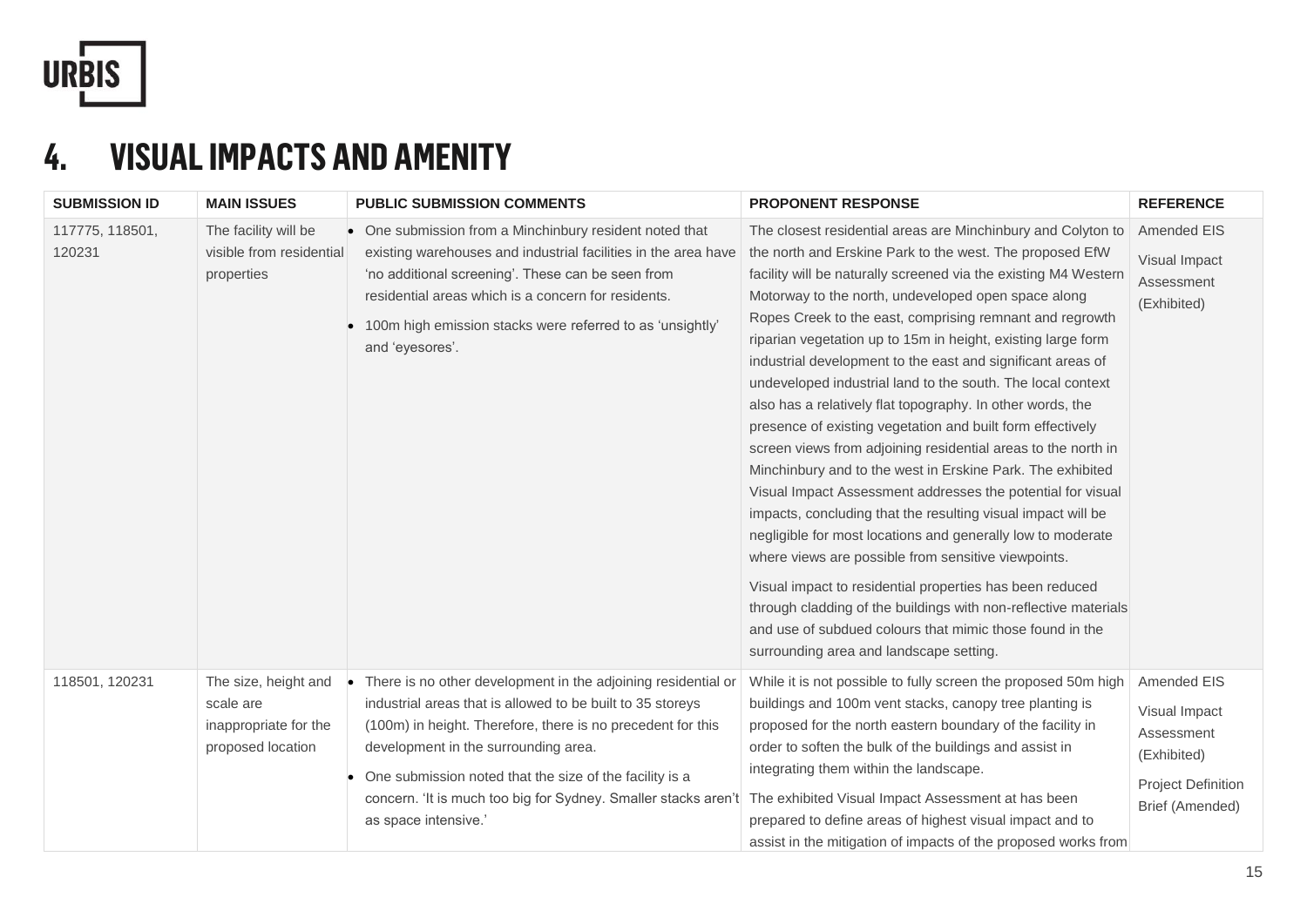

| <b>SUBMISSION ID</b>                                                                                     | <b>MAIN ISSUES</b>                                            | <b>PUBLIC SUBMISSION COMMENTS</b>                                                                                                                                                                                                                                                                                                                                                                                                                                                                               | <b>PROPONENT RESPONSE</b>                                                                                                                                                                                                                                                                                                                                                                                                                                                                                                                                                                                                                                                                                                                                                                                                                                                                                                  | <b>REFERENCE</b>                                                                                                                              |
|----------------------------------------------------------------------------------------------------------|---------------------------------------------------------------|-----------------------------------------------------------------------------------------------------------------------------------------------------------------------------------------------------------------------------------------------------------------------------------------------------------------------------------------------------------------------------------------------------------------------------------------------------------------------------------------------------------------|----------------------------------------------------------------------------------------------------------------------------------------------------------------------------------------------------------------------------------------------------------------------------------------------------------------------------------------------------------------------------------------------------------------------------------------------------------------------------------------------------------------------------------------------------------------------------------------------------------------------------------------------------------------------------------------------------------------------------------------------------------------------------------------------------------------------------------------------------------------------------------------------------------------------------|-----------------------------------------------------------------------------------------------------------------------------------------------|
|                                                                                                          |                                                               |                                                                                                                                                                                                                                                                                                                                                                                                                                                                                                                 | sensitive viewpoints. The proposed location utilises the<br>topography of the site to reduce the visual impact of the<br>proposed facility by locating the stacks at the lowest point of<br>the site. The relatively flat topography of the broader setting<br>also reduces opportunities for overlooking from surrounding<br>viewpoints.                                                                                                                                                                                                                                                                                                                                                                                                                                                                                                                                                                                  |                                                                                                                                               |
|                                                                                                          |                                                               |                                                                                                                                                                                                                                                                                                                                                                                                                                                                                                                 | For most locations, the lower parts of the facility will be totally<br>obscured from view. Where views are possible, these will<br>generally be of the upper parts of the buildings and the<br>slender twin vent stacks protruding above the tree canopy or<br>building line. The resulting visual impact will be negligible for<br>most locations and generally low to moderate where views<br>are possible from sensitive viewpoints. Most views to the<br>industrial landscape from Colyton, Minchinbury and Erskine<br>Park are naturally screened by existing vegetation and<br>residential built form.<br>The visual impact of the stacks against the sky has been<br>further reduced through the selection of a light grey finish<br>which aids visual integration in a range of atmospheric<br>conditions. The stacks will be approximately the same visual<br>height as the nearby electrical towers on the hill. |                                                                                                                                               |
| 117802, 118046,<br>118457, 119904,<br>120194, 120190,<br>120244, 120247,<br>120236, 126948<br>Change.org | Impacts on the<br>amenity of<br>surrounding<br>neighbourhoods | • The facility will be disruptive to the amenity and 'peace' of<br>residential areas living 'right next to this facility'.<br>Several submissions noted that residents are often forced to<br>close windows and doors due to strong odours or dust<br>emanating from the nearby waste facility and industrial area.<br>Dust, 'layers of dirt' and odour from industrial development<br>means that some residents feel that they are unable to hang<br>washing outside, which has cost implications of having to | Refer to 'inadequate noise mitigation measures' under Noise<br>for a response to the potential for noise to impact on<br>surrounding residential areas. Noise mitigation measures<br>have also been addressed in the Amended EIS and Noise<br>Impact Assessment.<br>Under the NSW Environmental Protection Authority's Energy<br>from Waste Policy Statement, any facility proposing to<br>recover energy from waste will need to meet current<br>international best practice. The policy also requires that                                                                                                                                                                                                                                                                                                                                                                                                               | Amended EIS<br>Visual Impact<br>Assessment<br>(Exhibited)<br><b>Local Air Quality</b><br>and Greenhouse<br><b>Gas Assessment</b><br>(Amended) |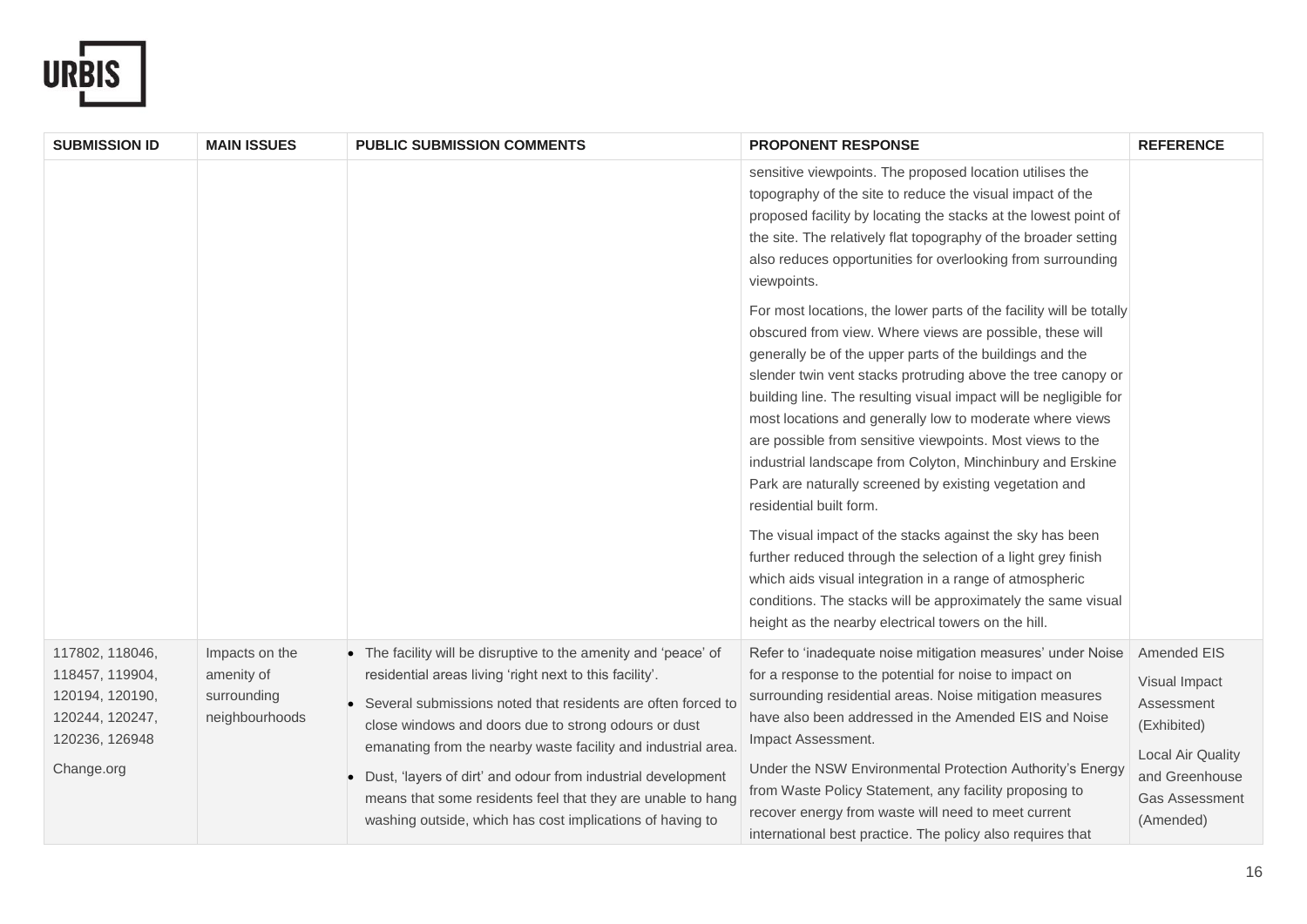

| <b>SUBMISSION ID</b> | <b>MAIN ISSUES</b> | <b>PUBLIC SUBMISSION COMMENTS</b>                                                                                                                                                                                                                                                                                                                                                                                                                                                                                                                                                                              | <b>PROPONENT RESPONSE</b>                                                                                                                                                                                                                                                                                                                                                                                                                                                                                                                                                                                                                                                                                                                                                                                                                                                                                                                                                                                                                                                                                                                                                                                                                                                                                                                                                                                                                                                   | <b>REFERENCE</b>                                                          |
|----------------------|--------------------|----------------------------------------------------------------------------------------------------------------------------------------------------------------------------------------------------------------------------------------------------------------------------------------------------------------------------------------------------------------------------------------------------------------------------------------------------------------------------------------------------------------------------------------------------------------------------------------------------------------|-----------------------------------------------------------------------------------------------------------------------------------------------------------------------------------------------------------------------------------------------------------------------------------------------------------------------------------------------------------------------------------------------------------------------------------------------------------------------------------------------------------------------------------------------------------------------------------------------------------------------------------------------------------------------------------------------------------------------------------------------------------------------------------------------------------------------------------------------------------------------------------------------------------------------------------------------------------------------------------------------------------------------------------------------------------------------------------------------------------------------------------------------------------------------------------------------------------------------------------------------------------------------------------------------------------------------------------------------------------------------------------------------------------------------------------------------------------------------------|---------------------------------------------------------------------------|
|                      |                    | use a dryer as an alternative. 'I haven't been able to hang<br>washing outside because of the smell.'<br>Strong odours prevent residents from enjoying outdoor<br>entertainment and prevent children from playing outside.<br>One Change.org submission stated, 'I should be allowed to<br>open the windows, have a BBQ outside with friends, let the<br>children play in the yard and enjoy my home without having<br>an atrocious smell lingering in the air.' Another Change.org<br>submission stated, 'I am embarrassed to have family and<br>friends over for a BBQ' because no one wants to sit outside. | emissions from EfW facilities must satisfy, as a minimum,<br>current emission limits prescribed by the POEO (Clean Air)<br>Regulations. Details on how the proposed facility complies<br>are provided in the amended Local Air Quality and<br>Greenhouse Gas Assessment or the amended EIS.<br>With regards to fugitive dust emissions and their mitigation,<br>residual waste fuel would be transported on site via sealed<br>roads. The use of sealed roads is considered an effective<br>mitigation strategy in the reduction of fugitive dust emissions,<br>specifically those related to wheel generated dust emissions.<br>The tipping hall building will also operate under negative<br>pressure whereby air within the building will be used as<br>excess air for boilers, limiting the release of fugitive dust<br>emissions generated within the shed to the ambient<br>environment. On the basis of the above, the EfW facility is<br>considered to have minimal potential for the generation of<br>fugitive dust emissions provided good dust management<br>practices are adhered to.<br>A Dust and Air Quality Management Sub-Plan is also<br>included within the exhibited Construction Environmental<br>Management Plan. Some of the proposed dust mitigation<br>measures include the installation of stabilised driveways;<br>physical barriers to prevailing winds; sweeping of external<br>roads; covering haul roads with gravel; enforcing speed limits | Noise Impact<br>Assessment<br>(Amended)<br>Amended Air<br>Quality and EIS |
|                      |                    |                                                                                                                                                                                                                                                                                                                                                                                                                                                                                                                                                                                                                | on all vehicles; assessing dust generating activities during<br>excessively windy periods; confirmation of dust levels in the<br>event that a complaint is received; water carts and sprinklers                                                                                                                                                                                                                                                                                                                                                                                                                                                                                                                                                                                                                                                                                                                                                                                                                                                                                                                                                                                                                                                                                                                                                                                                                                                                             |                                                                           |
|                      |                    |                                                                                                                                                                                                                                                                                                                                                                                                                                                                                                                                                                                                                | if required; plant and equipment maintenance; and covering<br>loads on trucks transporting materials, for example. To<br>ensure that dust control measures are in place and<br>implemented, Brookfield Multiplex will inspect these weekly.                                                                                                                                                                                                                                                                                                                                                                                                                                                                                                                                                                                                                                                                                                                                                                                                                                                                                                                                                                                                                                                                                                                                                                                                                                 |                                                                           |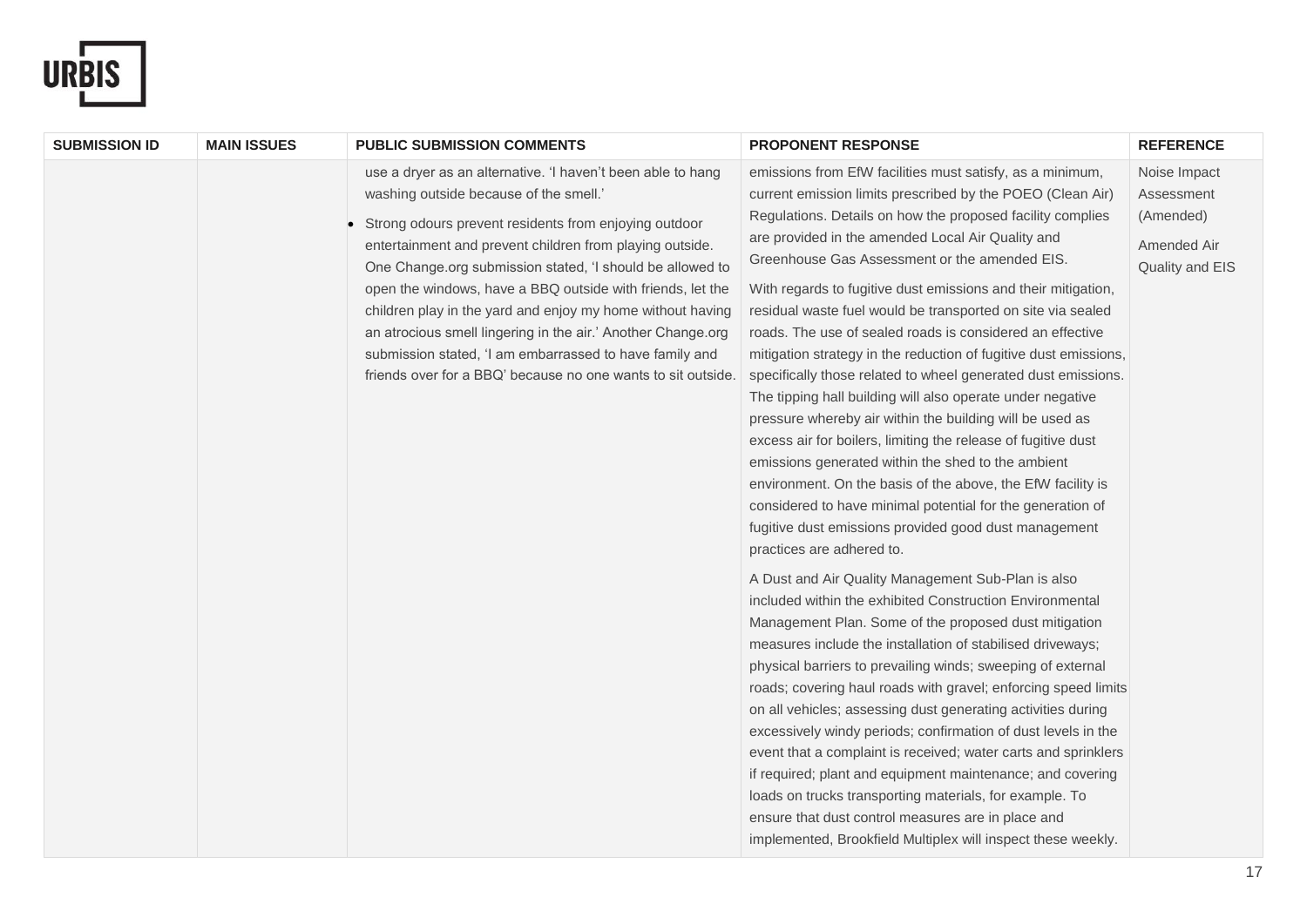

| <b>SUBMISSION ID</b> | <b>MAIN ISSUES</b> | <b>PUBLIC SUBMISSION COMMENTS</b> | <b>PROPONENT RESPONSE</b>                                           | <b>REFERENCE</b> |
|----------------------|--------------------|-----------------------------------|---------------------------------------------------------------------|------------------|
|                      |                    |                                   | Further details regarding dust mitigation measures are              |                  |
|                      |                    |                                   | included in the exhibited Construction Environmental                |                  |
|                      |                    |                                   | Management Plan.                                                    |                  |
|                      |                    |                                   | Non-putrescible fuel (waste) will arrive to the proposed            |                  |
|                      |                    |                                   | facility in covered trucks or via an enclosed conveyor from         |                  |
|                      |                    |                                   | the Genesis MPC facility. All waste storage and unloading is        |                  |
|                      |                    |                                   | to take place within the tipping hall building (as opposed to       |                  |
|                      |                    |                                   | open air spaces), which is kept at negative pressure with air       |                  |
|                      |                    |                                   | extracted from the building to be used as excess air in the         |                  |
|                      |                    |                                   | boiler (i.e. air with potential odours will ultimately be thermally |                  |
|                      |                    |                                   | oxidised). The air will then be drawn into the primary              |                  |
|                      |                    |                                   | combustion zone and will ultimately undergo combustion and          |                  |
|                      |                    |                                   | be released via the stack. As a result, the odorous                 |                  |
|                      |                    |                                   | compounds within the primary air will breakdown to simpler          |                  |
|                      |                    |                                   | compounds that will pass through various scrubbers and              |                  |
|                      |                    |                                   | process to further remove contaminants and odours from the          |                  |
|                      |                    |                                   | air stream.                                                         |                  |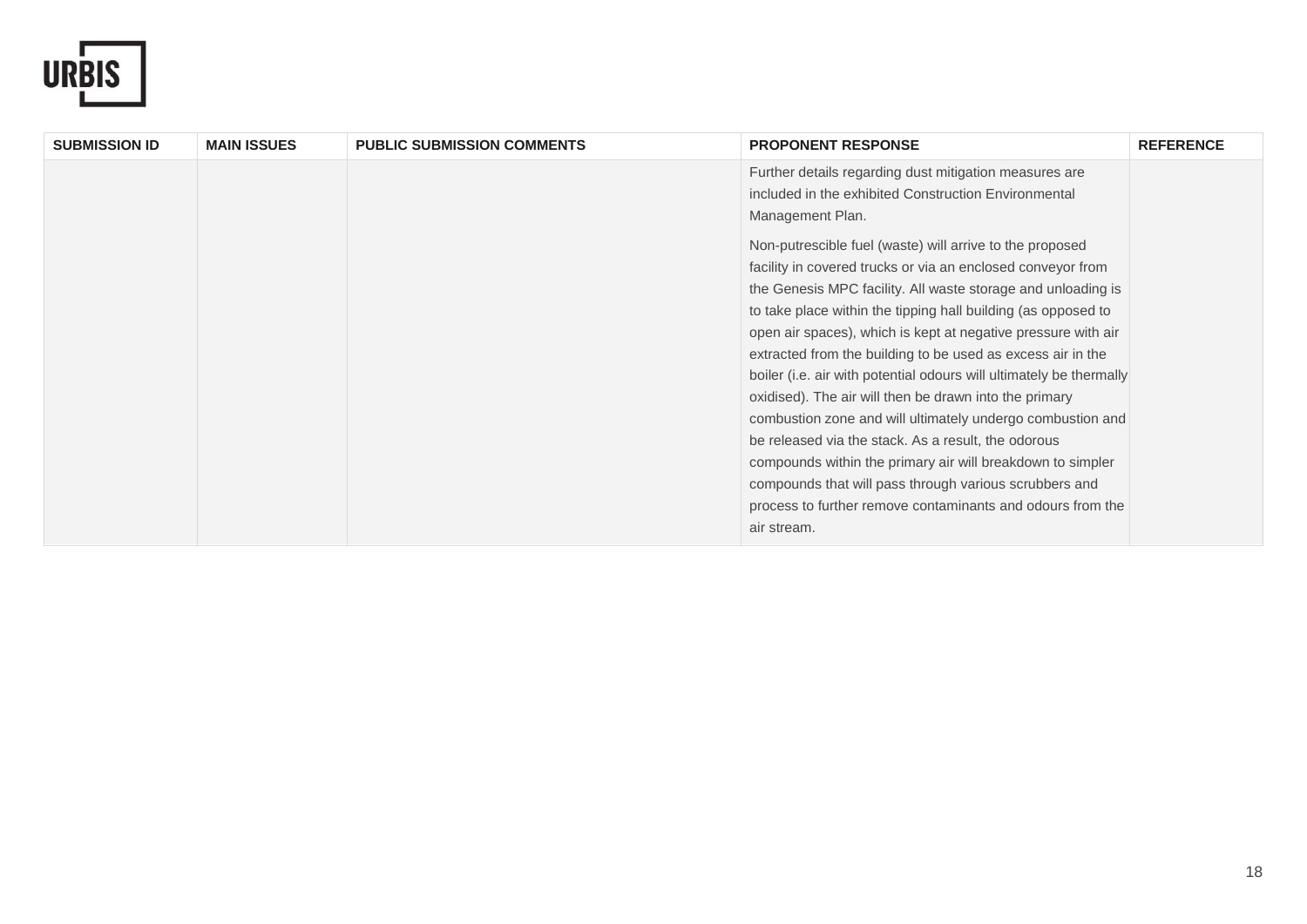

# **5. CONSULTATION PROCESSES**

| <b>SUBMISSION ID MAIN ISSUES</b>             |                                                           | <b>PUBLIC SUBMISSION COMMENTS</b>                                                                                                                                                                                            | <b>PROPONENT RESPONSE</b>                                                                                                                                                                                                                                                                                                                                                                                                                                                                                                                                                                                                                                                                                                                                                                                                                    | <b>REFERENCE</b>                                                                        |
|----------------------------------------------|-----------------------------------------------------------|------------------------------------------------------------------------------------------------------------------------------------------------------------------------------------------------------------------------------|----------------------------------------------------------------------------------------------------------------------------------------------------------------------------------------------------------------------------------------------------------------------------------------------------------------------------------------------------------------------------------------------------------------------------------------------------------------------------------------------------------------------------------------------------------------------------------------------------------------------------------------------------------------------------------------------------------------------------------------------------------------------------------------------------------------------------------------------|-----------------------------------------------------------------------------------------|
| 118501                                       | The exhibition<br>period was not<br>long enough           | • The EIS was not on display for a reasonable period of<br>time to allow the average person to read and<br>understand its content and provide an accurate<br>comment. The complete document is over three<br>thousand pages. | The DGRs issued for the proposed development required<br>consultation with the relevant local, State or Commonwealth<br>Government authorities, service providers, community groups or<br>affected landowners during the preparation of the original<br>(exhibited) EIS. In accordance with the DGRs, the exhibited and<br>the amended EIS describes the consultation process and the<br>issues raised and identified where the design of the development<br>has been amended in response to these issues.<br>Since November 2013, a comprehensive and coordinated<br>program of communication and engagement has been rolled out<br>to support the application process. This involved providing a range<br>of consultation opportunities to enable feedback and input into the<br>different stakeholders, community groups and individuals. | Amended EIS<br><b>Community Communication</b><br>and Consultation Report<br>(Exhibited) |
|                                              |                                                           |                                                                                                                                                                                                                              | The original EIS was on public exhibition from 27 May 2015 to 27<br>July 2015, for 63 days in total, in accordance with the Director<br>General Requirements. This public exhibition period twice as long<br>as the minimum requirement due to the scale and technical nature<br>of the SSD application. This time frame was determined by the<br>Department of Planning and Environment (DP&E) and considered<br>appropriate. This information still forms part of the amended EIS<br>and accompanying appendices are still able to be viewed online at<br>the Department of Planning and Environment's Major Projects<br>website.                                                                                                                                                                                                          |                                                                                         |
| 119879, 120194,<br>120233, 120247,<br>120236 | Community<br>consultation<br>processes were<br>inadequate | Some responses highlighted that community<br>consultation processes were insufficient, as there are<br>still many potentially affected residents nearby that are<br>unaware of the proposed EfW facility. 'Not enough has    | An Ongoing Community Consultation and Communications<br>Strategy has been prepared by the proponent which provides a<br>framework to guide information provision and communications,<br>engage with key stakeholders, residents and neighbours through<br>ongoing phases of the development; support a clear and                                                                                                                                                                                                                                                                                                                                                                                                                                                                                                                             | Amended EIS<br><b>Community Communication</b><br>and Consultation Report<br>(Exhibited) |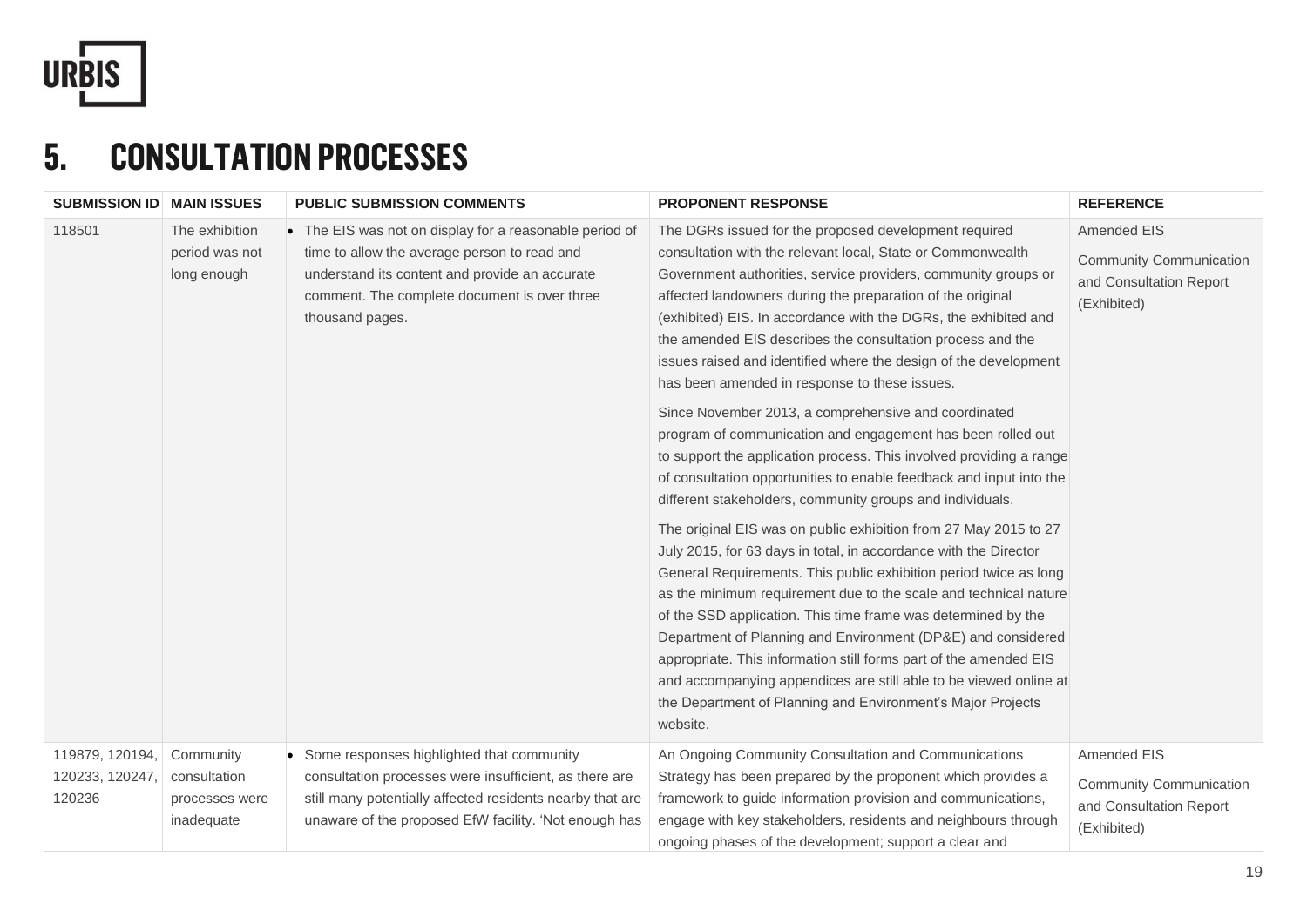

| <b>SUBMISSION ID MAIN ISSUES</b> |  | <b>PUBLIC SUBMISSION COMMENTS</b>                                                                                                                                                                                                                                                                                                                                                                                                                                                                                                                                                                                                                                                     | <b>PROPONENT RESPONSE</b>                                                                                                                                                                                                                                                                                                                                                                                                                                                                                                                                                                                                                                                              | <b>REFERENCE</b>                                                               |
|----------------------------------|--|---------------------------------------------------------------------------------------------------------------------------------------------------------------------------------------------------------------------------------------------------------------------------------------------------------------------------------------------------------------------------------------------------------------------------------------------------------------------------------------------------------------------------------------------------------------------------------------------------------------------------------------------------------------------------------------|----------------------------------------------------------------------------------------------------------------------------------------------------------------------------------------------------------------------------------------------------------------------------------------------------------------------------------------------------------------------------------------------------------------------------------------------------------------------------------------------------------------------------------------------------------------------------------------------------------------------------------------------------------------------------------------|--------------------------------------------------------------------------------|
|                                  |  | been done to bring this matter to the attention of the<br>public who will be directly affected by this facility.'<br>Some residents suggested community meetings at<br>local neighbourhood centres and shopping centres as<br>an alternative to DVDs sent via post. The community<br>meetings that were set up didn't attract people. One<br>submission noted that the proponent simply 'did the<br>bare minimum' with regard to community consultations.<br>'The majority of residents are completely unaware.'                                                                                                                                                                      | consistent approach which meets required standards of quality<br>and offers avenues for feedback and dialogue; manage potential<br>risks proactively and positively; outline complaints management<br>procedures and protocols; comply with project requirements; and<br>provide appropriate authorities and auditors with verification that<br>required community and stakeholder consultation and<br>communications will be addressed. This strategy responds to<br>NSW EPA requirements for ongoing, genuine dialogue and<br>consultation with key stakeholders in accordance with the 'good<br>neighbour' principle outlined in the NSW EPA Energy from Waste<br>Policy Statement. | <b>Ongoing Community</b><br>Consultation and<br><b>Communications Strategy</b> |
|                                  |  |                                                                                                                                                                                                                                                                                                                                                                                                                                                                                                                                                                                                                                                                                       | Since November 2013, a comprehensive and coordinated<br>program of communication and engagement has been rolled out<br>to support the application process. This involved providing a range<br>of consultation opportunities to enable feedback and input into the<br>different stakeholders, community groups and individuals.                                                                                                                                                                                                                                                                                                                                                         |                                                                                |
|                                  |  | The consultation methods adopted have been designed to inform<br>and build awareness of the proposed facility, as well as identify<br>key issues and opportunities, and establish a framework for<br>ongoing dialogue. Examples of consultation methods that have<br>been adopted to date, include key stakeholder correspondence<br>via post and/or email, letter box drops to a total of 4,000<br>residences, personal briefings to key stakeholders, a door knock<br>to a number of businesses in Eastern Creek, and a community<br>information day and site tour. The exhibited Community<br>Communication and Consultation Report documents the<br>consultation process to date. |                                                                                                                                                                                                                                                                                                                                                                                                                                                                                                                                                                                                                                                                                        |                                                                                |
|                                  |  |                                                                                                                                                                                                                                                                                                                                                                                                                                                                                                                                                                                                                                                                                       | For those residents that were unable to attend the information<br>day, a dedicated project website (www.tngnsw.com.au) has<br>been created to offer general information on the proposal,<br>together with a project flyer and video. Frequently asked                                                                                                                                                                                                                                                                                                                                                                                                                                  |                                                                                |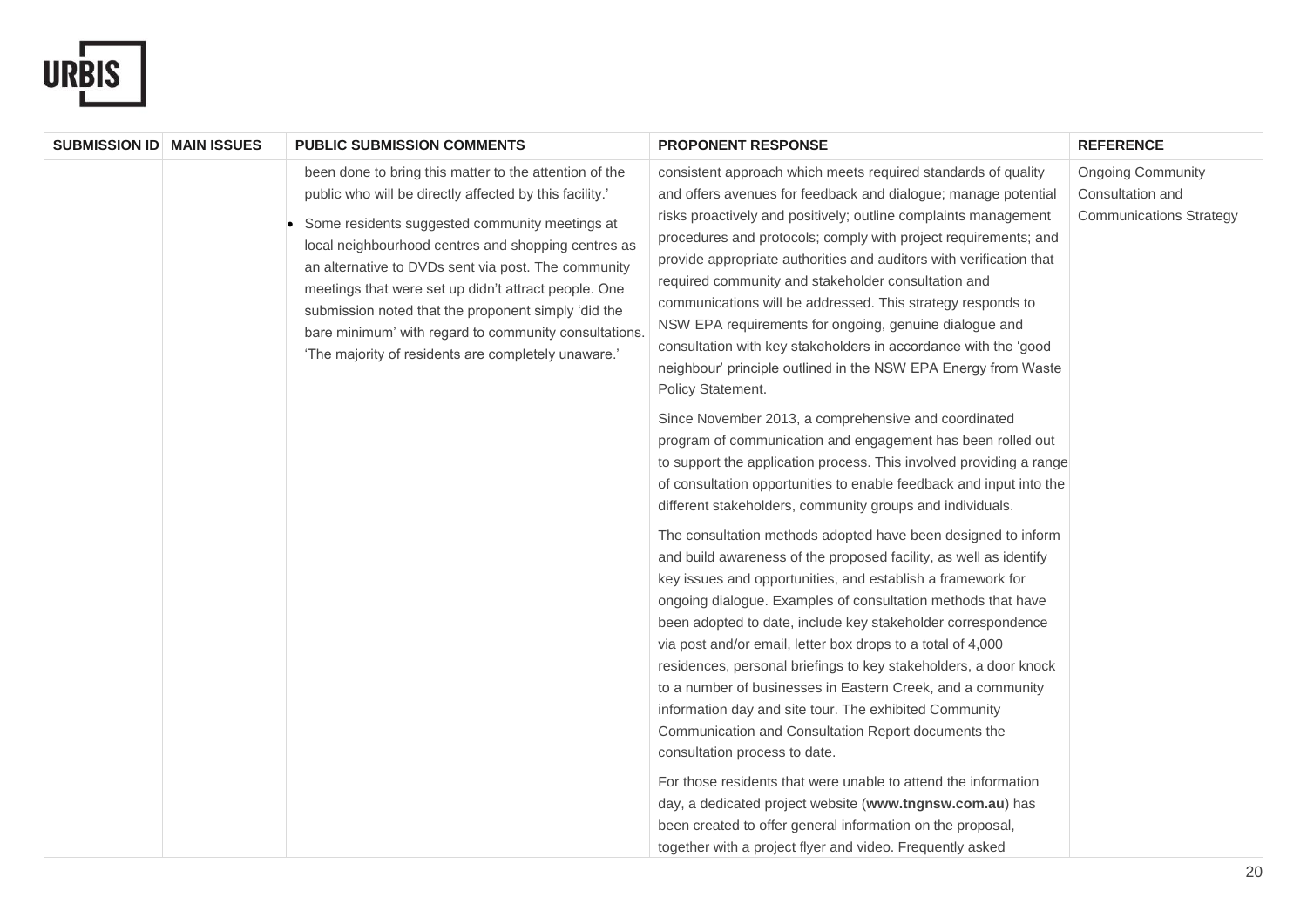

| <b>SUBMISSION ID MAIN ISSUES</b>  |                                                   | <b>PUBLIC SUBMISSION COMMENTS</b>                                                                                                                                                                                                                                                                                                                                                                                                                                                                                         | <b>PROPONENT RESPONSE</b>                                                                                                                                                                                                                                                                                                                                                                                                                                                                                                                                                                                                                                                                                                                                                                                                                                                                                                                                                                                                                                                                                                                                                                                                                                                                                                                                             | <b>REFERENCE</b>                                                                                             |
|-----------------------------------|---------------------------------------------------|---------------------------------------------------------------------------------------------------------------------------------------------------------------------------------------------------------------------------------------------------------------------------------------------------------------------------------------------------------------------------------------------------------------------------------------------------------------------------------------------------------------------------|-----------------------------------------------------------------------------------------------------------------------------------------------------------------------------------------------------------------------------------------------------------------------------------------------------------------------------------------------------------------------------------------------------------------------------------------------------------------------------------------------------------------------------------------------------------------------------------------------------------------------------------------------------------------------------------------------------------------------------------------------------------------------------------------------------------------------------------------------------------------------------------------------------------------------------------------------------------------------------------------------------------------------------------------------------------------------------------------------------------------------------------------------------------------------------------------------------------------------------------------------------------------------------------------------------------------------------------------------------------------------|--------------------------------------------------------------------------------------------------------------|
|                                   |                                                   |                                                                                                                                                                                                                                                                                                                                                                                                                                                                                                                           | questions have been uploaded to provide responses to general<br>questions.                                                                                                                                                                                                                                                                                                                                                                                                                                                                                                                                                                                                                                                                                                                                                                                                                                                                                                                                                                                                                                                                                                                                                                                                                                                                                            |                                                                                                              |
|                                   |                                                   |                                                                                                                                                                                                                                                                                                                                                                                                                                                                                                                           | A dedicated, toll-free 1800 community information line (1800 252<br>040) and email address (info@tngnsw.com.au) have also been<br>established from the inception of the consultation to provide an<br>immediately an available and central point of contact for<br>stakeholder and community enquiries. These contact points can<br>provide assistance with interpretation of technical reports.                                                                                                                                                                                                                                                                                                                                                                                                                                                                                                                                                                                                                                                                                                                                                                                                                                                                                                                                                                      |                                                                                                              |
| 119900, 120194,<br>120233, 120236 | Lack of<br>understanding by<br>the general public | Some reports are very lengthy and contain a lot of<br>technical jargon which makes it difficult for local<br>residents and 'normal people to understand' the<br>implications or consequences of the proposed EfW<br>facility. 'Unless you have a legal degree it is near<br>impossible to understand the detailed information on<br>the project.'<br>Several submissions suggested that detailed<br>information be provided in plain English to allow the<br>general public to understand and make informed<br>decisions. | Unfortunately, the technical nature of the reports is unable to be<br>avoided. These reports have been prepared in accordance with<br>the DGRs and were undertaken to inform the design of the<br>proposed facility and the associated works in the context of future<br>land uses, urban structure and built form, and to assess potential<br>social and environmental impacts.<br>However, the amended Environmental Impact Statement can be<br>read as a standalone document by the general public which<br>includes a detailed assessment of the potential environmental and<br>social impacts of the EfW facility, and identifies the management,<br>mitigation and offset measures that will be implemented as part of<br>the proposed development.<br>A summary of comments and issues from pre-lodgement phase of<br>community consultation is included in the amended Environmental<br>Impact Statement (EIS). This table may provide a less lengthy and<br>technical summary of the key issues for residents in the<br>surrounding area, and the proponents response to each. The<br>topics identified in this table include general; operational<br>questions; visual; traffic; air, dust, emissions; odour; and noise.<br>A dedicated project website (www.tngnsw.com.au) has been<br>created to offer general information on the proposal, together with | Amended EIS<br>www.tngnsw.com.au<br><b>Community Communication</b><br>and Consultation Report<br>(Exhibited) |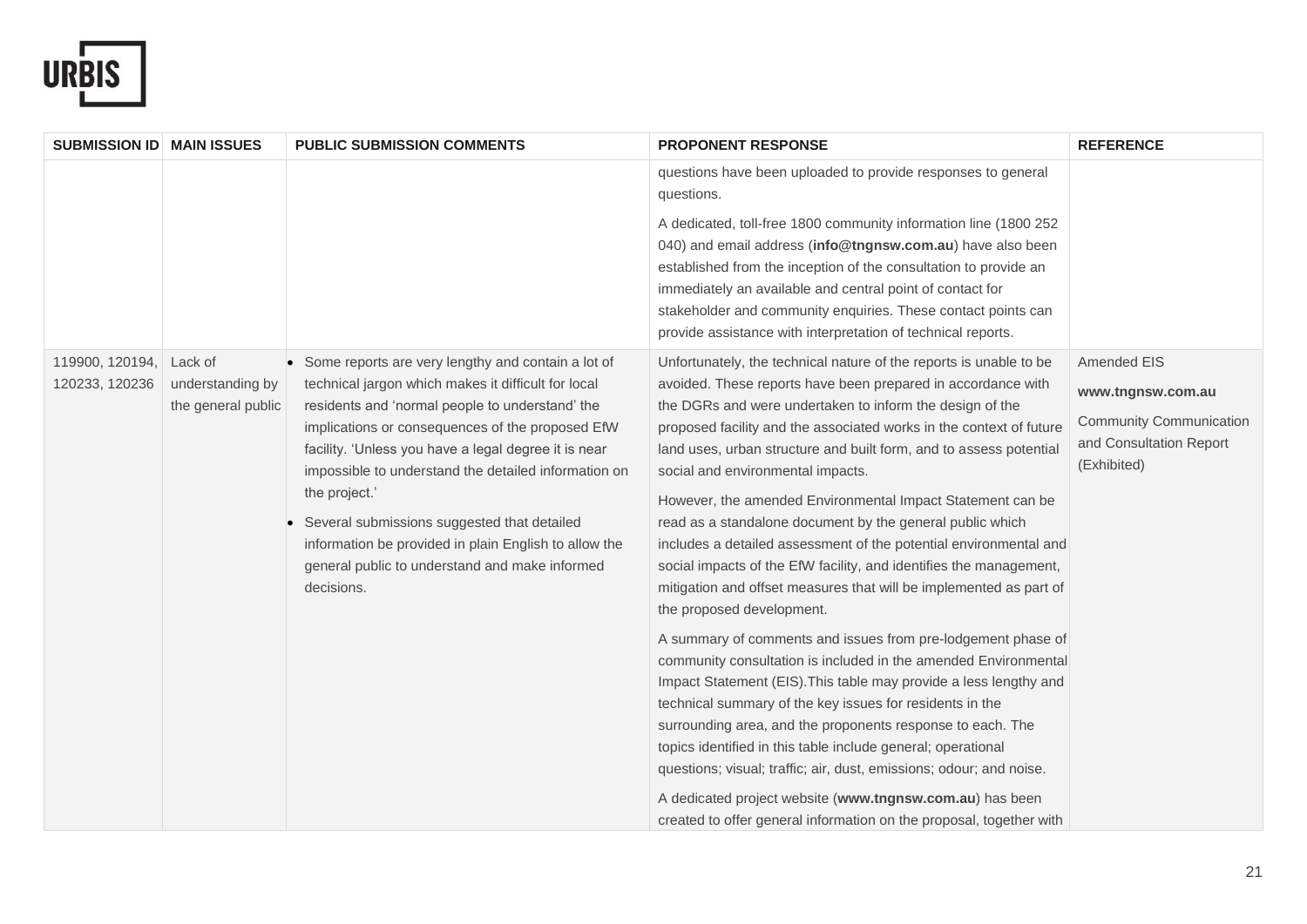

| <b>SUBMISSION ID MAIN ISSUES</b> |                                                  | <b>PUBLIC SUBMISSION COMMENTS</b>                                                                                                                                                                                                                                                                                                                                                                                 | <b>PROPONENT RESPONSE</b>                                                                                                                                                                                                                                                                                                                                                                                                                                                                                                  | <b>REFERENCE</b>                                                               |
|----------------------------------|--------------------------------------------------|-------------------------------------------------------------------------------------------------------------------------------------------------------------------------------------------------------------------------------------------------------------------------------------------------------------------------------------------------------------------------------------------------------------------|----------------------------------------------------------------------------------------------------------------------------------------------------------------------------------------------------------------------------------------------------------------------------------------------------------------------------------------------------------------------------------------------------------------------------------------------------------------------------------------------------------------------------|--------------------------------------------------------------------------------|
|                                  |                                                  |                                                                                                                                                                                                                                                                                                                                                                                                                   | a project flyer and video. Frequently asked questions have been<br>uploaded to provide responses to general questions.                                                                                                                                                                                                                                                                                                                                                                                                     |                                                                                |
|                                  |                                                  |                                                                                                                                                                                                                                                                                                                                                                                                                   | A dedicated, toll-free 1800 community information line (1800 252<br>040) and email address (info@tngnsw.com.au) have also been<br>established from the inception of the consultation to provide an<br>immediately an available and central point of contact for<br>stakeholder and community enquiries. These contact points can<br>provide assistance with interpretation of technical reports.                                                                                                                           |                                                                                |
| 120168, 120153,<br>120227        | Transparency and •<br>risk of non-<br>compliance | The proponent of the EfW facility has been criticised for<br>having a poor record of environmental breaches in the<br>past, and being investigated for serious pollution<br>offences. The integrity of the proponent and its owner<br>are questionable, particularly with regard to self-<br>regulated monitoring.<br>One submission also noted that the EPA has a poor<br>history of 'not following regulations. | The manufacturer of this particular type of plant has never had a<br>forced shut down caused by a breach of its operating standards.<br>Several dozen of these generation plants are in operation across<br>Europe and the United Kingdom, and have been for a number of<br>years. A number of these plants also operate close to residential<br>communities, where close and constant monitoring is required in<br>order to demonstrate safe outcomes for those communities.<br>Similar standards apply to this facility. | Amended EIS                                                                    |
|                                  |                                                  |                                                                                                                                                                                                                                                                                                                                                                                                                   | The operator of the EfW facility has not yet been determined. A<br>tender process will occur for both the construction and operation<br>of the facility.                                                                                                                                                                                                                                                                                                                                                                   |                                                                                |
|                                  |                                                  |                                                                                                                                                                                                                                                                                                                                                                                                                   | The EfW Policy Statement indicates that any facility proposing to<br>recover energy from waste will need to meet current international<br>best practice. This Policy Statement also requires that emissions<br>from EfW facilities must satisfy, as a minimum, emission limits<br>prescribed by the Clean Air Regulations.                                                                                                                                                                                                 |                                                                                |
| 117802, 120244                   | Community                                        | • One submission noted that numerous complaints have                                                                                                                                                                                                                                                                                                                                                              | Whilst it is acknowledged that there are community concerns                                                                                                                                                                                                                                                                                                                                                                                                                                                                | Amended EIS                                                                    |
| Change.org                       | concerns have not<br>been heard                  | been made to the EPA and local waste facility<br>operators with regard to the strong odours from existing<br>waste facilities. The source of odours has not been<br>identified, and 'the problem has continued'.                                                                                                                                                                                                  | regarding impacts from local waste facility operators, the scope of<br>the proponent's response can only address those submissions<br>received regarding the proposed EfW facility.                                                                                                                                                                                                                                                                                                                                        | <b>Ongoing Community</b><br>Consultation and<br><b>Communications Strategy</b> |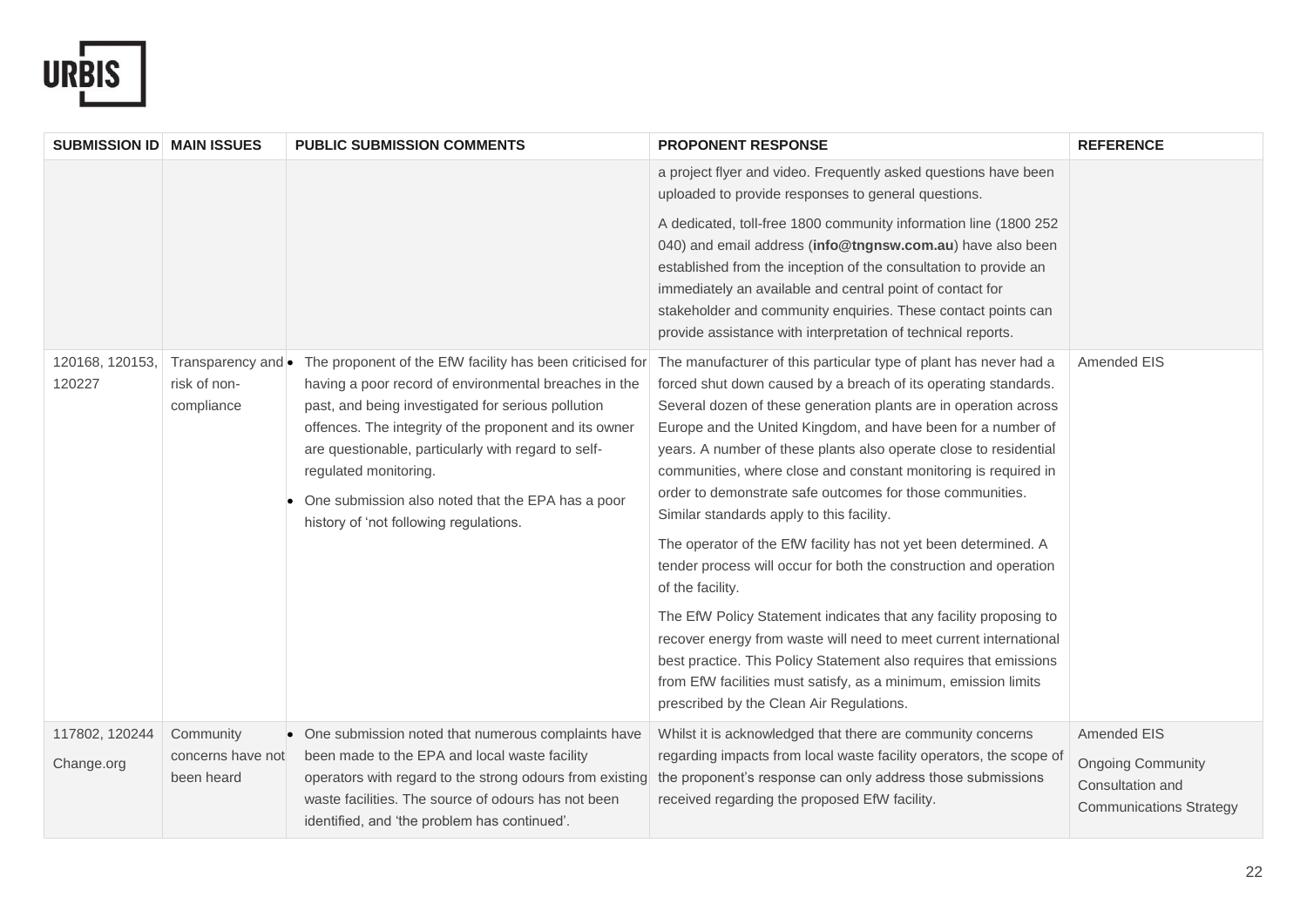

| <b>SUBMISSION ID MAIN ISSUES</b> | <b>PUBLIC SUBMISSION COMMENTS</b>                                                                                                                                                                                                                                                                                                                                                                                | <b>PROPONENT RESPONSE</b>                                                                                                                                                                                                                                                                                                                                                                                                                                                                                                                                                                                                                                                                                                                                                                                                                                                                                                                                                                                                                                                                                                                                                                                                                                                                                                                                                                                                                                                                                                                                                                                                                                                                                                                                                                                                                                                                                                                                       | <b>REFERENCE</b> |
|----------------------------------|------------------------------------------------------------------------------------------------------------------------------------------------------------------------------------------------------------------------------------------------------------------------------------------------------------------------------------------------------------------------------------------------------------------|-----------------------------------------------------------------------------------------------------------------------------------------------------------------------------------------------------------------------------------------------------------------------------------------------------------------------------------------------------------------------------------------------------------------------------------------------------------------------------------------------------------------------------------------------------------------------------------------------------------------------------------------------------------------------------------------------------------------------------------------------------------------------------------------------------------------------------------------------------------------------------------------------------------------------------------------------------------------------------------------------------------------------------------------------------------------------------------------------------------------------------------------------------------------------------------------------------------------------------------------------------------------------------------------------------------------------------------------------------------------------------------------------------------------------------------------------------------------------------------------------------------------------------------------------------------------------------------------------------------------------------------------------------------------------------------------------------------------------------------------------------------------------------------------------------------------------------------------------------------------------------------------------------------------------------------------------------------------|------------------|
|                                  | Residents feel that their concerns have not been heard<br>and that the EPA has 'proven itself to be an ineffectual<br>enforcement agency'. Industrial facilities continue to be<br>constructed without proper consideration of the impacts<br>on local residents. There is a feeling of distrust among<br>residents since the impacts from existing industrial<br>facilities have not been adequately addressed. | Following a review of the original EIS by the Department of<br>Planning and Environment in June 2014, the EIS was amended to<br>provide more details and be read as a standalone document. The<br>detail of the application has increased considerably as a result of<br>feedback provided from relevant government agencies and<br>independent consultants. The original EIS has been scrutinised in<br>detail and community concerns are being addressed as part of the<br>proposed development.<br>A summary of the anticipated risks for each of the environmental<br>issues is provided with a summary of proposed control measures.<br>The inclusion of an Environmental Risk Analysis was based on<br>consideration of the DGRs for the project, the planning and<br>environmental context of the site, outcomes of the community and<br>stakeholder engagement process, and technical studies<br>completed as part of the amended application and amended EIS.<br>An ongoing Community Consultation and Communications<br>Strategy has been prepared by the proponent which provides a<br>framework to guide information provision and communications,<br>engage with key stakeholders, residents and neighbours through<br>ongoing phases of the development; support a clear and<br>consistent approach which meets required standards of quality<br>and offers avenues for feedback and dialogue; manage potential<br>risks proactively and positively; outline complaints management<br>procedures and protocols; comply with project requirements; and<br>provide appropriate authorities and auditors with verification that<br>required community and stakeholder consultation and<br>communications will be addressed. This strategy responds to<br>NSW EPA requirements for ongoing, genuine dialogue and<br>consultation with key stakeholders in accordance with the 'good<br>neighbour' principle outlined in the NSW EPA Energy from Waste |                  |
|                                  |                                                                                                                                                                                                                                                                                                                                                                                                                  | Policy Statement.                                                                                                                                                                                                                                                                                                                                                                                                                                                                                                                                                                                                                                                                                                                                                                                                                                                                                                                                                                                                                                                                                                                                                                                                                                                                                                                                                                                                                                                                                                                                                                                                                                                                                                                                                                                                                                                                                                                                               |                  |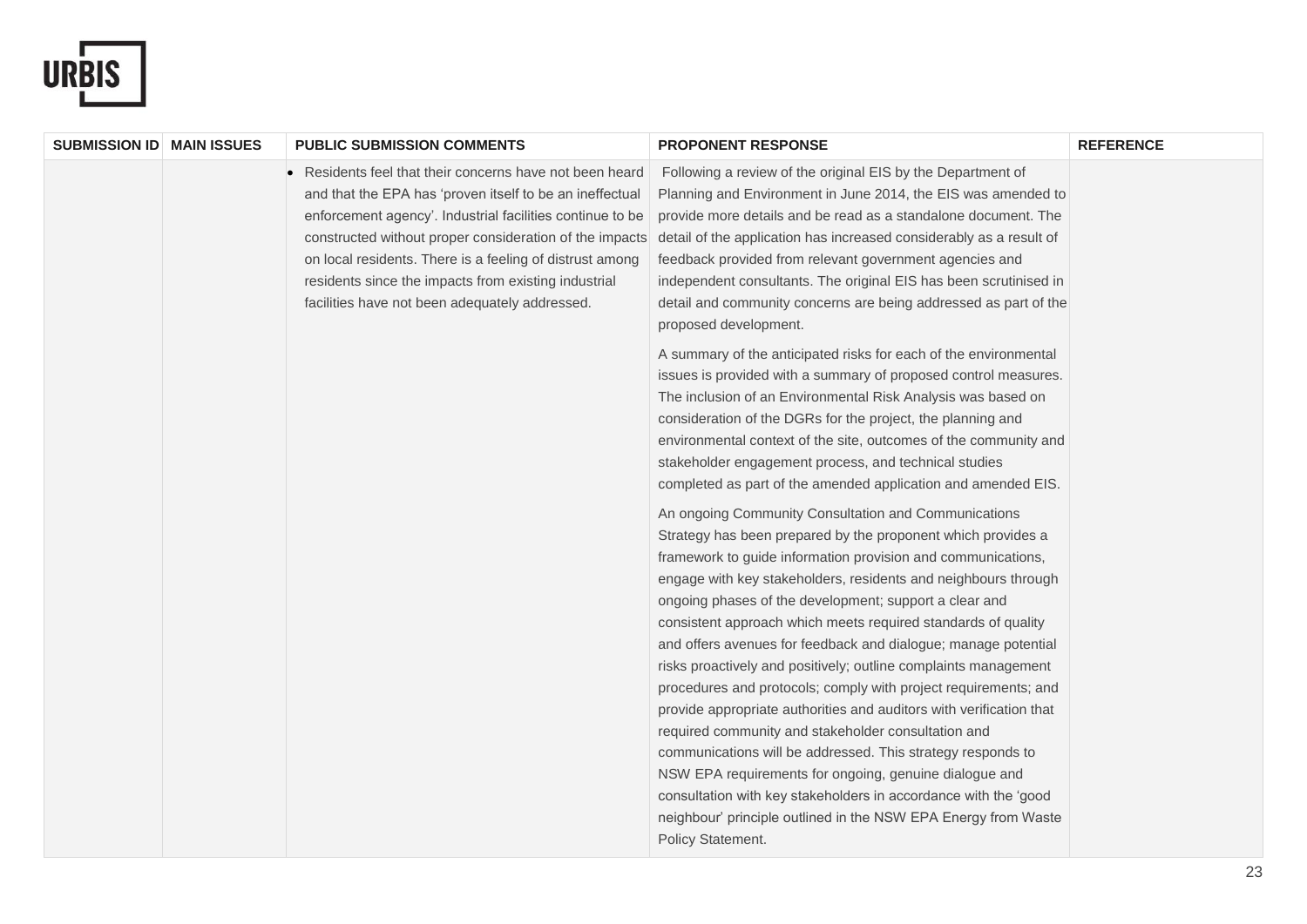

| <b>SUBMISSION ID   MAIN ISSUES</b> |            | <b>PUBLIC SUBMISSION COMMENTS</b>                                                                                                                                                                                                                                                                                                                                                                                                             | <b>PROPONENT RESPONSE</b>                                                                                                                                                                                                                                                                                                                                                                                                                                                                                                                                                                                                                                                                                                                                                                                                                                                                                                                                                                                                                                              | <b>REFERENCE</b>                                                                                             |
|------------------------------------|------------|-----------------------------------------------------------------------------------------------------------------------------------------------------------------------------------------------------------------------------------------------------------------------------------------------------------------------------------------------------------------------------------------------------------------------------------------------|------------------------------------------------------------------------------------------------------------------------------------------------------------------------------------------------------------------------------------------------------------------------------------------------------------------------------------------------------------------------------------------------------------------------------------------------------------------------------------------------------------------------------------------------------------------------------------------------------------------------------------------------------------------------------------------------------------------------------------------------------------------------------------------------------------------------------------------------------------------------------------------------------------------------------------------------------------------------------------------------------------------------------------------------------------------------|--------------------------------------------------------------------------------------------------------------|
| 118501, 120168,<br>120153          | misleading | The terminology is • The industrial waste facility is deceptive and misleading<br>in being referred to as an EfW facility. This is being<br>'dressed up as green power production'.<br>Two submissions asserted that the technology used at<br>waste facilities has not changed. 'What has changed is<br>the branding of these technologies' because<br>proponents are aware that the public has a negative<br>perception of this technology. | A detailed and comprehensive explanation of the proposed<br>energy from waste process is contained within the Environmental<br>Impact Statement. This detailed explanation does not intend to<br>deceive or mislead.<br>The proposed facility has been designed using established Best<br>Available Technology (BAT). Energy from Waste (EfW) is the<br>generic term given to a process by which the energy stored in<br>waste (chemical energy) is extracted in the form of electricity, heat<br>and/or fuel for use in a decentralised energy generation plant.<br>This technology currently operates reliably in the United Kingdom<br>and Europe and has a successful track record in treating the<br>same Residual Waste Fuel streams that will be generated by the<br>proposed facility.                                                                                                                                                                                                                                                                         | Amended EIS<br><b>Ongoing Community</b><br>Consultation and<br>Communications Strategy,<br>www.tngnsw.com.au |
|                                    |            |                                                                                                                                                                                                                                                                                                                                                                                                                                               | An ongoing Community Consultation and Communications<br>Strategy has been prepared by the proponent which provides a<br>framework to guide information provision and communications,<br>engage with key stakeholders, residents and neighbours through<br>ongoing phases of the development; support a clear and<br>consistent approach which meets required standards of quality<br>and offers avenues for feedback and dialogue; manage potential<br>risks proactively and positively; outline complaints management<br>procedures and protocols; comply with project requirements; and<br>provide appropriate authorities and auditors with verification that<br>required community and stakeholder consultation and<br>communications will be addressed. This strategy responds to<br>NSW EPA requirements for ongoing, genuine dialogue and<br>consultation with key stakeholders in accordance with the 'good<br>neighbour' principle outlined in the NSW EPA Energy from Waste<br>Policy Statement.<br>A dedicated project website (www.tngnsw.com.au) has been |                                                                                                              |
|                                    |            |                                                                                                                                                                                                                                                                                                                                                                                                                                               | created to offer general information on the proposal, together with                                                                                                                                                                                                                                                                                                                                                                                                                                                                                                                                                                                                                                                                                                                                                                                                                                                                                                                                                                                                    |                                                                                                              |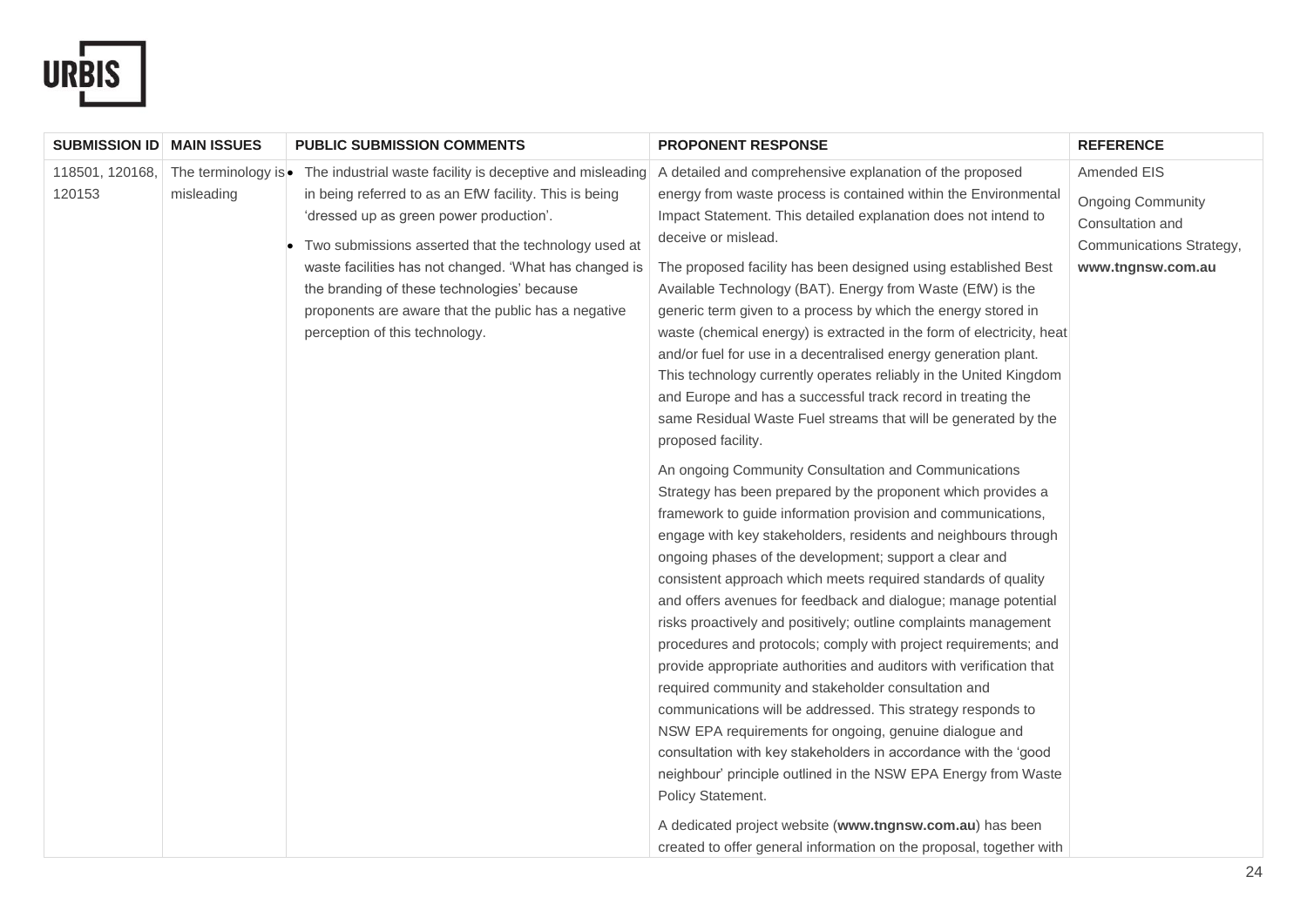

| SUBMISSION ID MAIN ISSUES | <b>PUBLIC SUBMISSION COMMENTS</b> | <b>PROPONENT RESPONSE</b>                                                                                              | <b>REFERENCE</b> |
|---------------------------|-----------------------------------|------------------------------------------------------------------------------------------------------------------------|------------------|
|                           |                                   | a project flyer and video. Frequently asked questions have been<br>uploaded to provide responses to general questions. |                  |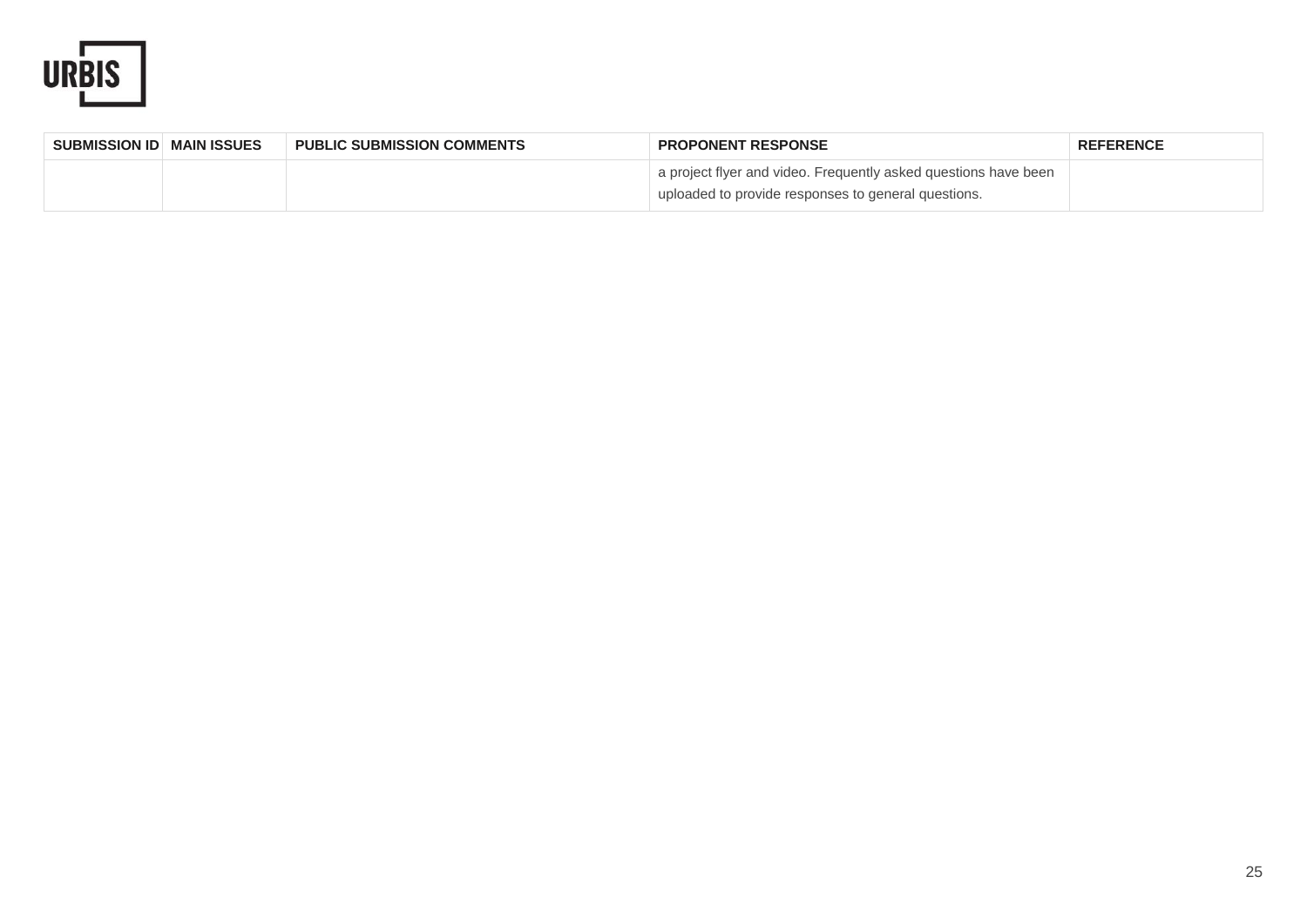

#### **6. GENERAL ENVIRONMENTAL IMPACTS**

| <b>SUBMISSION ID   MAIN ISSUES</b> |                                                                                               | <b>PUBLIC SUBMISSION COMMENTS</b>                                                                                                                                                                                                                                                                                                                                                                                                                                                                                                                                                                                                                                                                                                                                                                                                                                                                                                                                       | <b>PROPONENT RESPONSE</b>                                                                                                                                                                                                                                                                                                                                                                                                                                                                                                                                                                                                                                                                                                                                                                                                                                                                                                                                                                                                                                                                                                                                                                                                                                                                                                                                                                                                                                                                                                                                                                                                                                                                                                                                                                                                                                                          | <b>REFERENCE</b>                                                                                                                                                                                                                    |
|------------------------------------|-----------------------------------------------------------------------------------------------|-------------------------------------------------------------------------------------------------------------------------------------------------------------------------------------------------------------------------------------------------------------------------------------------------------------------------------------------------------------------------------------------------------------------------------------------------------------------------------------------------------------------------------------------------------------------------------------------------------------------------------------------------------------------------------------------------------------------------------------------------------------------------------------------------------------------------------------------------------------------------------------------------------------------------------------------------------------------------|------------------------------------------------------------------------------------------------------------------------------------------------------------------------------------------------------------------------------------------------------------------------------------------------------------------------------------------------------------------------------------------------------------------------------------------------------------------------------------------------------------------------------------------------------------------------------------------------------------------------------------------------------------------------------------------------------------------------------------------------------------------------------------------------------------------------------------------------------------------------------------------------------------------------------------------------------------------------------------------------------------------------------------------------------------------------------------------------------------------------------------------------------------------------------------------------------------------------------------------------------------------------------------------------------------------------------------------------------------------------------------------------------------------------------------------------------------------------------------------------------------------------------------------------------------------------------------------------------------------------------------------------------------------------------------------------------------------------------------------------------------------------------------------------------------------------------------------------------------------------------------|-------------------------------------------------------------------------------------------------------------------------------------------------------------------------------------------------------------------------------------|
| 118560, 119879                     | fauna<br>The approach to<br>ecologically<br>sustainable<br>development (ESD)<br>is irrational | Impacts on flora and • In addition to health impacts to humans, there are potential<br>health risks to animals.<br>• There is a lack of concern for the protection of diminishing flora<br>and fauna, as well as fauna inhabited trees.<br>Proposed replantings are insufficient to replace tree loss.<br>Replantings are disproportionate to the amount of trees that will<br>be removed during the construction process.<br>The attitude is that trees are considered as decoration that can<br>be removed and replaced. 'How does a juvenile tree equate to<br>the 100 years or more of ecological function of a mature tree?'<br>The subject site is part of an earlier Precinct Plan for the SEPP<br>55 Employment Lands, where zoning for the Precinct Plan<br>allowed for losses of flora and fauna habitat in some areas and<br>preservation in others. The EfW facility allows flora and fauna<br>losses, when there were offsets proposed for earlier losses. | The Environmental Planning and Assessment Regulation 2000<br>requires that an EIS include the reasons justifying the carrying<br>out of the development, activity or infrastructure in the manner<br>proposed, having regard to biophysical, economic and social<br>considerations, including the principles of ecologically<br>sustainable development. As listed in the Regulations, the<br>principles of ESD are addressed within the Environmental<br>Impact Statement, which include the precautionary principle;<br>inter-generational equity; conservation of biological diversity<br>and ecological integrity; and improved valuation, pricing and<br>incentive mechanisms.<br>With regard to the conservation of biological diversity and<br>ecological integrity, the Environmental Impact Statement notes<br>that the site is currently largely cleared of vegetation. However,<br>the proposed development has been designed to protect<br>habitats and biological diversity where possible. For example,<br>approximately 0.54 hectares of Cumberland Plain Woodland<br>will be regenerated or replanted for the 0.27 hectares that will<br>be removed, and approximately 4.98 hectares of River Flat<br>Eucalypt Forest will be regenerated or replanted for the 2.89<br>hectares that will be removed. While it is acknowledged that the<br>proposal will disturb native fauna as some existing habitat will<br>be removed, highly mobile fauna will easily disperse to other<br>areas of suitable habitat, such as the retained 9 hectares of<br>Cumberland Plain Woodland. The loss of eight hollow-bearing<br>trees will be offset through the installation of fauna<br>roosting/nesting boxes within the retained River Flat Eucalypt<br>Forest along the Ropes Creek Tributary. For each of the<br>hollow-bearing trees removed, two fauna nesting or roosting | Amended EIS<br>Flora and Fauna<br>Report (Exhibited)<br>Construction<br>Environmental<br>Management Plan<br>(Exhibited)<br>Secretary's<br>Environmental<br>Assessment<br>Requirements<br>(Exhibited)<br>Flora and Fauna<br>Response |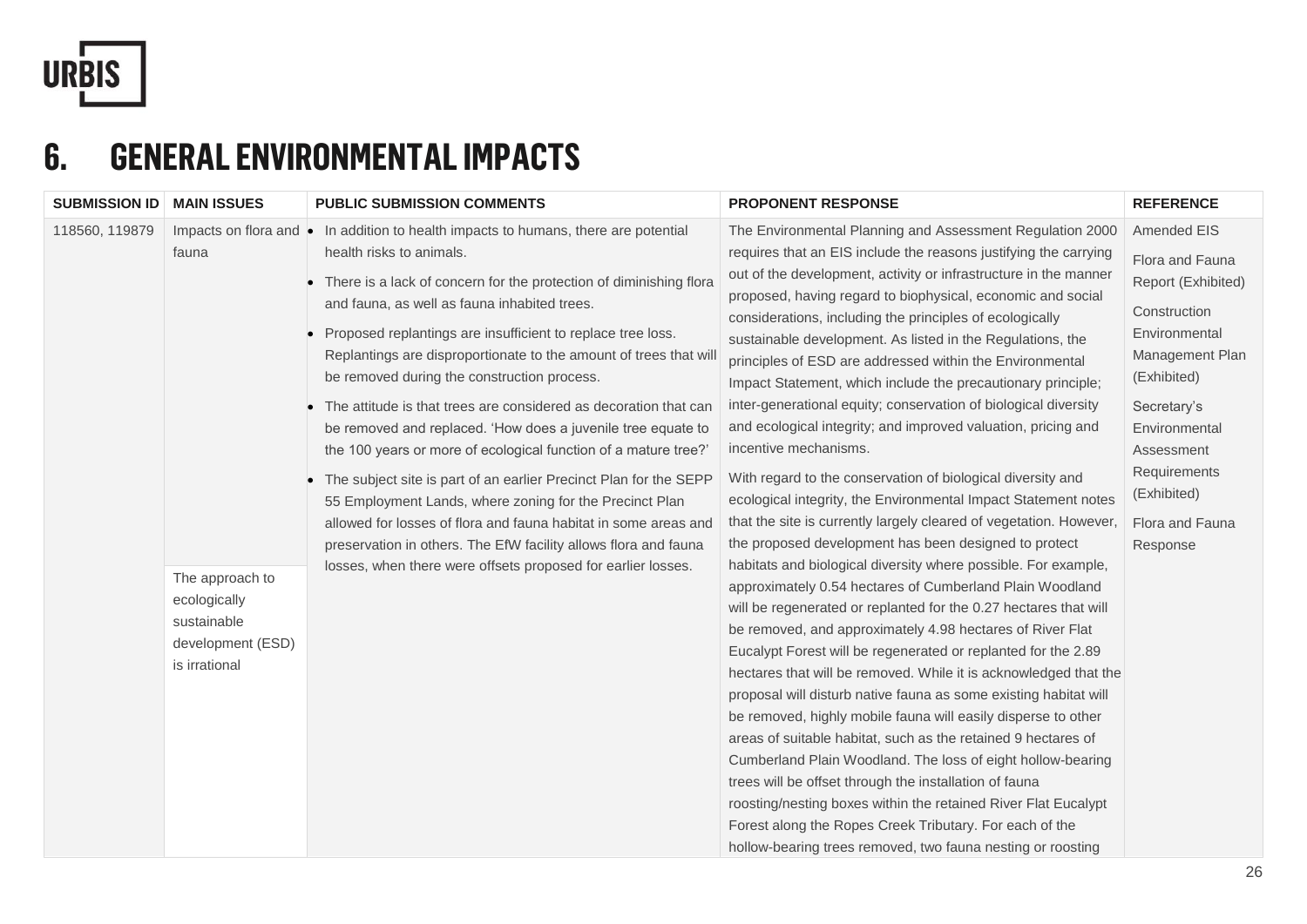

| <b>SUBMISSION ID</b>         | <b>MAIN ISSUES</b>             | <b>PUBLIC SUBMISSION COMMENTS</b>                                                                                                                  | <b>PROPONENT RESPONSE</b>                                                                                                                                                                                                                                                                                                                                                                                                                                                                                                                  | <b>REFERENCE</b>                      |
|------------------------------|--------------------------------|----------------------------------------------------------------------------------------------------------------------------------------------------|--------------------------------------------------------------------------------------------------------------------------------------------------------------------------------------------------------------------------------------------------------------------------------------------------------------------------------------------------------------------------------------------------------------------------------------------------------------------------------------------------------------------------------------------|---------------------------------------|
|                              |                                |                                                                                                                                                    | boxes will be installed. While the total number of fauna boxes<br>recommended to be installed is 20, an additional 20% has been<br>included. Mitigation measures are further detailed within the<br>exhibited Flora and Fauna Report.                                                                                                                                                                                                                                                                                                      |                                       |
|                              |                                |                                                                                                                                                    | An additional Flora and Fauna Response to submissions has<br>been prepared and provides further details on avoidance and<br>mitigation measures with regards to flora and fauna impacts.                                                                                                                                                                                                                                                                                                                                                   |                                       |
|                              |                                |                                                                                                                                                    | Measures to avoid impacts on biodiversity have been<br>developed which include locating the proposed facility and<br>associated infrastructure as far away as possible from<br>endangered ecological communities or threatened species<br>habitats, siting the proposed facility within cleared grazing<br>lands, and allowing a suitable setback from the Ropes Creek<br>tributary. Mitigation Measures to reduce or minimise impacts on<br>biodiversity are included within the exhibited Construction<br>Environmental Management Plan. |                                       |
|                              |                                |                                                                                                                                                    | The amended EIS has been prepared to address the issues<br>outlined in Schedule 2, Part 3, Clause 6 and 7 of the<br>Environmental Planning and Assessment Regulations 2000 and<br>the Secretary's Environmental Assessment Requirements<br>(SEARs) issued for the proposed development. Health risks to<br>animals were not listed as a requirement in the DGRs.<br>However, health impacts are addressed in Health and safety<br>above.                                                                                                   |                                       |
| 118657, 120190,              | General concerns               | Several submissions expressed concerns about general<br>$\bullet$                                                                                  | In accordance with the DGRs, the original EIS was required to                                                                                                                                                                                                                                                                                                                                                                                                                                                                              | Amended EIS                           |
| 120244, 120231<br>Change.org | about environmental<br>impacts | environmental impacts as a result of the EfW facility. Although<br>limited detail was provided, environmental impacts were listed<br>as a concern. | include an assessment of the potential impacts to threatened<br>species, populations and communities, and their habitat(s), and<br>if required describe how the principles of "avoid, mitigate,<br>offset" have been used to minimise the impacts of the proposal                                                                                                                                                                                                                                                                          | Flora and Fauna<br>Report (Exhibited) |
|                              |                                |                                                                                                                                                    | on biodiversity. The exhibited Flora and Fauna Report. Further                                                                                                                                                                                                                                                                                                                                                                                                                                                                             |                                       |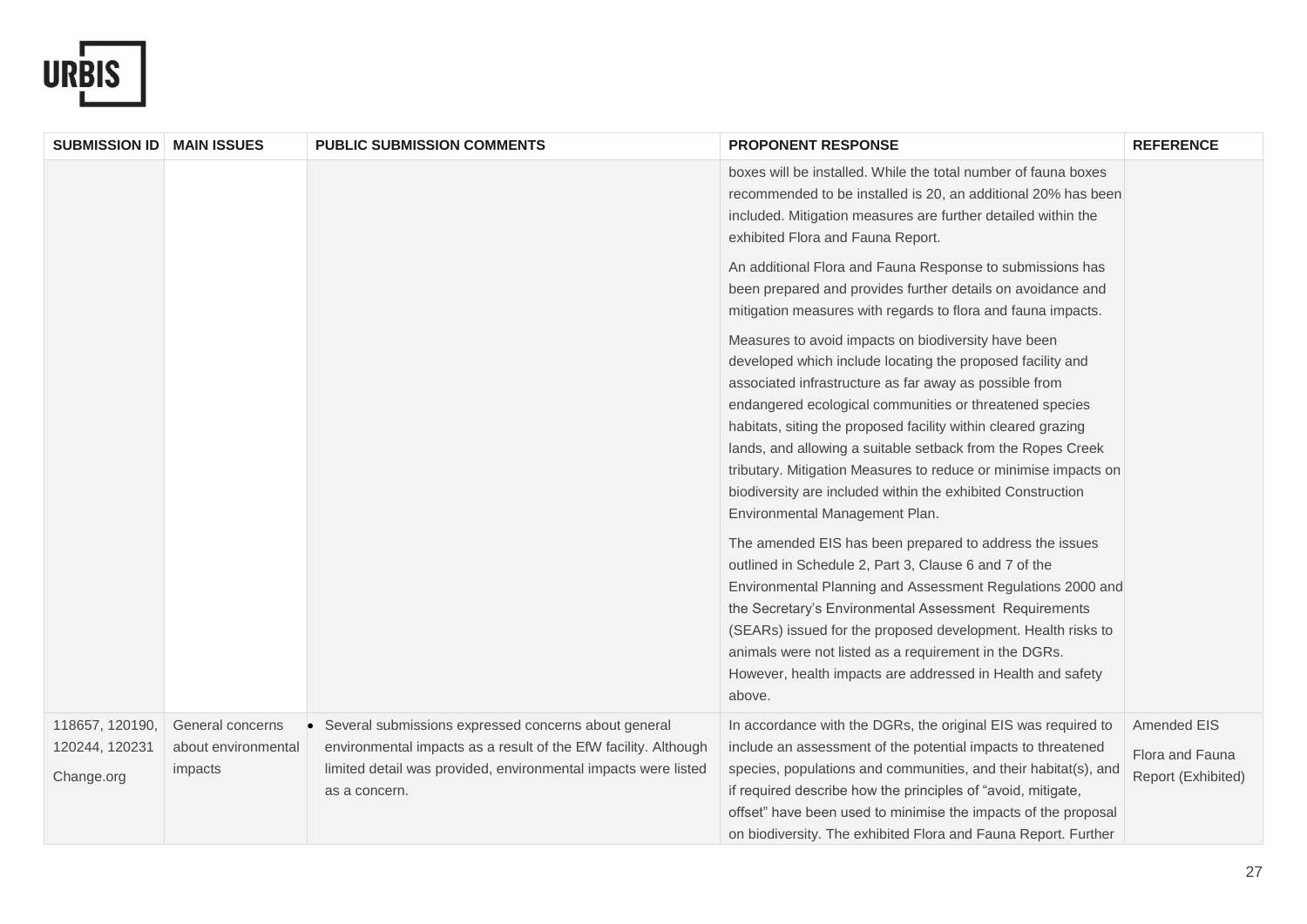

| <b>SUBMISSION ID   MAIN ISSUES</b>                         | <b>PUBLIC SUBMISSION COMMENTS</b>                                                                                                                                                                                                                                                                                                                                                                                                                                                                                                                                                                                                                                                                                                                                                                                                                                                                                                                                                                                                                                                                                                                                                                                                                                                                            | <b>PROPONENT RESPONSE</b>                                                                                                                                                                                                                                                                                                                                                                                                                                                                                                                                                                                                                                                                                                                                                                                                                                                                                                                                                                                                                                                                                                                                                                                                                                                                                                                                                                                                                                                                                                                                          | <b>REFERENCE</b>                                                                                             |
|------------------------------------------------------------|--------------------------------------------------------------------------------------------------------------------------------------------------------------------------------------------------------------------------------------------------------------------------------------------------------------------------------------------------------------------------------------------------------------------------------------------------------------------------------------------------------------------------------------------------------------------------------------------------------------------------------------------------------------------------------------------------------------------------------------------------------------------------------------------------------------------------------------------------------------------------------------------------------------------------------------------------------------------------------------------------------------------------------------------------------------------------------------------------------------------------------------------------------------------------------------------------------------------------------------------------------------------------------------------------------------|--------------------------------------------------------------------------------------------------------------------------------------------------------------------------------------------------------------------------------------------------------------------------------------------------------------------------------------------------------------------------------------------------------------------------------------------------------------------------------------------------------------------------------------------------------------------------------------------------------------------------------------------------------------------------------------------------------------------------------------------------------------------------------------------------------------------------------------------------------------------------------------------------------------------------------------------------------------------------------------------------------------------------------------------------------------------------------------------------------------------------------------------------------------------------------------------------------------------------------------------------------------------------------------------------------------------------------------------------------------------------------------------------------------------------------------------------------------------------------------------------------------------------------------------------------------------|--------------------------------------------------------------------------------------------------------------|
|                                                            |                                                                                                                                                                                                                                                                                                                                                                                                                                                                                                                                                                                                                                                                                                                                                                                                                                                                                                                                                                                                                                                                                                                                                                                                                                                                                                              | details are contained within the amended Environmental Impact<br>Statement. Environmental impacts assessed as part of the<br>DGRs include waste management; soil and water; hazards and<br>risks; and flora and fauna.                                                                                                                                                                                                                                                                                                                                                                                                                                                                                                                                                                                                                                                                                                                                                                                                                                                                                                                                                                                                                                                                                                                                                                                                                                                                                                                                             |                                                                                                              |
| 117802, 119879,<br>120168, 120153,<br>120244<br>Change.org | Soil and land impacts • One submission attached an article titled 'Burning waste for<br>energy, it doesn't stack up: Exposing the push towards<br>unsustainable waste to energy technology in Australia' (Bell, L<br>& Bremmer, J 2012). This article stated the majority of waste<br>processed at EfW facilities consist of plastics and other<br>materials that form highly toxic compounds. These compounds<br>are either released into the atmosphere as emissions or into the<br>soil through ash dumping, contaminating the environment (p.<br>2).<br>One submission listed impacts to the water table as a concern.<br>There is a lack of qualified and objective research into what the<br>impact on Western Sydney will be 'from what has been<br>previously pastoral or agricultural land being turned into an<br>industrial area.'<br>Two submissions referred to a study investigating an area in<br>Japan which found 'high levels of dioxin contamination in soil'<br>near a waste incinerator.<br>One resident which signed the Change.org online petition<br>suggested that waste can be converted into fuel by the Fischer-<br>Tropsch process, which involves catalytic cracking and<br>fractional distillation. This process eliminates landfill altogether<br>whilst manufacturing fuel. | The amended Environmental Impact Statement contains an<br>environmental assessment of waste management for the<br>proposed development, in accordance with the DGRs.<br>The amended EIS is required to demonstrate that any waste<br>material produced from the EfW facility for land application is fit-<br>for-purpose and poses minimal risk of harm to the environment<br>describe how waste would be treated, stored, used, disposed<br>and handled on site, and transported to and from the site, and<br>the potential impacts associated with these issues, including<br>current and future offsite waste disposal methods. While there<br>will be some plastics in the residual waste, these will be<br>eliminated and transformed into energy at the combustion<br>stage. Plastics will not be released through the vent stacks.<br>Further discussion regarding the disposal of ash residue is<br>addressed below.<br>The exhibited Soil and Water Report notes that the proposed<br>development involves the construction of large areas of<br>impervious surfaces, and provision of a formal stormwater<br>drainage system for the site. Therefore, potential for the<br>proposed development and land use to cause or exacerbate<br>salinity impacts is very limited. The site is also in a low risk area<br>with respect to groundwater impacts, and there are no<br>constraints on development or mitigation requirements other<br>than standard pollution prevention measures.<br>The exhibited Phase 2 Detailed Site Investigation notes that the | Amended EIS<br>Soil and Water<br>Report (Exhibited)<br>Phase 2 Detailed<br>Site Investigation<br>(Exhibited) |
|                                                            |                                                                                                                                                                                                                                                                                                                                                                                                                                                                                                                                                                                                                                                                                                                                                                                                                                                                                                                                                                                                                                                                                                                                                                                                                                                                                                              | site has been in use as grazing land with a quarry and asphalt                                                                                                                                                                                                                                                                                                                                                                                                                                                                                                                                                                                                                                                                                                                                                                                                                                                                                                                                                                                                                                                                                                                                                                                                                                                                                                                                                                                                                                                                                                     |                                                                                                              |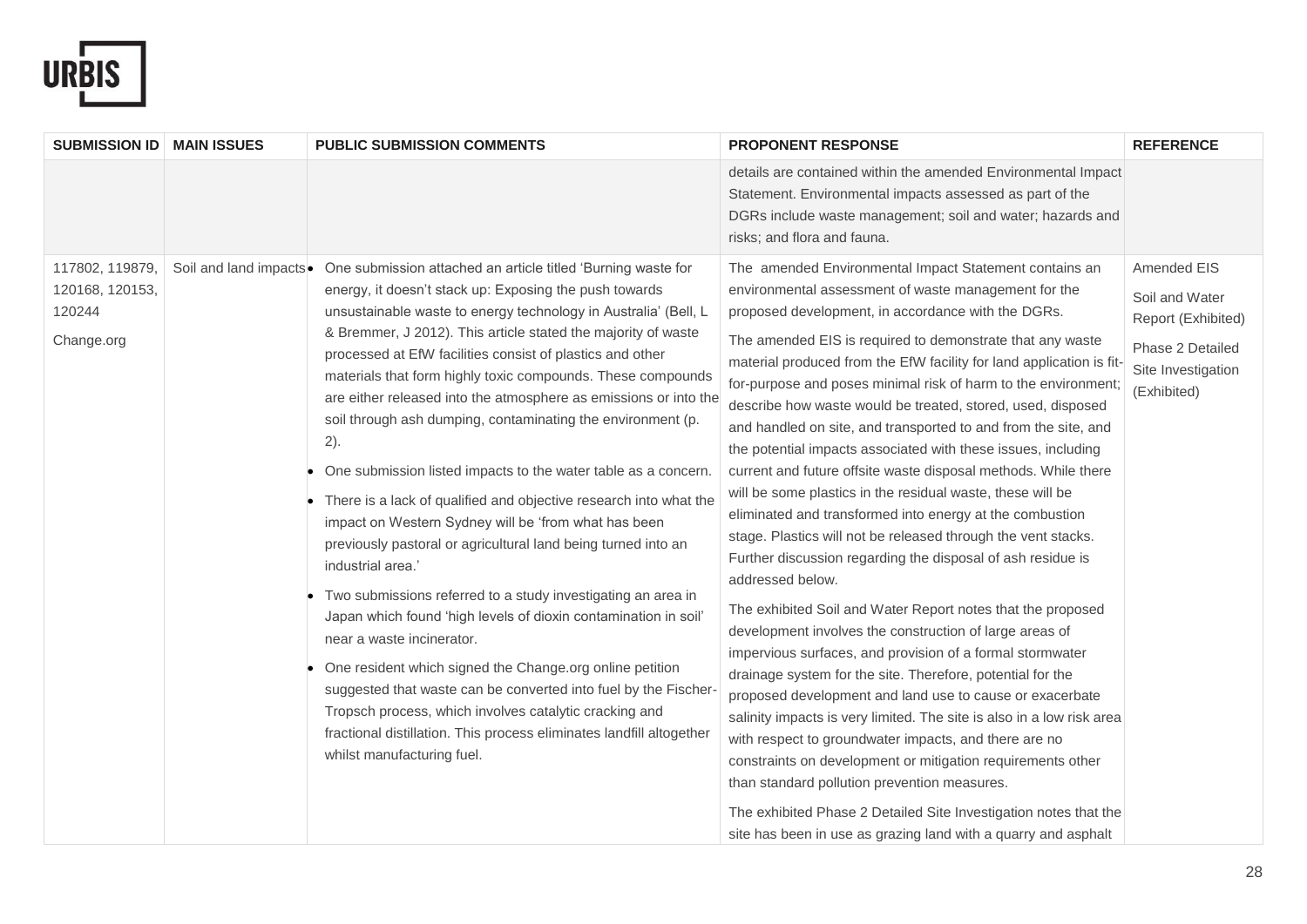

| <b>SUBMISSION ID   MAIN ISSUES</b> |                                                   | <b>PUBLIC SUBMISSION COMMENTS</b>                                                                                                                                                                         | <b>PROPONENT RESPONSE</b>                                                                                                                                                                                                                                                                                                                                                                                                                                                                                                                                                                                                                                                                                                                                                                                                                                                                                                                                                                                                                                                                                                                                                                                                                                | <b>REFERENCE</b>                                             |
|------------------------------------|---------------------------------------------------|-----------------------------------------------------------------------------------------------------------------------------------------------------------------------------------------------------------|----------------------------------------------------------------------------------------------------------------------------------------------------------------------------------------------------------------------------------------------------------------------------------------------------------------------------------------------------------------------------------------------------------------------------------------------------------------------------------------------------------------------------------------------------------------------------------------------------------------------------------------------------------------------------------------------------------------------------------------------------------------------------------------------------------------------------------------------------------------------------------------------------------------------------------------------------------------------------------------------------------------------------------------------------------------------------------------------------------------------------------------------------------------------------------------------------------------------------------------------------------|--------------------------------------------------------------|
|                                    |                                                   |                                                                                                                                                                                                           | manufacturing plant adjacent to the site for greater than 40<br>years. Therefore, the proposed site is considered unsuitable as<br>an area of productive agricultural or pastoral land. The location<br>of the proposed EfW facility is within the Eastern Creek<br>Industrial Area and is consistent with the existing large-scale<br>industrial character of the surrounding local context, is<br>permissible within the IN1 General Industrial zone and complies<br>with the development standards and objectives of state and<br>local policies. The State Government has also identified the<br>subject site as appropriate for large-scale industrial uses.                                                                                                                                                                                                                                                                                                                                                                                                                                                                                                                                                                                        |                                                              |
| 117802                             | Disposing of<br>incinerator residues<br>and waste | • The 'Burning waste for energy' article referred to disposing of<br>incinerator residues, such as ash and char, as being<br>problematic due to the large volumes and toxicity of the<br>material (p. 3). | The Amended Environmental Impact Statement contains details Amended EIS<br>of the wastes arising from the EfW process and provides an<br>indication of how these materials will be managed to ensure<br>environmental health is maintained through the proper disposal<br>that will be informed through testing of waste material prior to<br>disposal.<br>The exhibited Waste Management Report addresses the<br>Director General's environmental assessment requirements<br>with regard to waste manage. Operational controls and<br>procedures are also described in the amended EIS which<br>demonstrate that the potential impacts of residual wastes from<br>the EfW process will be adequately managed.<br>The proposed facility will generate three types of solid by-<br>products which includes bottom ash; flue gas treatment<br>residents (also known as air pollution control (APC) residue<br>which is a 'Restricted Solid Waste'); and boiler ash. Bottom ash<br>will be contained within an enclosed ash storage bunker before<br>being transported off-site. Air pollution control (APC) residue<br>ash will be collected into sealed storage silos and transported<br>via sealed tankers off-site for further treatment or disposal at | Air Quality and<br>Greenhouse Gas<br>Assessment<br>(amended) |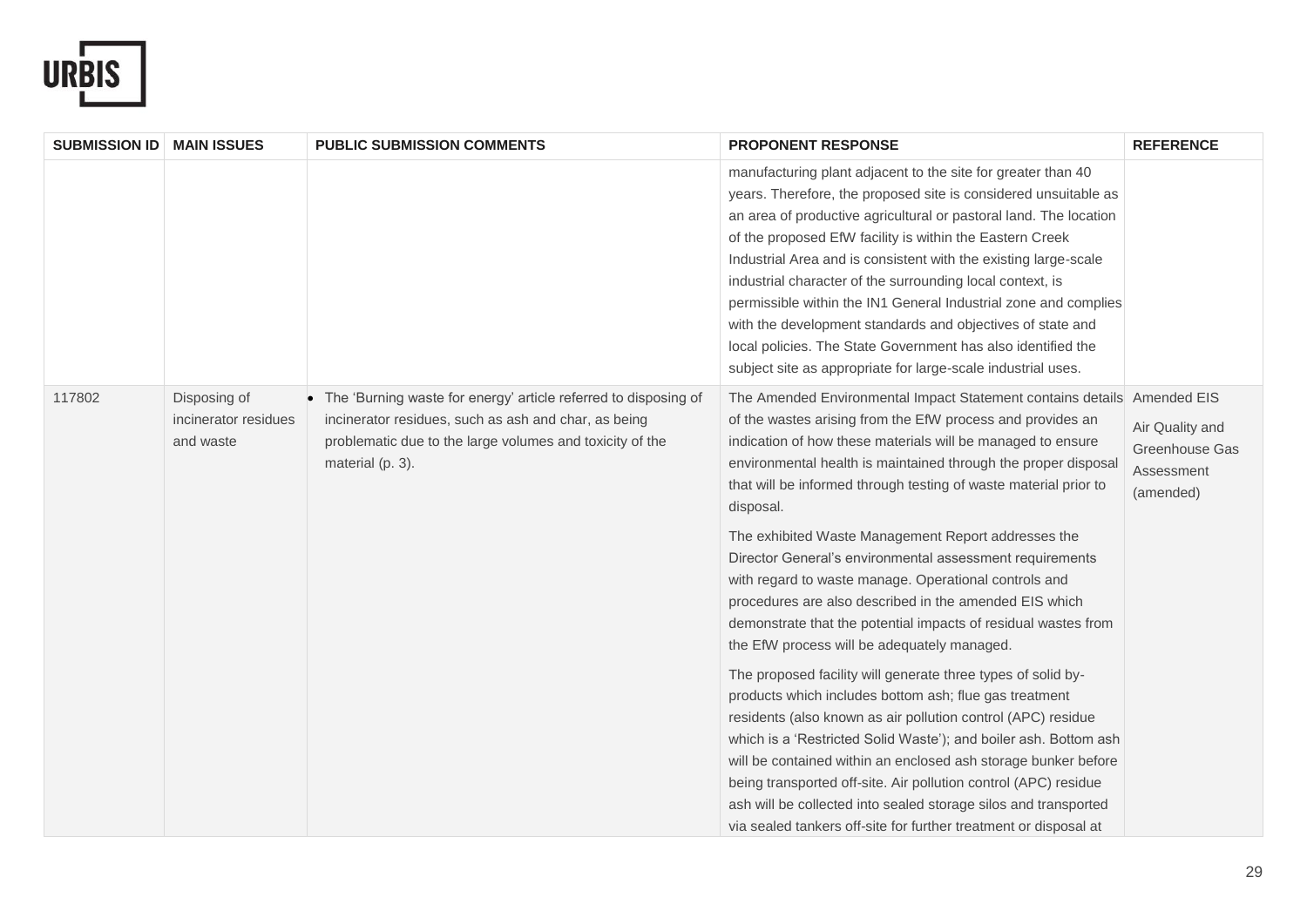

| <b>SUBMISSION ID   MAIN ISSUES</b> |                                   | <b>PUBLIC SUBMISSION COMMENTS</b>                                                                                                                                                                  | <b>PROPONENT RESPONSE</b>                                                                                                                                                                                                                                                                                                                                                                                                                                                                                                                                                                                                                                                                                 | <b>REFERENCE</b>                                              |
|------------------------------------|-----------------------------------|----------------------------------------------------------------------------------------------------------------------------------------------------------------------------------------------------|-----------------------------------------------------------------------------------------------------------------------------------------------------------------------------------------------------------------------------------------------------------------------------------------------------------------------------------------------------------------------------------------------------------------------------------------------------------------------------------------------------------------------------------------------------------------------------------------------------------------------------------------------------------------------------------------------------------|---------------------------------------------------------------|
|                                    |                                   |                                                                                                                                                                                                    | landfill. In the event the APC residue exceeds the criteria for<br>Restricted Solid Waste, the residue will be taken off site to a<br>Hazardous Waste Treatment facility, in line with relevant<br>hazardous waste legislation. Boiler ash will be conservatively<br>dispose of with the APC residues, unless it can be proven to be<br>reusable following rigorous testing procedures in compliance<br>with EPA regulations.                                                                                                                                                                                                                                                                             |                                                               |
|                                    |                                   |                                                                                                                                                                                                    | Facilities authorised to receive and treat ash residue and are<br>available in NSW, and the material will only be taken to such a<br>facility. As such, the potential issues associated with<br>transportation, treatment and management of and management<br>of the residual ash at the receiving facility, are addressed and<br>regulated. The Waste Management Report lists three different<br>residue ash disposal options. Although the applicant accepts<br>that transportation to a licensed waste treatment facility to treat<br>the residue is the most likely disposal option.                                                                                                                  |                                                               |
|                                    |                                   |                                                                                                                                                                                                    | The EfW Policy Statement indicates that any facility proposing<br>to recover energy from waste will need to meet current<br>international best practice. This Policy Statement also requires<br>that emissions from EfW facilities must satisfy, as a minimum,<br>emission limits prescribed by the Clean Air Regulations. The<br>proposed technology for the facility is based on existing<br>facilities in Europe and will incorporate best available<br>technology (BAT) for flue gas treatment. A summary of the<br>technologies used to control emissions from waste incineration<br>at existing EfW facilities is provided within the exhibited Local<br>Air Quality and Greenhouse Gas Assessment. |                                                               |
| 117802                             | Contribution to<br>climate change | • The 'Burning waste for energy' article attached states that<br>waste to energy incinerators are not 'climate friendly' and that<br>waste burning is not renewable energy. Waste is a significant | The estimated greenhouse gas emissions from the waste<br>incineration process are contained within the amended EIS and                                                                                                                                                                                                                                                                                                                                                                                                                                                                                                                                                                                    | Amended EIS<br>Local Air Quality and<br><b>Greenhouse Gas</b> |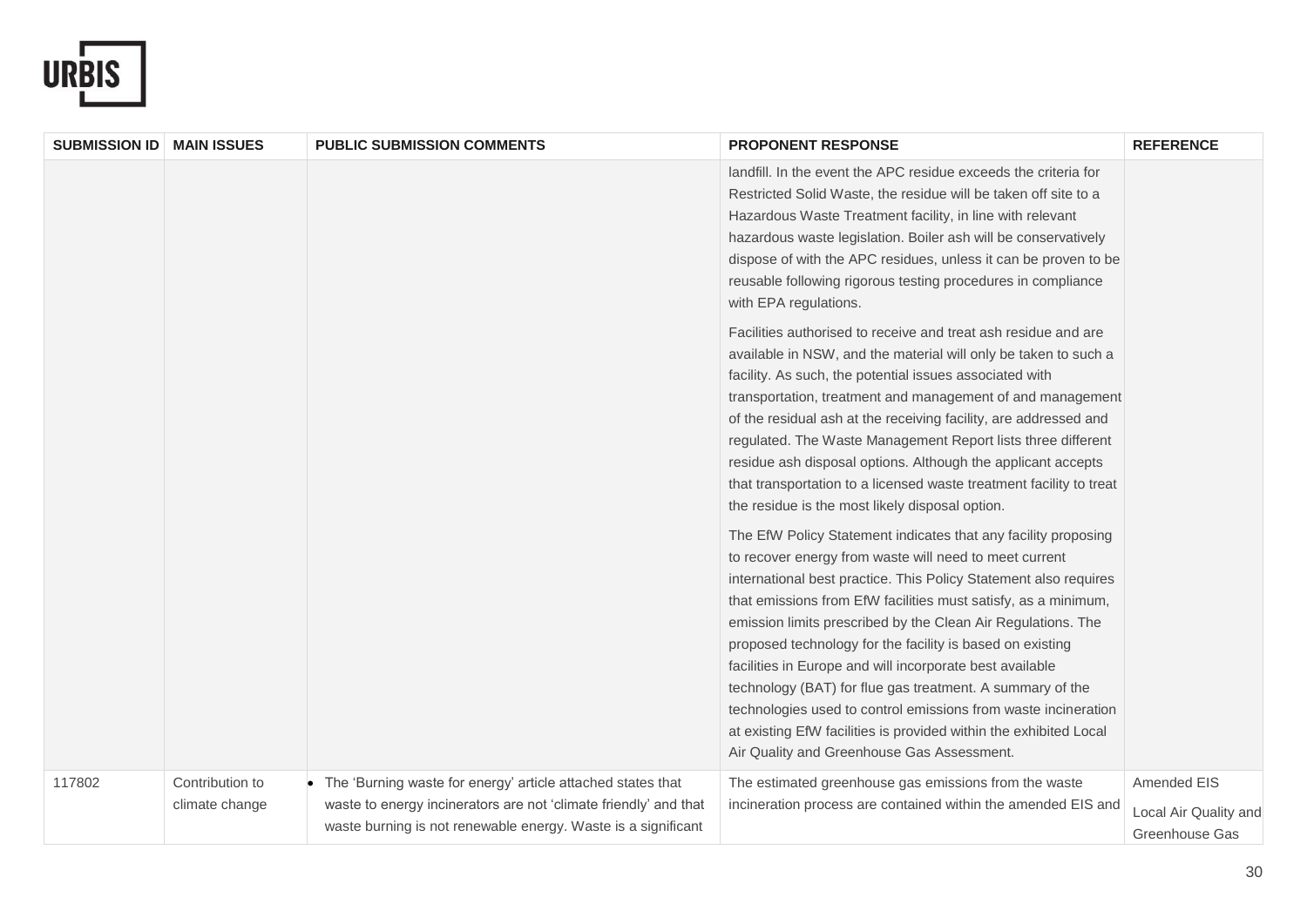

| <b>SUBMISSION ID</b> | <b>MAIN ISSUES</b> | <b>PUBLIC SUBMISSION COMMENTS</b>                                                                                                                                                                                        | <b>PROPONENT RESPONSE</b>                                                                                                                                                                                                                                                                                                                                                                                                                                                                                                                                                                                                                                                                                                                                                                                                                                                                                                                                                                                                                                                                                                                                                                                                                                   | <b>REFERENCE</b>        |
|----------------------|--------------------|--------------------------------------------------------------------------------------------------------------------------------------------------------------------------------------------------------------------------|-------------------------------------------------------------------------------------------------------------------------------------------------------------------------------------------------------------------------------------------------------------------------------------------------------------------------------------------------------------------------------------------------------------------------------------------------------------------------------------------------------------------------------------------------------------------------------------------------------------------------------------------------------------------------------------------------------------------------------------------------------------------------------------------------------------------------------------------------------------------------------------------------------------------------------------------------------------------------------------------------------------------------------------------------------------------------------------------------------------------------------------------------------------------------------------------------------------------------------------------------------------|-------------------------|
|                      |                    | contributor to greenhouse gas emissions releases and climate<br>change, mainly due to methane gas emissions from landfill<br>which total around 15 million tonnes of carbon pollution in<br>Australia each year (p. 35). | the amended Local Air Quality and Greenhouse Gas<br>Assessment.<br>With regard to direct greenhouse gas emissions occurring from<br>sources owned or controlled by the proponent ('Scope 1'<br>emissions), The Local Air Quality and Greenhouse Gas<br>Assessment notes that the emission intensity for electricity<br>generated from waste incineration is lower than that derived<br>from the NSW electricity grid. Therefore, a net reduction in<br>greenhouse gas emission is achieved when electricity from the<br>proposed facility is exported to the NSW grid. The operation of<br>the facility would have a net positive greenhouse gas<br>emissions. Similarly, by removing biomass waste from landfill,<br>significant emissions of methane from the decomposition of that<br>waste are also eliminated.<br>The amended Air Quality report acknowledges that some<br>landfills combust the methane via a flare or gas engine.<br>However, this is not currently the case at the Genesis facility<br>and would not form part of the future operations for the site<br>(and has therefore not been considered). This report concludes<br>that there is a net greenhouse gas emission reduction on an<br>annual basis compared with the status quo. | Assessment<br>(amended) |
|                      |                    |                                                                                                                                                                                                                          |                                                                                                                                                                                                                                                                                                                                                                                                                                                                                                                                                                                                                                                                                                                                                                                                                                                                                                                                                                                                                                                                                                                                                                                                                                                             |                         |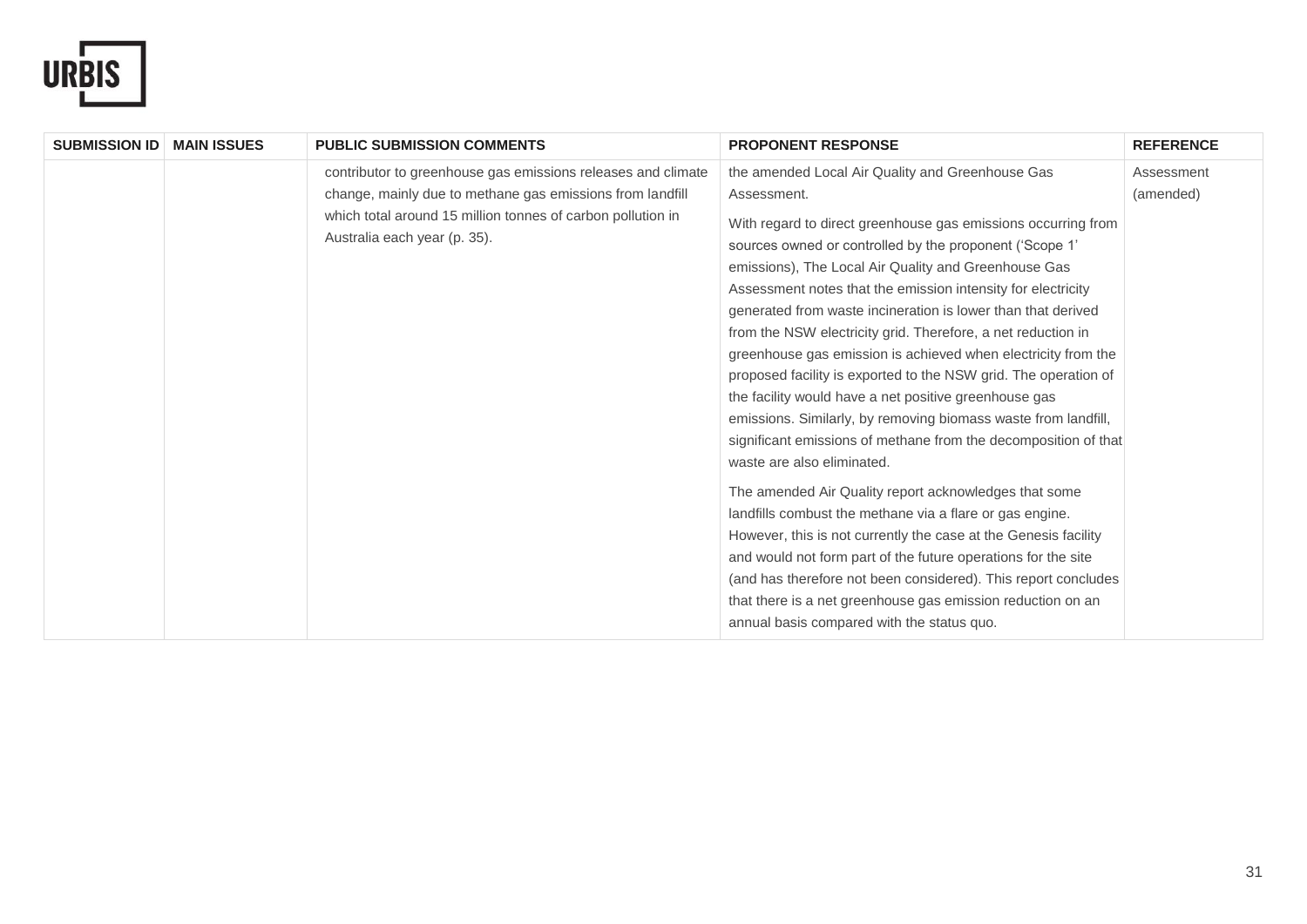

## **7. ECONOMIC AND SOCIAL IMPACTS**

| <b>SUBMISSION ID</b><br><b>MAIN ISSUES</b>                                      | <b>PUBLIC SUBMISSION COMMENTS</b>                                                                                                                                                                                                                                                                                                                                                                                                                                                                                                                                                    | <b>PROPONENT RESPONSE</b>                                                                                                                                                                                                                                                                                                                                                                                                                                                                                                                                                                                                                                                                                                                                                                                                                                                                                                                                                                                                                                                                                                                                                                                                                                                                                                                                                                                                                                                                                                                                                                                                                                                                                                                                                                                                                 | <b>REFERENCE</b>                                          |
|---------------------------------------------------------------------------------|--------------------------------------------------------------------------------------------------------------------------------------------------------------------------------------------------------------------------------------------------------------------------------------------------------------------------------------------------------------------------------------------------------------------------------------------------------------------------------------------------------------------------------------------------------------------------------------|-------------------------------------------------------------------------------------------------------------------------------------------------------------------------------------------------------------------------------------------------------------------------------------------------------------------------------------------------------------------------------------------------------------------------------------------------------------------------------------------------------------------------------------------------------------------------------------------------------------------------------------------------------------------------------------------------------------------------------------------------------------------------------------------------------------------------------------------------------------------------------------------------------------------------------------------------------------------------------------------------------------------------------------------------------------------------------------------------------------------------------------------------------------------------------------------------------------------------------------------------------------------------------------------------------------------------------------------------------------------------------------------------------------------------------------------------------------------------------------------------------------------------------------------------------------------------------------------------------------------------------------------------------------------------------------------------------------------------------------------------------------------------------------------------------------------------------------------|-----------------------------------------------------------|
| 117775, 117802,<br>118116, 118457,<br>118560, 120190<br>residence<br>Change.org | Impact on property<br>Residents expect the EfW facility to have a<br>values and place of<br>'devastating' impact on their property values, with<br>property values likely to decrease in adjoining<br>residential areas. Residents are concerned about what<br>kind of impacts this will have.<br>Some residents have considered selling their house<br>and moving due to odour and air quality impacts from<br>the cumulative impacts of nearby industrial<br>developments.<br>A reduction in property values will cause an enormous<br>financial loss for home owners in the area. | The land surrounding the broader site, i.e. the area of land<br>containing both the Genesis Xero Waste Facility and the proposed<br>development site for the EfW facility, have been identified for higher<br>end industrial and employment uses to occur over the next decade<br>by the State Environmental Planning Policy (Western Sydney<br>Employment Area) 2009 (SEPP WSEA). As such, the State<br>Government has identified the site as appropriate for large-scale<br>industrial uses. The proposed EfW facility is consistent with the<br>existing large-scale industrial character of the surrounding local<br>context, which currently comprises large-scale logistics and<br>industrial warehouse uses.<br>The closest residential areas are Minchinbury and Colyton to the<br>north and north west, and Erskine Park to the west. The proposed<br>EfW facility will be naturally screened via the existing M4 Western<br>Motorway to the north, undeveloped open space along Ropes Creek<br>to the east, comprising remnant and regrowth riparian vegetation up<br>to 15m in height, existing large form industrial development to the<br>east and significant areas of undeveloped industrial land to the<br>south. The local context also has a relatively flat topography. In<br>other words, the presence of existing vegetation and built form<br>effectively screen views from adjoining residential areas to the north<br>in Minchinbury and to the west in Erskine Park. The exhibited Visual<br>Impact Assessment addresses the potential for visual impacts,<br>concluding that the resulting visual impact will be negligible for most<br>locations and generally low to moderate where views are possible<br>from sensitive viewpoints.<br>Any impact on residential property values as a result of the existing | Amended EIS<br>Visual Impact<br>Assessment<br>(Exhibited) |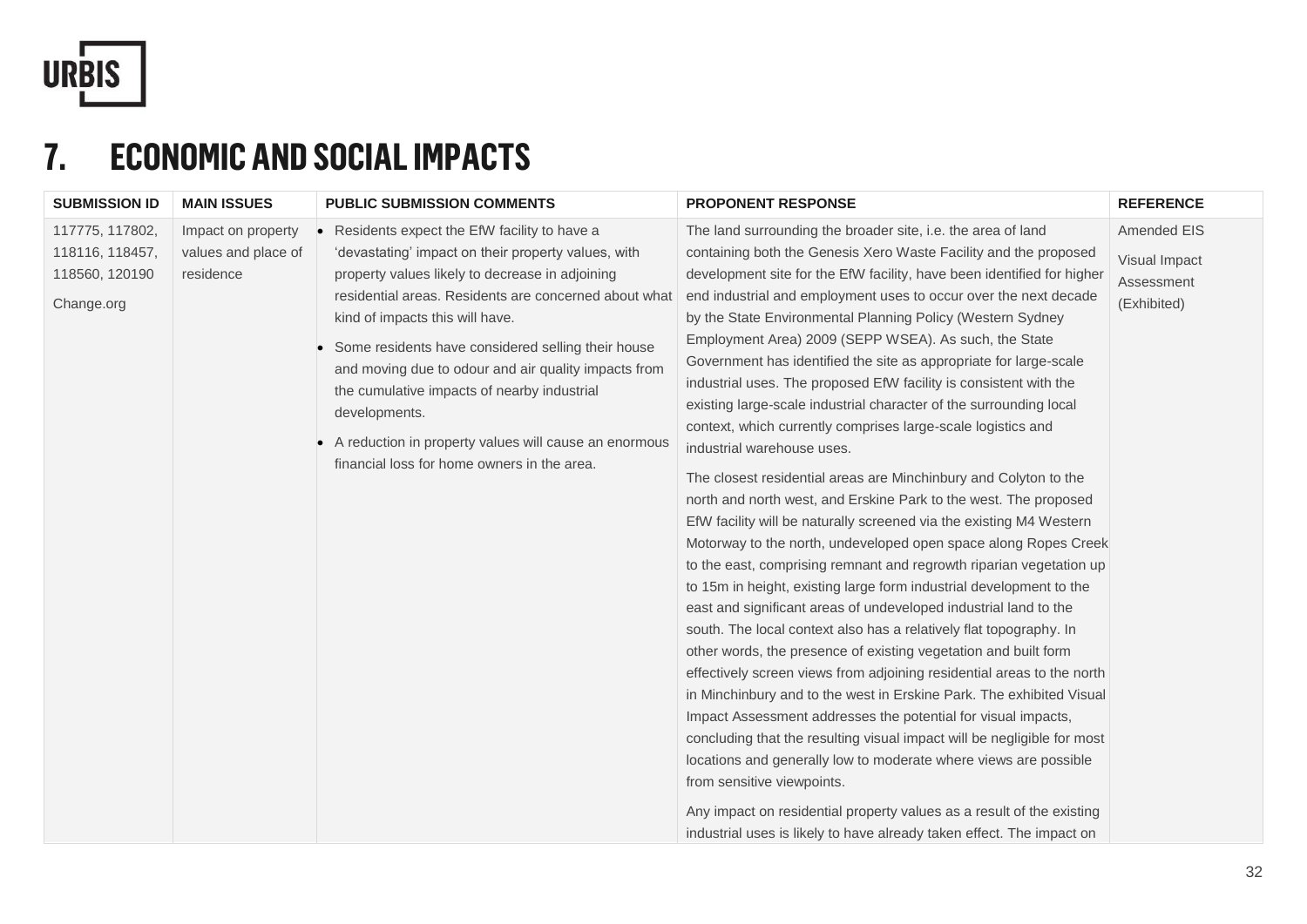

| <b>SUBMISSION ID</b>      | <b>MAIN ISSUES</b>                                                                    | <b>PUBLIC SUBMISSION COMMENTS</b>                                                                                                                                                                                                                                                                                                                                                                                                                                                                                                                                                                                            | <b>PROPONENT RESPONSE</b>                                                                                                                                                                                                                                                                                                                                                                                                                                                                                                                                                                                                                                                                                                                                                                                                                                                                                                                                                                                                                                                                                                                                  | <b>REFERENCE</b> |
|---------------------------|---------------------------------------------------------------------------------------|------------------------------------------------------------------------------------------------------------------------------------------------------------------------------------------------------------------------------------------------------------------------------------------------------------------------------------------------------------------------------------------------------------------------------------------------------------------------------------------------------------------------------------------------------------------------------------------------------------------------------|------------------------------------------------------------------------------------------------------------------------------------------------------------------------------------------------------------------------------------------------------------------------------------------------------------------------------------------------------------------------------------------------------------------------------------------------------------------------------------------------------------------------------------------------------------------------------------------------------------------------------------------------------------------------------------------------------------------------------------------------------------------------------------------------------------------------------------------------------------------------------------------------------------------------------------------------------------------------------------------------------------------------------------------------------------------------------------------------------------------------------------------------------------|------------------|
|                           |                                                                                       |                                                                                                                                                                                                                                                                                                                                                                                                                                                                                                                                                                                                                              | residential property values as a result of existing odour and air<br>quality impacts is not within the scope of this report. However, once<br>construction of the EfW facility is complete and the facility is wholly<br>operational, the direct impact of the EfW facility on property values<br>in isolation is expected to be imperceptible. The cumulative impact<br>of the EfW facility on residential property values, in conjunction with<br>existing large-scale industrial development in the area, is similarly<br>expected to be negligible.<br>Advice sought from Urbis stipulated that financial losses for home<br>owners in nearby residential areas are not expected to occur as a<br>consequence of the proposed EfW facility. Notwithstanding this,<br>property values are not a matter for consideration under section 79C<br>of the Act.                                                                                                                                                                                                                                                                                               |                  |
| 117802, 119879,<br>119386 | Criticism of job<br>creation and<br>generation of<br>employment as a<br>justification | • There are alternative methods of diverting waste from<br>landfill which employ more people and have less<br>adverse public and environmental impacts.<br>Job provision and employment generation is an<br>inadequate justification to support the construction of<br>the EfW facility. There are other ways to generate<br>higher employment which are less risky.<br>The EIS noted that the facility has the potential to<br>generate 55 full-time employment positions. However,<br>the EfW facility has the potential to adversely affect<br>significantly more people than 55 in the surrounding<br>residential areas. | The subject site is located within the Western Sydney Employment<br>Area (WSEA) at Eastern Creek. The proposed facility aims to create<br>an employment generating land use, consistent with the objectives<br>and intentions of the Eastern Creek Precinct within the broader<br>Western Sydney Employment Lands.<br>While it is acknowledged that employment generation density for the<br>facility is below preferred targets, the facility will generate significant<br>employment benefits compared with the current use of the site. The<br>facility will create 55 new jobs during the facility's operation,<br>substantial indirect employment, and over 500 direct jobs<br>throughout the construction phase. This is consistent with the<br>objectives and intentions of the Eastern Creek Precinct within the<br>broader Western Sydney Employment Lands.<br>The Amended Environmental Impact Statement outlines a number<br>of justifications for and benefits of the proposed development. While<br>it is acknowledged that job provision and employment generation on<br>its own may not be sufficient justification to support the proposed | Amended EIS      |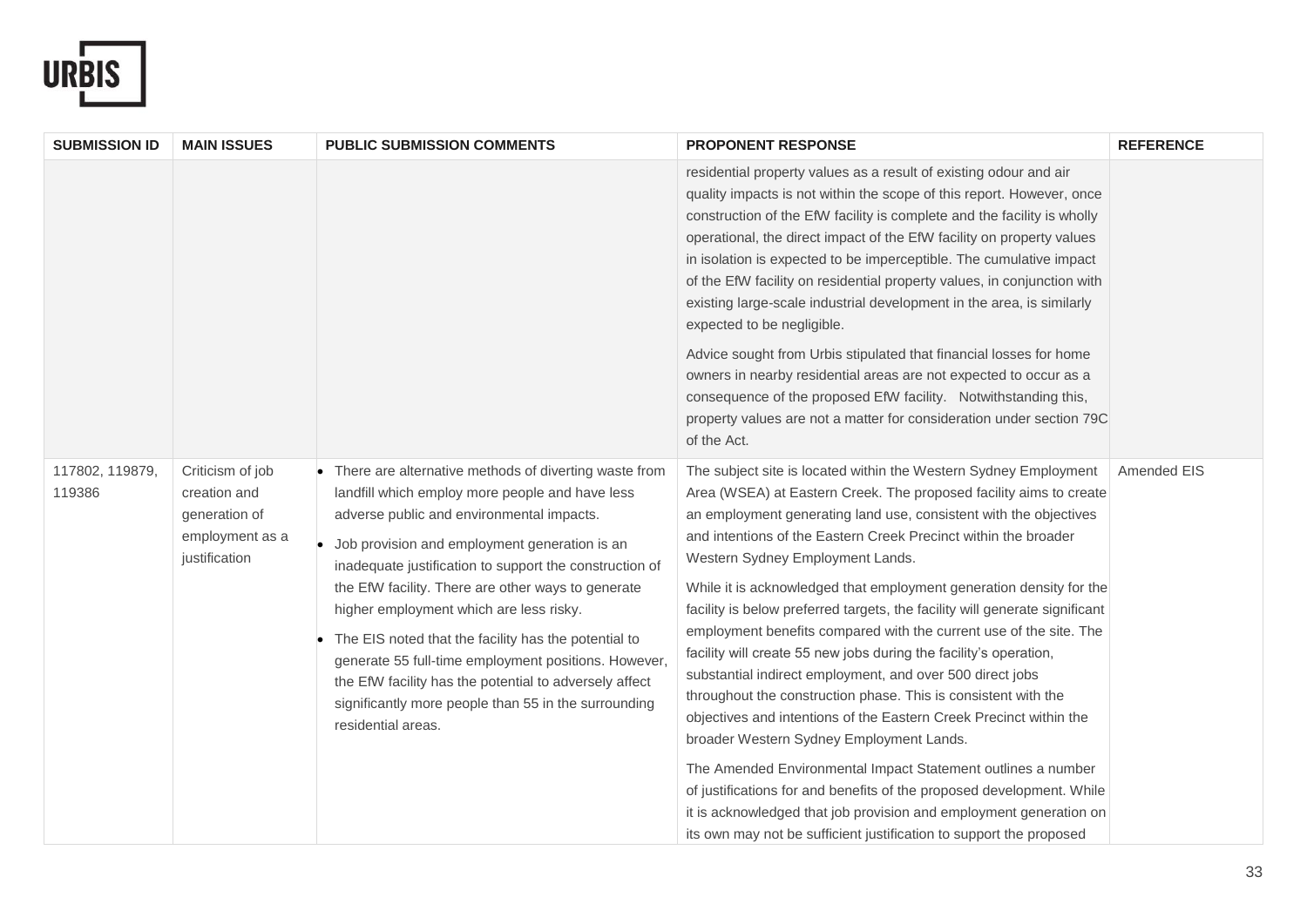

| <b>SUBMISSION ID</b>      | <b>MAIN ISSUES</b>                                                 | <b>PUBLIC SUBMISSION COMMENTS</b>                                                                                                                                                                                                                                                                                                                                                                                                                                                                                                                | <b>PROPONENT RESPONSE</b>                                                                                                                                                                                                                                                                                                                                                                                                                                                                                                                                                                                                                      | <b>REFERENCE</b> |
|---------------------------|--------------------------------------------------------------------|--------------------------------------------------------------------------------------------------------------------------------------------------------------------------------------------------------------------------------------------------------------------------------------------------------------------------------------------------------------------------------------------------------------------------------------------------------------------------------------------------------------------------------------------------|------------------------------------------------------------------------------------------------------------------------------------------------------------------------------------------------------------------------------------------------------------------------------------------------------------------------------------------------------------------------------------------------------------------------------------------------------------------------------------------------------------------------------------------------------------------------------------------------------------------------------------------------|------------------|
|                           |                                                                    |                                                                                                                                                                                                                                                                                                                                                                                                                                                                                                                                                  | facility, employment generation is not the only justification or net<br>benefit that will result. The proposed facility represents a positive<br>development outcome for the site and surrounding area and is an<br>appropriate and suitable land use for the site which will result in a<br>number of net benefits.                                                                                                                                                                                                                                                                                                                           |                  |
|                           |                                                                    |                                                                                                                                                                                                                                                                                                                                                                                                                                                                                                                                                  | The Amended Environmental Impact Statement has also identified a<br>number of potential impacts that may occur as a result of the facility.<br>In consultation with government agencies, a comprehensive review<br>and consideration of the issues raised during the preparation of the<br>amended EIS has identified mitigation measures required. In<br>accordance with the Environmental Planning and Assessment<br>Regulation 2000, the collective measures required to mitigate the<br>impacts associated with the proposed works are detailed within the<br>amended EIS and appended consultant reports.                                 |                  |
| 120244                    | EfW facilities are<br>inefficient                                  | • The amount of waste that passes through the EfW<br>facility, and the high cost of building and running a<br>facility like this, is disproportionate to the amount of<br>electricity that is actually generated. The efficiency of<br>EfW facilities has been questioned.<br>• The 'Burning waste for energy' article attached to one<br>submission states that "current waste burning<br>technology is an expensive, carbon intensive,<br>unreliable, polluting and unsustainable" (p. 3).<br>• Incinerators have also been demonstrated to be | The proposed facility as a multi-fuel station (energy from waste<br>facility) with a capacity to generate up to 158 Mega Watts of<br>electrical energy (MWe). Of this, 137.3 MWe (about 90% of the<br>gross electricity production) will be available for export from the<br>facility to the National Grid. The remainder is required for internal<br>plant power usage. The proposed facility will have a net electrical<br>efficiency of circa 30% (with a thermal input of 469.6 MW and a net<br>thermal export to the grid of 140 MWe). High efficiency is also<br>assured by recovering the energy released by the combustion<br>process. | Amended EIS      |
| 117802, 120231,<br>120227 | The EfW facility is<br>unsustainable over a<br>long period of time | extremely expensive to build and operate, often leaving<br>communities with a legacy of debt and pollution while<br>locking out alternate, superior methods (p. 3).<br>• Two submissions stated that the high volume of waste<br>required to sustain the facility over its 20 year life span<br>is extremely resource intensive, and suggested other                                                                                                                                                                                             | While renewable energy projects and carbon markets are positive<br>steps towards creating a cleaner energy market, the economic<br>reality of the matter is that landfill void space and landfill levies<br>make EfW viable in Sydney and other areas of Australia. In terms of<br>cost comparison and efficiency of energy production between<br>energy from waste facilities and other renewable energy systems,                                                                                                                                                                                                                             |                  |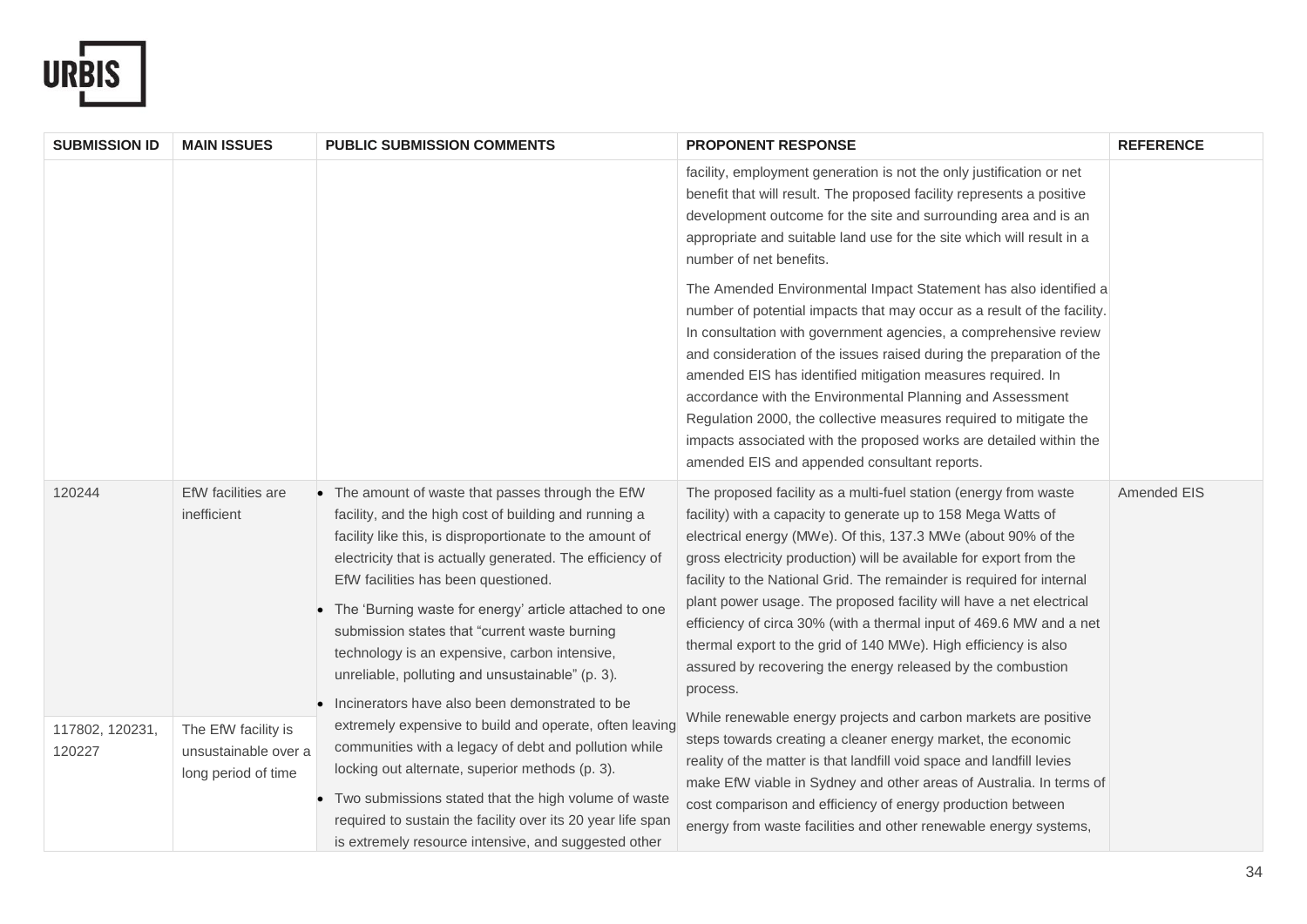

| <b>SUBMISSION ID</b>              | <b>MAIN ISSUES</b> | <b>PUBLIC SUBMISSION COMMENTS</b>                                                                                                                                                                                                                                                                                                                                           | PROPONENT RESPONSE                                                                                                                                                                                                                                                                                                                                                                                                                                                                                                                 | <b>REFERENCE</b> |
|-----------------------------------|--------------------|-----------------------------------------------------------------------------------------------------------------------------------------------------------------------------------------------------------------------------------------------------------------------------------------------------------------------------------------------------------------------------|------------------------------------------------------------------------------------------------------------------------------------------------------------------------------------------------------------------------------------------------------------------------------------------------------------------------------------------------------------------------------------------------------------------------------------------------------------------------------------------------------------------------------------|------------------|
|                                   |                    | small to medium sized facilities that have better<br>resource recovery outcomes.                                                                                                                                                                                                                                                                                            | energy from waste is the more cost effective source based on 1<br>MWh of energy produced. Further details of the facility's efficiency<br>are contained within the amended EIS.                                                                                                                                                                                                                                                                                                                                                    |                  |
|                                   |                    |                                                                                                                                                                                                                                                                                                                                                                             | The EfW facility will contribute by diverting waste from landfill and<br>preserving the remaining valuable landfill capacity in Sydney.                                                                                                                                                                                                                                                                                                                                                                                            |                  |
|                                   |                    |                                                                                                                                                                                                                                                                                                                                                                             | The facility is to be delivered in 2 phases, with the first requiring only<br>552,500 tpa of waste. As the facility is linked to an established<br>waste management operation with an existing residual waste (i.e.<br>left over) stream much of the waste required for phase 1 is already<br>available.                                                                                                                                                                                                                           |                  |
|                                   |                    |                                                                                                                                                                                                                                                                                                                                                                             | The EfW facility has been developed in accordance with the best<br>available technologies (BAT) that complies with international best<br>practice. It is consistent with most recent standards of the Industrial<br>Emissions Directive (IED) 2010/75/EU. The BAT for Waste to<br>Energy is described in, the Best Available Techniques Reference<br>(BREF), 'Reference Document on the Best Available Techniques for<br>Waste Incineration'. The plant is entirely consistent with the BAT<br>(refer to BAT Assessment document). |                  |
| 117775, 117802,<br>118457, 118501 | EfW facility?      | Is there a need for an $\bullet$ It is noted that future high energy consumption<br>developments could be built adjacent to the EfW facility<br>in the future, such as a cold storage facility. One<br>submission noted that 'this is a case of the EfW facility<br>generating a need rather than showing that there is<br>any actual and immediate need for the facility.' | The Amended EIS has included an analysis of feasible alternatives<br>in relation to the development of the site and design. The diversion<br>of waste from landfill, reducing the potential for methane emissions,<br>while also providing a form of low carbon, renewable energy, is now<br>recognised by Government as making an important contribution to<br>targets for dealing with waste.                                                                                                                                    | Amended EIS      |
|                                   |                    | It is questioned whether there is any actual need for an<br>EfW facility, or whether the purpose of its construction<br>is to enable future high energy consumption<br>developments to be built adjacent to the EfW facility.                                                                                                                                               | The 'Do Nothing' scenario is therefore considered to be<br>inappropriate given the established need for new energy generation,<br>including a need for low carbon generation. The alternative to the<br>proposed SSDA proceeding would be continued operation of<br>traditional landfill waste management operations which have been                                                                                                                                                                                               |                  |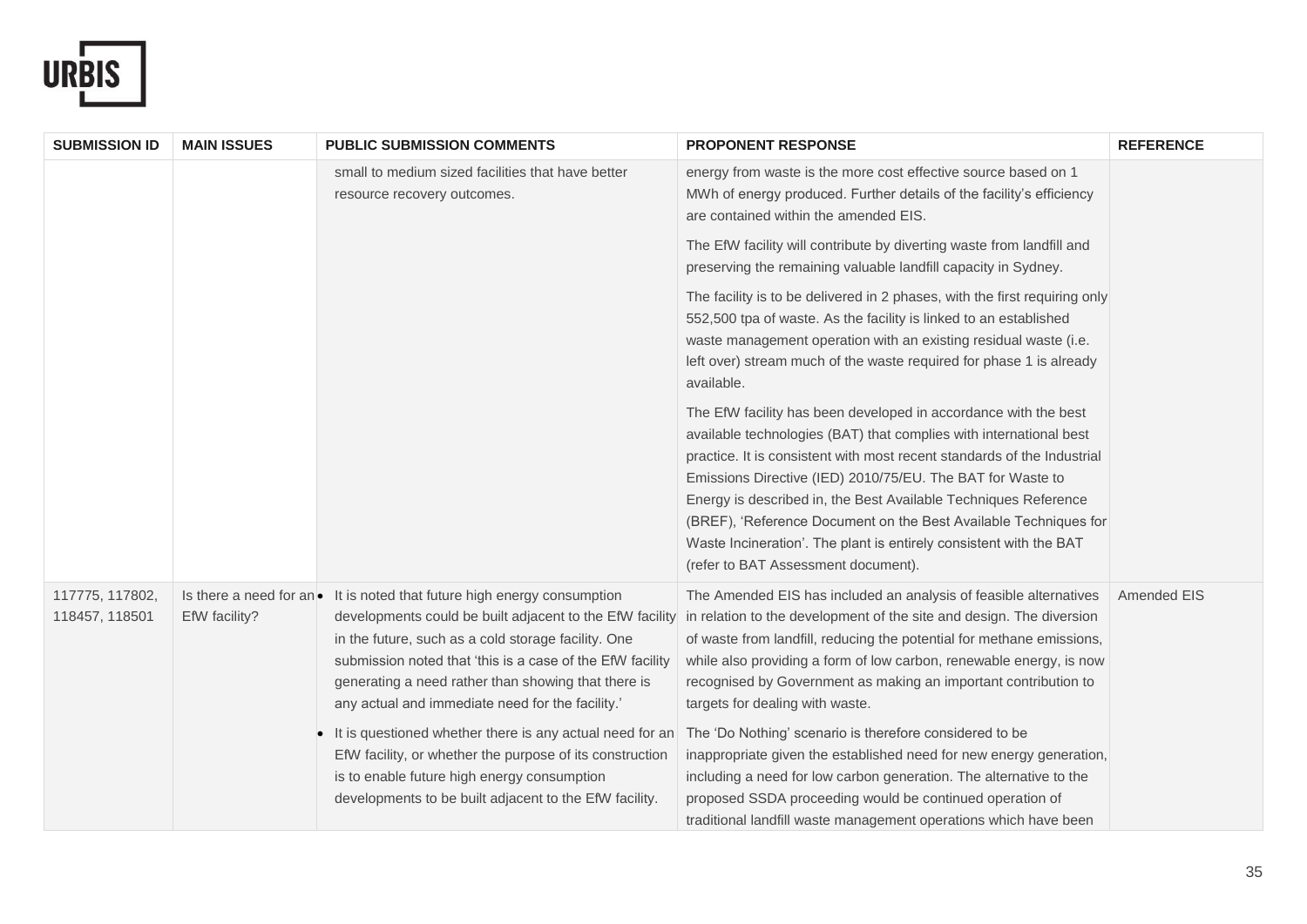

| <b>SUBMISSION ID</b> | <b>MAIN ISSUES</b>                                     | <b>PUBLIC SUBMISSION COMMENTS</b>                                                                                                                                                                                                                                                      | <b>PROPONENT RESPONSE</b>                                                                                                                                                                                                                                                                                                                                                                                                                                                                                                                                                                                                                                                                                                         | <b>REFERENCE</b>                                                           |
|----------------------|--------------------------------------------------------|----------------------------------------------------------------------------------------------------------------------------------------------------------------------------------------------------------------------------------------------------------------------------------------|-----------------------------------------------------------------------------------------------------------------------------------------------------------------------------------------------------------------------------------------------------------------------------------------------------------------------------------------------------------------------------------------------------------------------------------------------------------------------------------------------------------------------------------------------------------------------------------------------------------------------------------------------------------------------------------------------------------------------------------|----------------------------------------------------------------------------|
|                      |                                                        |                                                                                                                                                                                                                                                                                        | found to be inefficient as a long term sustainable solution to<br>Sydney's expanding population and waste generation.                                                                                                                                                                                                                                                                                                                                                                                                                                                                                                                                                                                                             |                                                                            |
|                      |                                                        |                                                                                                                                                                                                                                                                                        | This subject site has been selected as a suitable location for a<br>number of reasons including to its proximate location in relation to<br>the residual waste fuel sources available in the region and from the<br>neighbouring Genesis Xero Waste Facility site, as well as the<br>availability of existing supporting infrastructure.<br>Looking at both the volume of waste currently landfilled in NSW and<br>forecasts regarding volume of landfilled waste in the near future,<br>there is a clear demand and need for energy recovery facilities in<br>NSW to utilise waste that is currently going to landfill.                                                                                                          |                                                                            |
| 120244, 126948       | Community welfare<br>and human rights are<br>important | One submission acknowledged the need for and<br>importance of EfW facilities. Although it was noted that<br>the welfare of the community is far more important in<br>comparison to the importance of an EfW facility.<br>Living in a reasonably clean environment is a human<br>right. | It is acknowledged that the welfare of the community is an important Amended EIS<br>matter to consider. However, as mentioned previously, the State<br>Government has identified the subject site as appropriate for large-<br>scale industrial uses. The proposed EfW facility is consistent with<br>the existing large-scale industrial character of the surrounding local<br>context, is permissible within the IN1 General Industrial zone and<br>complies with the development standards and objectives of state<br>and local policies.                                                                                                                                                                                      | <b>Ongoing Community</b><br>Consultation and<br>Communications<br>Strategy |
|                      |                                                        |                                                                                                                                                                                                                                                                                        | In order to address any impacts on the community, the amended<br>EIS has identified a number of potential impacts that may occur as a<br>result of the facility and has sought to clearly align any identified<br>impacts with necessary mitigation measures. In consultation with<br>government agencies, a comprehensive review and consideration of<br>the issues raised during the preparation of the original EIS has<br>identified mitigation measures required. In accordance with the<br>Environmental Planning and Assessment Regulation 2000, the<br>collective measures required to mitigate the impacts associated with<br>the proposed works are detailed within the amended EIS and<br>appended consultant reports. |                                                                            |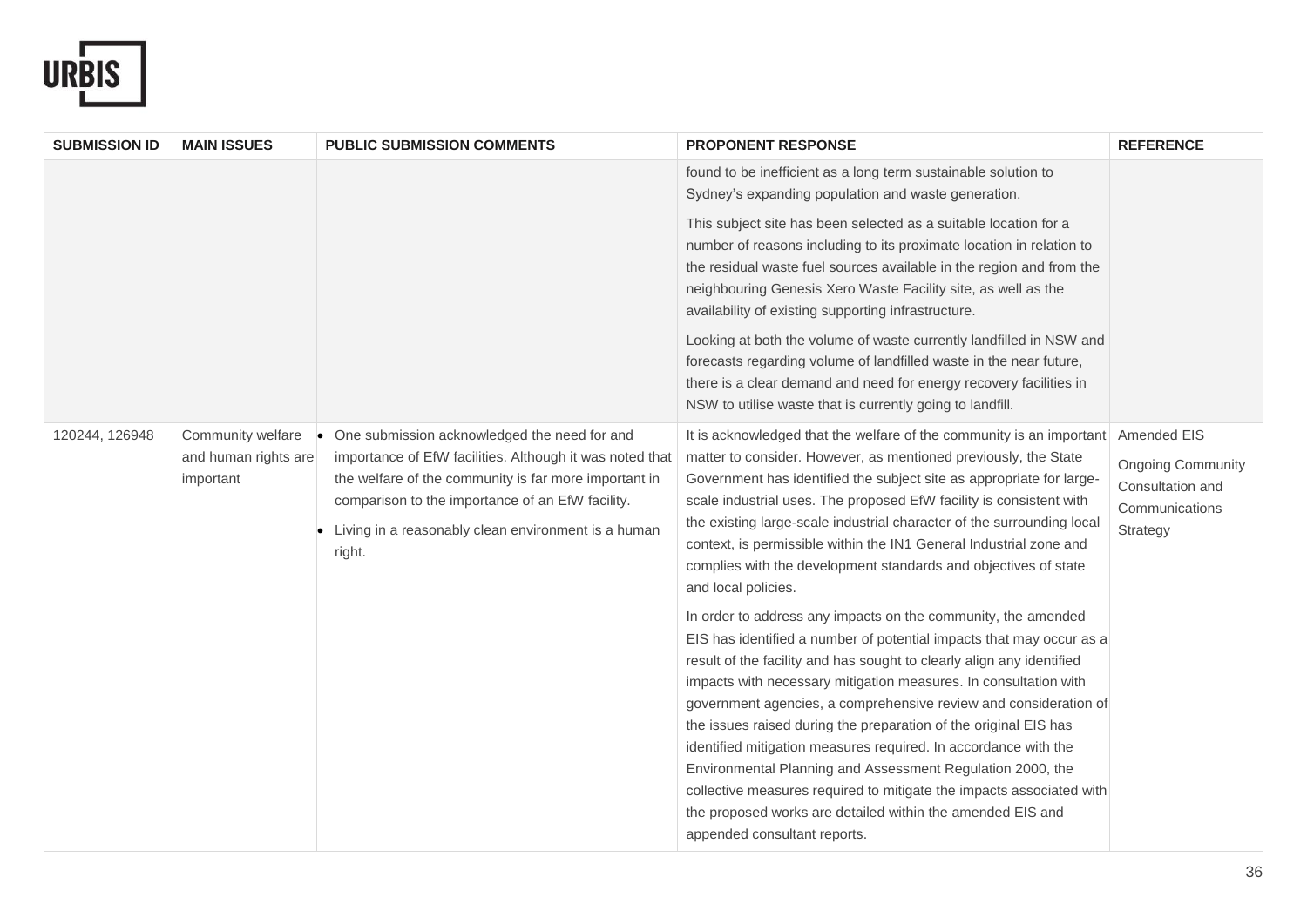

| <b>SUBMISSION ID</b> | <b>MAIN ISSUES</b> | <b>PUBLIC SUBMISSION COMMENTS</b> | <b>PROPONENT RESPONSE</b>                                           | <b>REFERENCE</b> |
|----------------------|--------------------|-----------------------------------|---------------------------------------------------------------------|------------------|
|                      |                    |                                   | An Ongoing Community Consultation and Communications Strategy       |                  |
|                      |                    |                                   | has been prepared by the proponent which provides a framework to    |                  |
|                      |                    |                                   | guide information provision and communications, engage with key     |                  |
|                      |                    |                                   | stakeholders, residents and neighbours through ongoing phases of    |                  |
|                      |                    |                                   | the development; support a clear and consistent approach which      |                  |
|                      |                    |                                   | meets required standards of quality and offers avenues for feedback |                  |
|                      |                    |                                   | and dialogue; manage potential risks proactively and positively;    |                  |
|                      |                    |                                   | outline complaints management procedures and protocols; comply      |                  |
|                      |                    |                                   | with project requirements; and provide appropriate authorities and  |                  |
|                      |                    |                                   | auditors with verification that required community and stakeholder  |                  |
|                      |                    |                                   | consultation and communications will be addressed. This strategy    |                  |
|                      |                    |                                   | responds to NSW EPA requirements for ongoing, genuine dialogue      |                  |
|                      |                    |                                   | and consultation with key stakeholders in accordance with the 'good |                  |
|                      |                    |                                   | neighbour' principle outlined in the NSW EPA Energy from Waste      |                  |
|                      |                    |                                   | Policy Statement.                                                   |                  |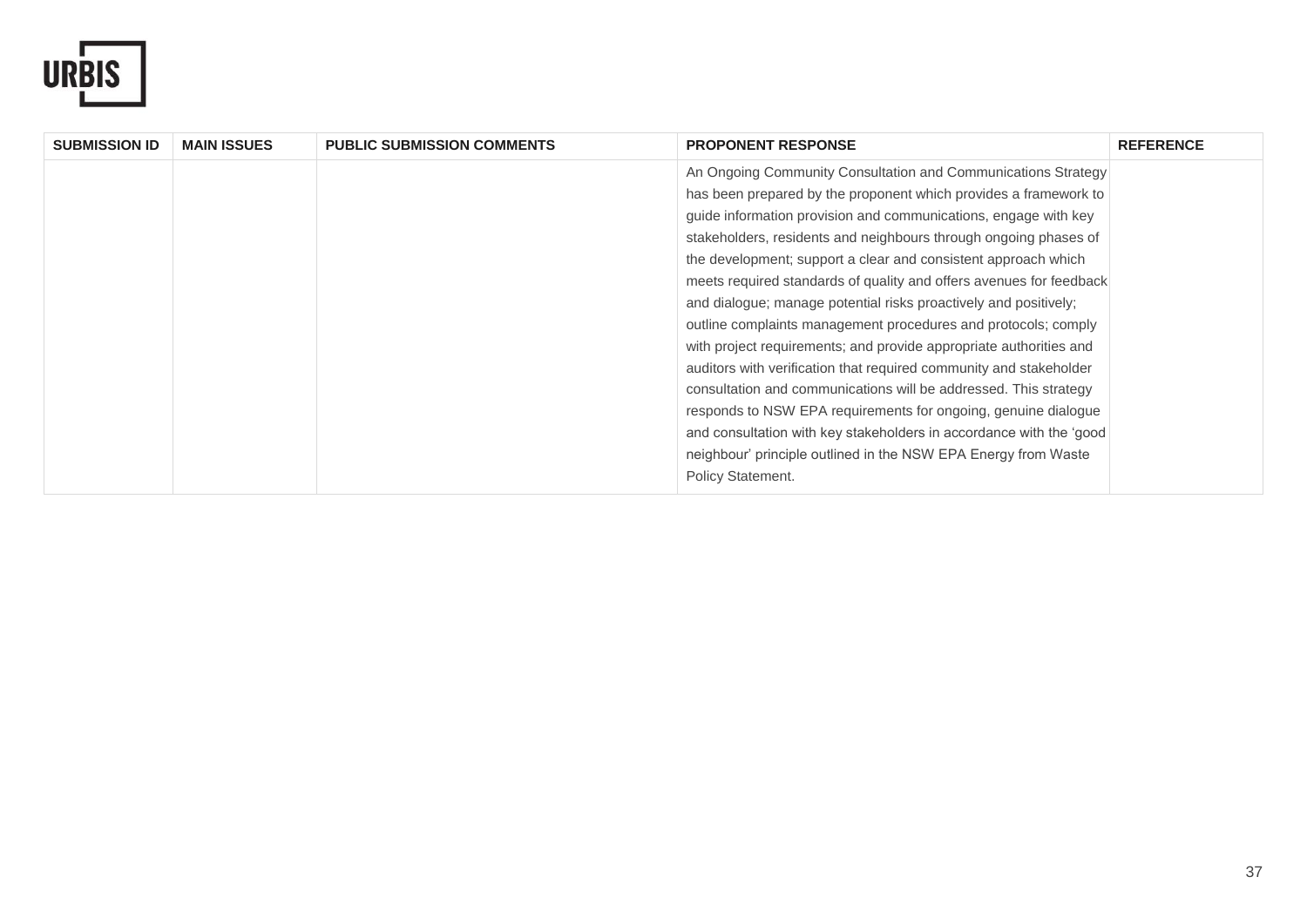

## **8. TRAFFIC IMPACTS**

| <b>SUBMISSION ID</b>                                               | <b>MAIN ISSUES</b>                                                                      | <b>PUBLIC SUBMISSION COMMENTS</b>                                                                                                                                                                                                                                                                                                                                                                                                                                                                                                                                                                                                                                                                                                            | <b>PROPONENT RESPONSE</b>                                                                                                                                                                                                                                                                                                                                                                                                                                                                                                                                                                                                                                                                                                                                                                                                                                                                                                                                                                                                                                                                                                                                                                                                                                                                                                                                                                                                                                                                                                                                                                                                                                                                                                                                                                                                                                                                                                                                                                                                                                | <b>REFERENCE</b>                   |
|--------------------------------------------------------------------|-----------------------------------------------------------------------------------------|----------------------------------------------------------------------------------------------------------------------------------------------------------------------------------------------------------------------------------------------------------------------------------------------------------------------------------------------------------------------------------------------------------------------------------------------------------------------------------------------------------------------------------------------------------------------------------------------------------------------------------------------------------------------------------------------------------------------------------------------|----------------------------------------------------------------------------------------------------------------------------------------------------------------------------------------------------------------------------------------------------------------------------------------------------------------------------------------------------------------------------------------------------------------------------------------------------------------------------------------------------------------------------------------------------------------------------------------------------------------------------------------------------------------------------------------------------------------------------------------------------------------------------------------------------------------------------------------------------------------------------------------------------------------------------------------------------------------------------------------------------------------------------------------------------------------------------------------------------------------------------------------------------------------------------------------------------------------------------------------------------------------------------------------------------------------------------------------------------------------------------------------------------------------------------------------------------------------------------------------------------------------------------------------------------------------------------------------------------------------------------------------------------------------------------------------------------------------------------------------------------------------------------------------------------------------------------------------------------------------------------------------------------------------------------------------------------------------------------------------------------------------------------------------------------------|------------------------------------|
| 117802, 119904,<br>120194, 119386,<br>120244, 120247<br>Change.org | Increased traffic •<br>volume<br>Cumulative<br>impact of<br>increased traffic<br>volume | There is likely to be a marked increase in the volume<br>in trucks transporting waste to and from the facility and<br>the non-stop hours of operation. The effects of this are<br>likely to affect nearby residents.<br>Residents also expressed concerns for the increase in<br>trucks congesting other main roads regularly used by<br>residents, including Wallgrove Road, the Light Horse<br>interchange and the M7 and M4 motorways. This has<br>resulted in traffic snarls which are affecting local<br>residents.<br>The expected increase in traffic volume as a result of<br>EfW facility, in conjunction with impacts of traffic to and<br>from Badgerys Creek Airport upon its completion, has<br>not been considered in the EIS. | It is acknowledged that there will be an increase in the volume of traffic<br>of traffic on and off site, particularly due to the increase as a result of the EfW facility. A Traffic Impact Assessment has<br>investigated existing traffic conditions, expected traffic generation and<br>combined traffic generation in Eastern Creek. The report also assessed<br>the performance of major intersections used by inbound and outbound<br>vehicles in order to understand the traffic impacts of the development.<br>The report found that the traffic impacts of the development can be<br>readily accommodated by the surrounding road network.<br>Since the exhibition period, an amended traffic report has been prepared<br>which responds to public and agency submissions. This response has<br>also considered vehicle movements associated with the traffic volumes<br>associated with the off-site disposal of ash residue produced at the<br>facility, which were not previously addressed in the exhibited Traffic<br>Report. The additional Traffic Response found that the additional traffic<br>associated with ash residue will have minimal impact on the surrounding<br>road network. The response concludes that the road network will operate<br>satisfactorily post development, even with these increased truck<br>movements.<br>A general maximum of up to 56 trucks per day is anticipated during<br>construction and an average of approximately 37 trucks per day across<br>the total construction period of 3 years. The total number of truck<br>movements per day is also expected to significantly decrease once the<br>construction of the proposed facility is completed and the facility is<br>operational.<br>With regard to the expected increase in traffic volume as a result of<br>Badgerys Creek Airport, the airport's proponent will similarly need to<br>commission their own Traffic Impact Assessment Report. This will<br>investigate existing traffic conditions (which will likely include the traffic | Amended EIS and<br>Traffic report. |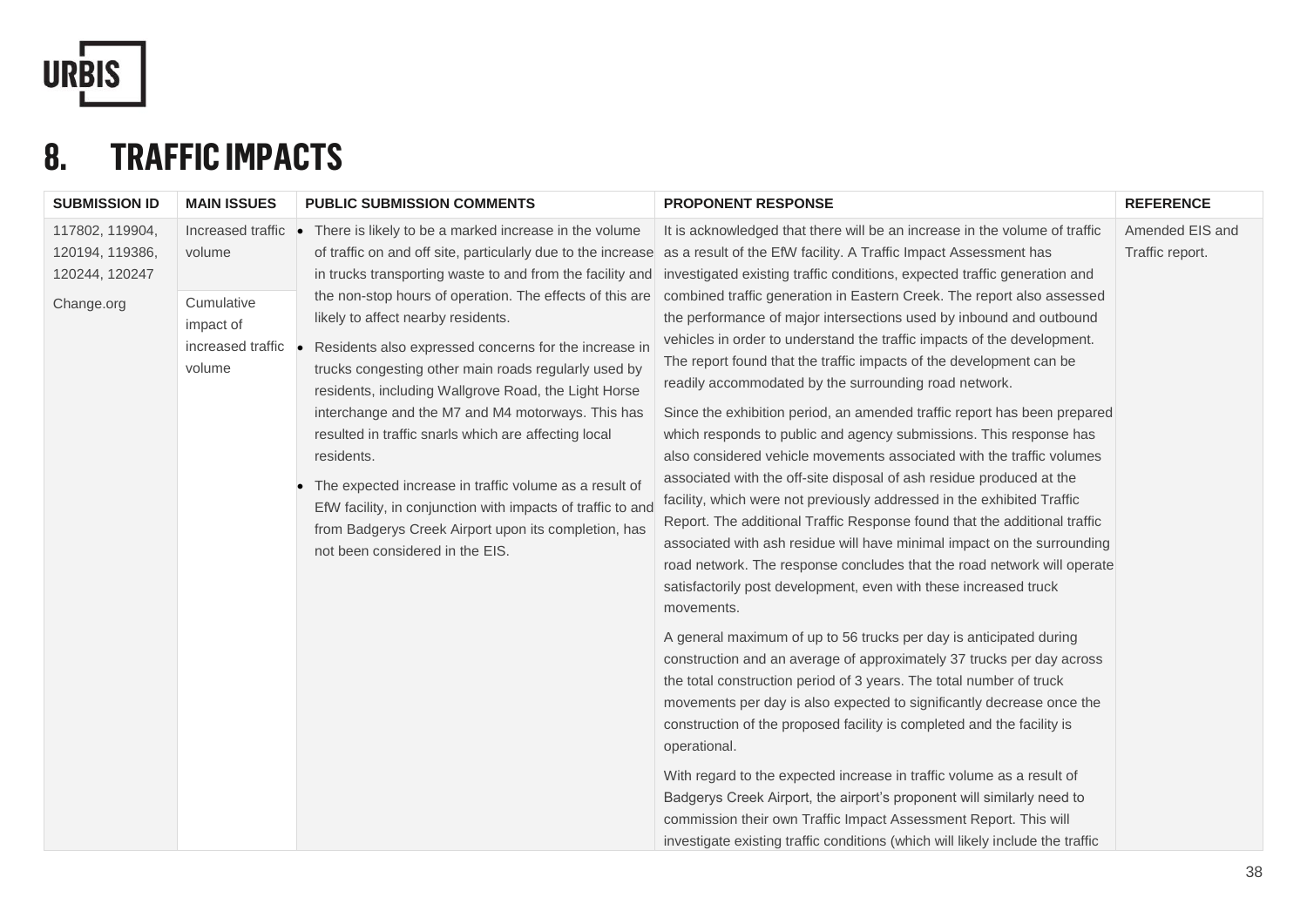

| <b>SUBMISSION ID</b>         | <b>MAIN ISSUES</b>                            | <b>PUBLIC SUBMISSION COMMENTS</b>                                                                                                                                                                                                                                                                                                                                                                                                                                                                                                                                                                                                                                                                                                                                                                    | <b>PROPONENT RESPONSE</b>                                                                                                                                                                                                                                                                                                                                                                                                                                                                                                                                                       | <b>REFERENCE</b>                                                                |
|------------------------------|-----------------------------------------------|------------------------------------------------------------------------------------------------------------------------------------------------------------------------------------------------------------------------------------------------------------------------------------------------------------------------------------------------------------------------------------------------------------------------------------------------------------------------------------------------------------------------------------------------------------------------------------------------------------------------------------------------------------------------------------------------------------------------------------------------------------------------------------------------------|---------------------------------------------------------------------------------------------------------------------------------------------------------------------------------------------------------------------------------------------------------------------------------------------------------------------------------------------------------------------------------------------------------------------------------------------------------------------------------------------------------------------------------------------------------------------------------|---------------------------------------------------------------------------------|
|                              |                                               |                                                                                                                                                                                                                                                                                                                                                                                                                                                                                                                                                                                                                                                                                                                                                                                                      | generated as a result of the EfW facility), expected traffic generation and<br>combined traffic generation. At the time of lodgement, it is noted that the<br>EIS for Western Sydney Airport was not publicly available. Therefore, the<br>potential traffic impacts of Badgerys Creek Airport are not able to be<br>taken into consideration.                                                                                                                                                                                                                                  |                                                                                 |
| 120194, 126948<br>Change.org | The road network •<br>is heavily<br>congested | The surrounding road networks are already heavily<br>congested due to an increase in the number of<br>business premises and industrial facilities that occupy<br>the former Wonderland site in Eastern Creek, as well<br>as Minchinbury and Erskine Park industrial areas.<br>An increase in 142.26 trucks per day, which equates to<br>an additional 5.93 trucks per hour, is concerning for<br>residents who dispute the idea that existing roads and<br>infrastructure are capable of accommodating this<br>increase.<br>It is questioned whether the existing road network has<br>the ability to cope with such an increase in traffic<br>volume. Roads are already heavily congested, and<br>residents consider the existing infrastructure unable to<br>handle any increase in traffic volume. | The traffic report has been amended following exhibition of the original<br>EIS. The traffic report concludes the following:<br>• The project, when operational, based on a worst case scenario will<br>generate a total 504 truck movements and 110 car movements per day<br>equating to 65 vehicles movements per hours (two ways).<br>There will be no impact of the level of service at key intersections as a<br>result of the project. Accordingly it is considered that there is adequate<br>capacity within the existing road network to adsorb the additional traffic. | Refer to the amended<br>EIS and Amended<br><b>Traffic Impact</b><br>Assessment. |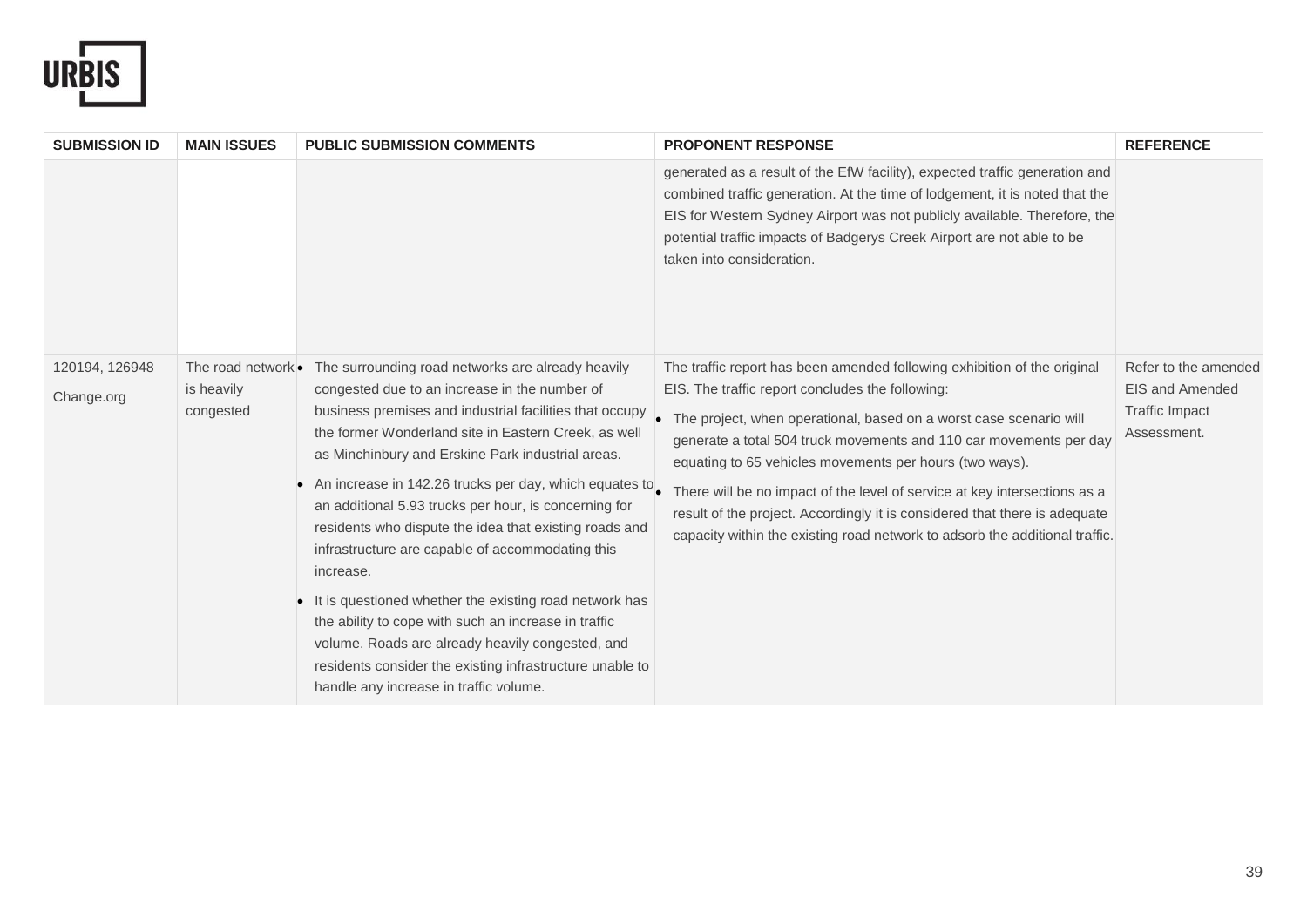

# **9. NOISE IMPACTS**

| <b>SUBMISSION ID MAIN ISSUES</b>  |                                                               | <b>PUBLIC SUBMISSION COMMENTS</b>                                                                                                                                                                                                                                                                                                                                                                                                                                                                                         | <b>PROPONENT RESPONSE</b>                                                                                                                                                                                                                                                                                                                                                                                                                                                                                                                                                                                                                                                                                                                                                                                                                                                                                                                                                                                                                                                                                                                                                                                          | <b>REFERENCE</b>                                       |
|-----------------------------------|---------------------------------------------------------------|---------------------------------------------------------------------------------------------------------------------------------------------------------------------------------------------------------------------------------------------------------------------------------------------------------------------------------------------------------------------------------------------------------------------------------------------------------------------------------------------------------------------------|--------------------------------------------------------------------------------------------------------------------------------------------------------------------------------------------------------------------------------------------------------------------------------------------------------------------------------------------------------------------------------------------------------------------------------------------------------------------------------------------------------------------------------------------------------------------------------------------------------------------------------------------------------------------------------------------------------------------------------------------------------------------------------------------------------------------------------------------------------------------------------------------------------------------------------------------------------------------------------------------------------------------------------------------------------------------------------------------------------------------------------------------------------------------------------------------------------------------|--------------------------------------------------------|
| 117775, 120244                    | Inadequate noise .<br>mitigation<br>measures                  | The noise mitigation measures proposed are inadequate,<br>particularly in relation to existing and future industrial<br>development in the surrounding area.<br>• The EIS states that noise mitigation measures will be<br>implemented where reasonable and feasible. What criteria<br>and whose interpretation is used to determine what is<br>reasonable and feasible? This is criticised as being quite<br>subjective, where interpretation of what is 'reasonable and<br>feasible' may vary between different people. | It is acknowledged that there will be some construction and operational<br>noise as a result of the EfW facility. An updated Noise Impact<br>Assessment was commissioned by the proponent to assess the all<br>potential sources of noise such as construction, operational, on and off<br>site traffic noise, as well as qualitative noise and cumulative noise<br>impacts. Details of noise mitigation, management and monitoring<br>measures are also contained within this report.                                                                                                                                                                                                                                                                                                                                                                                                                                                                                                                                                                                                                                                                                                                             | Amended EIS<br>Noise Impact<br>Assessment<br>(updated) |
| 120194, 120190,<br>120244, 120247 | Noise and<br>vibrations from<br>construction and<br>operation | Residents have had to tolerate sirens and explosions from<br>nearby quarry for a long period of time. There are concerns<br>that construction noise and vibrations will affect local<br>residents as a result of the facility.<br>Turbine vibrations and blasts from quarry operations and the<br>construction of nearby industrial facilities have damaged<br>structures of residential houses and caused cracks to<br>appear.                                                                                           | The updated Noise Impact Assessment that impacts from vibration can<br>be considered both in terms of effects on building occupants (human<br>comfort) and the effects on the building structure (building damage). Of<br>these considerations, the human comfort limits are the most stringent.<br>Therefore, for occupied buildings, if compliance with human comfort limits<br>is achieved, it will follow that compliance will be achieved with the building<br>damage objectives.<br>The construction vibration assessment contained within the exhibited<br>Noise Impact Assessment has indicated that the most significant vibration<br>generating activities will comply with the most stringent criteria at the<br>closest receiver locations in Minchinbury and Erskine Park. Vibration<br>levels from construction will be well below building damage criteria.<br>However, a Construction Noise Management Plan is to be developed and<br>implemented once further details and schedules are confirmed. This plan<br>will include measures to identify appropriate monitoring locations,<br>schedules, frequencies and methodologies, and is to be completed prior<br>to commencement of construction. | Amended EIS<br>Noise Impact<br>Assessment<br>(updated) |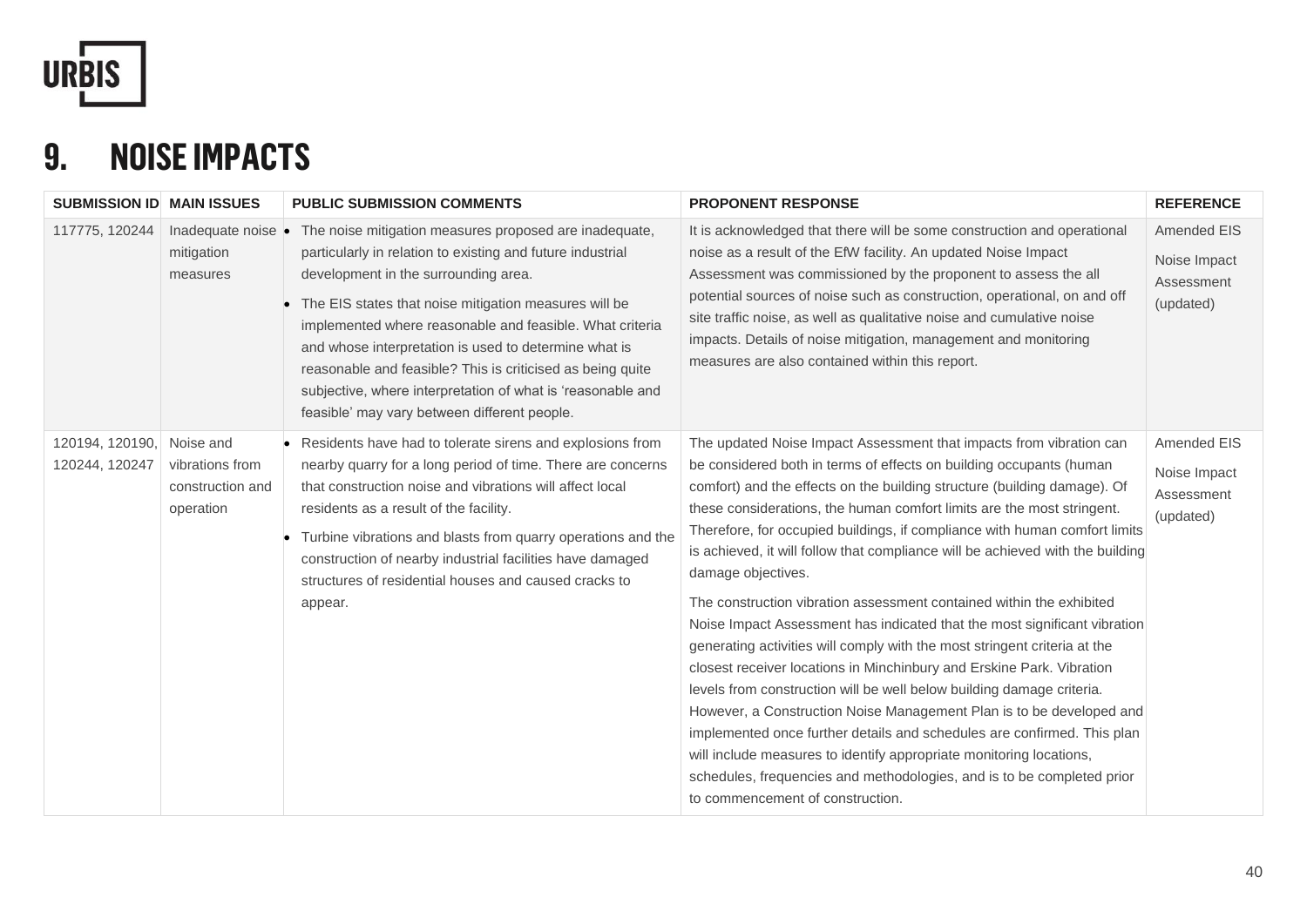

| <b>SUBMISSION ID MAIN ISSUES</b>  |                                                           | <b>PUBLIC SUBMISSION COMMENTS</b>                                                                                                                                                                                                                                                                                                                                                                                                                                                                                                                                                                                                                                                           | <b>PROPONENT RESPONSE</b>                                                                                                                                                                                                                                                                                                                                                                                                                                                                                                                                                                                                                                                                                                                                                                                                                                                                                     | <b>REFERENCE</b>                                       |
|-----------------------------------|-----------------------------------------------------------|---------------------------------------------------------------------------------------------------------------------------------------------------------------------------------------------------------------------------------------------------------------------------------------------------------------------------------------------------------------------------------------------------------------------------------------------------------------------------------------------------------------------------------------------------------------------------------------------------------------------------------------------------------------------------------------------|---------------------------------------------------------------------------------------------------------------------------------------------------------------------------------------------------------------------------------------------------------------------------------------------------------------------------------------------------------------------------------------------------------------------------------------------------------------------------------------------------------------------------------------------------------------------------------------------------------------------------------------------------------------------------------------------------------------------------------------------------------------------------------------------------------------------------------------------------------------------------------------------------------------|--------------------------------------------------------|
|                                   |                                                           |                                                                                                                                                                                                                                                                                                                                                                                                                                                                                                                                                                                                                                                                                             | No explosions or blasts are associated with the construction of the<br>proposed EfW facility.                                                                                                                                                                                                                                                                                                                                                                                                                                                                                                                                                                                                                                                                                                                                                                                                                 |                                                        |
| 117802, 120194,<br>120247, 126948 | Traffic noise<br>Cumulative<br>impact of traffic<br>noise | The proposed hours of operation (24 hour operation) will<br>likely result in a marked increase traffic, and subsequently<br>noise, due to the volume of waste being transported to and<br>from the facility and the non-stop hours of operation. Noise<br>from trucks reverse beepers and sirens were cited as some<br>of the main sources of traffic noise.<br>Long-term residents expressed concerns about noise<br>pollution from nearby motorways with proposed EfW facility<br>likely to compound this.<br>Noise pollution from the M4 motorway, M7 motorway,<br>Wallgrove Road and the future airport at Badgerys Creek<br>have not been considered in the impact assessment reports. | The NSW Road Noise Policy (EPA 2011) provides guidance, criteria and<br>procedures for assessing noise impacts from existing, new and<br>redeveloped roads and traffic generating developments. The assessment<br>of road traffic noise impacts has been assessed under the RNP.<br>The updated Noise Impact Assessment notes that existing project related<br>roads already carry large volumes of traffic, including a large percentage<br>of heavy vehicles on Wallgrove Road, M4 and M7 generated by existing<br>industrial and commercial land uses. The road traffic noise assessment<br>found that the traffic volumes are expected to increase on these roads by<br>less than 2% of annual average daily traffic as a result of the proposed<br>EfW facility. Therefore, no significant increase (2 dB or more) is expected<br>on these roads. This complies with the NSW Road Noise Policy criteria. | Amended EIS<br>Noise Impact<br>Assessment<br>(updated) |
| 120190, 126948                    | General concerns •<br>about noise                         | General concerns that noise pollution will increase as a<br>result of the EfW facility. Although limited detail was<br>provided, noise impacts were listed as a concern.                                                                                                                                                                                                                                                                                                                                                                                                                                                                                                                    | Refer to the amended Environmental Impact Statement (EIS) and Noise<br>Impact Assessment for a summary of noise mitigation, management and<br>monitoring measures.                                                                                                                                                                                                                                                                                                                                                                                                                                                                                                                                                                                                                                                                                                                                            | Noise Impact<br>Assessment<br>(updated)                |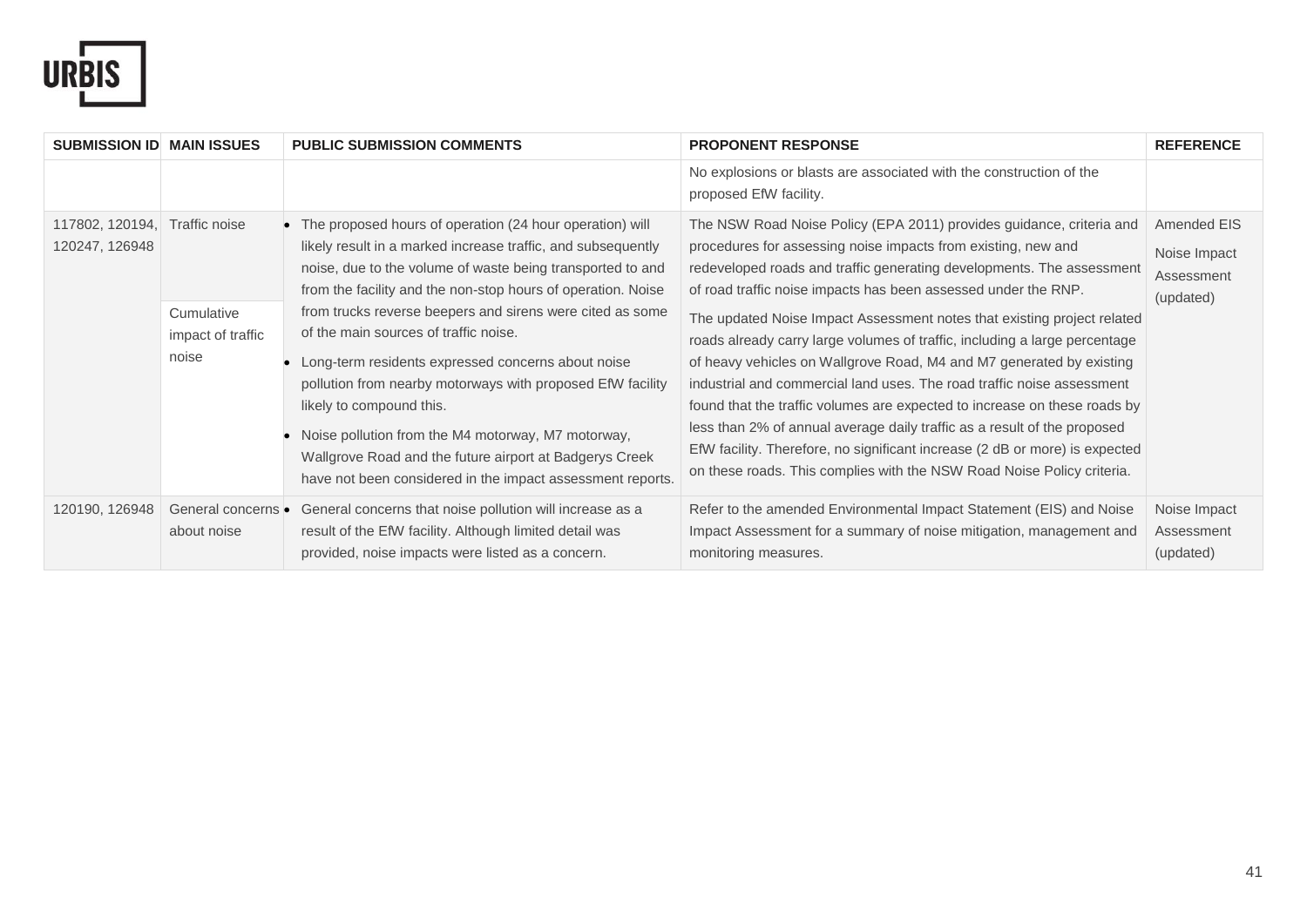

|                |                         |                                                          |                                              |                                       |                                                       | <b>MAIN ISSUES</b>                    |                                                          |                                              |                |              |
|----------------|-------------------------|----------------------------------------------------------|----------------------------------------------|---------------------------------------|-------------------------------------------------------|---------------------------------------|----------------------------------------------------------|----------------------------------------------|----------------|--------------|
| <b>NUMBER</b>  | <b>SUBMISSION</b><br>ID | <b>AIR QUALITY</b><br><b>AND ODOUR</b><br><b>IMPACTS</b> | <b>HEALTH</b><br><b>AND</b><br><b>SAFETY</b> | <b>LOCATION OF</b><br><b>FACILITY</b> | <b>VISUAL</b><br><b>IMPACTS AND</b><br><b>AMENITY</b> | <b>CONSULTATION</b><br><b>PROCESS</b> | <b>GENERAL</b><br><b>ENVIRONMENTAL</b><br><b>IMPACTS</b> | <b>ECONOMIC AND</b><br><b>SOCIAL IMPACTS</b> | <b>TRAFFIC</b> | <b>NOISE</b> |
| $\overline{1}$ | 117772                  | $\mathsf X$                                              |                                              | $\mathsf X$                           |                                                       |                                       |                                                          |                                              |                |              |
| $\overline{2}$ | 117775                  | $\mathsf{X}$                                             | $\mathsf X$                                  | $\mathsf X$                           | $\mathsf X$                                           |                                       |                                                          | $\mathsf X$                                  |                | X            |
| $\mathfrak{S}$ | 117802                  | $\mathsf X$                                              | $\times$                                     | $\mathsf{X}$                          | $\mathsf{X}$                                          | $\mathsf{X}$                          | $\mathsf{X}$                                             | $\mathsf X$                                  | $\mathsf{X}$   | $\mathsf{X}$ |
| $\overline{4}$ | 118046                  | $\mathsf X$                                              |                                              | $\mathsf X$                           | $\mathsf X$                                           |                                       |                                                          |                                              |                |              |
| $\,$ 5 $\,$    | 118116                  | $\mathsf X$                                              | $\mathsf X$                                  | $\mathsf X$                           |                                                       | $\mathsf X$                           |                                                          | $\mathsf X$                                  |                |              |
| 6              | 118457                  | $\mathsf{X}$                                             | $\mathsf{X}$                                 | $\mathsf X$                           | $\mathsf X$                                           |                                       |                                                          | $\mathsf{X}$                                 |                |              |
| $\overline{7}$ | 118501                  | $\mathsf X$                                              |                                              | $\mathsf X$                           | $\mathsf{X}$                                          | $\mathsf{X}$                          |                                                          | $\mathsf X$                                  |                |              |
| 8              | 118560                  | $\mathsf X$                                              | X                                            | $\mathsf X$                           |                                                       |                                       | $\mathsf X$                                              | $\mathsf X$                                  |                |              |
| 9              | 118657                  | $\mathsf X$                                              | $\mathsf X$                                  | $\mathsf X$                           |                                                       |                                       | $\mathsf X$                                              |                                              |                |              |
| 10             | 119879                  | $\mathsf X$                                              | $\mathsf X$                                  | $\mathsf X$                           |                                                       | $\mathsf X$                           | $\mathsf X$                                              | $\mathsf X$                                  |                |              |
| 11             | 119900                  | $\mathsf{X}$                                             | $\times$                                     | $\mathsf{X}$                          |                                                       | $\times$                              |                                                          |                                              |                |              |
| 12             | 119904                  | $\mathsf{X}$                                             |                                              | $\mathsf{X}$                          | $\mathsf X$                                           |                                       |                                                          |                                              | $\mathsf X$    |              |
| 13             | 120231                  | $\mathsf{X}$                                             | $\mathsf{X}$                                 | $\mathsf{X}$                          | $\mathsf{X}$                                          |                                       |                                                          | $\mathsf{X}$                                 |                |              |
| 14             | 120194                  | $\mathsf X$                                              |                                              | $\mathsf{X}$                          | $\mathsf X$                                           | $\mathsf X$                           |                                                          |                                              | $\mathsf X$    | $\mathsf{X}$ |
| 15             | 120190                  |                                                          | $\mathsf{X}$                                 | $\mathsf X$                           | $\mathsf{X}$                                          |                                       | $\mathsf X$                                              | $\mathsf X$                                  |                | $\mathsf X$  |
| 16             | 120168                  | $\mathsf X$                                              | $\mathsf X$                                  | $\mathsf X$                           |                                                       | $\mathsf X$                           | $\mathsf X$                                              |                                              |                |              |
| 17             | 119386                  | $\mathsf X$                                              | $\times$                                     | $\mathsf X$                           |                                                       |                                       |                                                          |                                              | $\mathsf X$    |              |
| 18             | 120153                  | $\mathsf{X}$                                             | X                                            | $\mathsf{X}$                          |                                                       | $\mathsf{X}$                          | $\times$                                                 |                                              |                |              |
| 19             | 118278                  |                                                          |                                              | $\mathsf X$                           |                                                       |                                       |                                                          |                                              |                |              |
| 20             | 120227                  | $\mathsf{X}$                                             | $\times$                                     | $\boldsymbol{\mathsf{X}}$             | $\mathsf X$                                           | X                                     |                                                          | $\mathsf X$                                  |                |              |